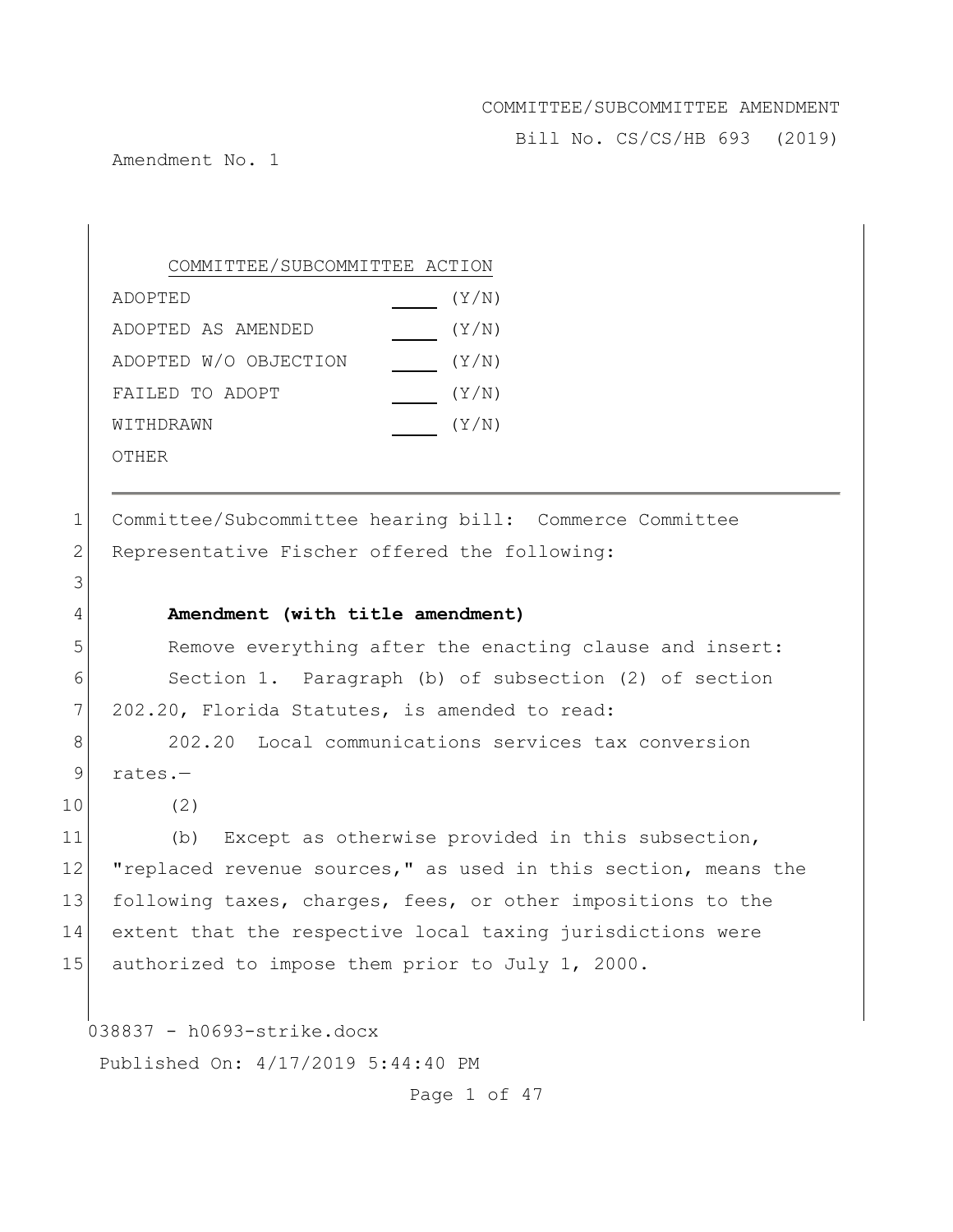Bill No. CS/CS/HB 693 (2019)

Amendment No. 1

16 1. With respect to municipalities and charter counties and 17 the taxes authorized by  $s. 202.19(1)$ : 18 a. The public service tax on telecommunications authorized by former s. 166.231(9). b. Franchise fees on cable service providers as authorized by 47 U.S.C. s. 542. 22 c. The public service tax on prepaid calling arrangements. d. Franchise fees on dealers of communications services 24 which use the public roads or rights-of-way, up to the limit set forth in s. 337.401. For purposes of calculating rates under this section, it is the legislative intent that charter counties be treated as having had the same authority as municipalities to 28 impose franchise fees on recurring local telecommunication service revenues prior to July 1, 2000. However, the Legislature recognizes that the authority of charter counties to impose such fees is in dispute, and the treatment provided in this section is not an expression of legislative intent that charter counties 33 actually do or do not possess such authority. e. Actual permit fees relating to placing or maintaining facilities in or on public roads or rights-of-way, collected from providers of long-distance, cable, and mobile communications services for the fiscal year ending September 30, 38 1999; however, if a municipality or charter county elects the

39 option to charge permit fees pursuant to s. 337.401(3)(c)

038837 - h0693-strike.docx

Published On: 4/17/2019 5:44:40 PM

Page 2 of 47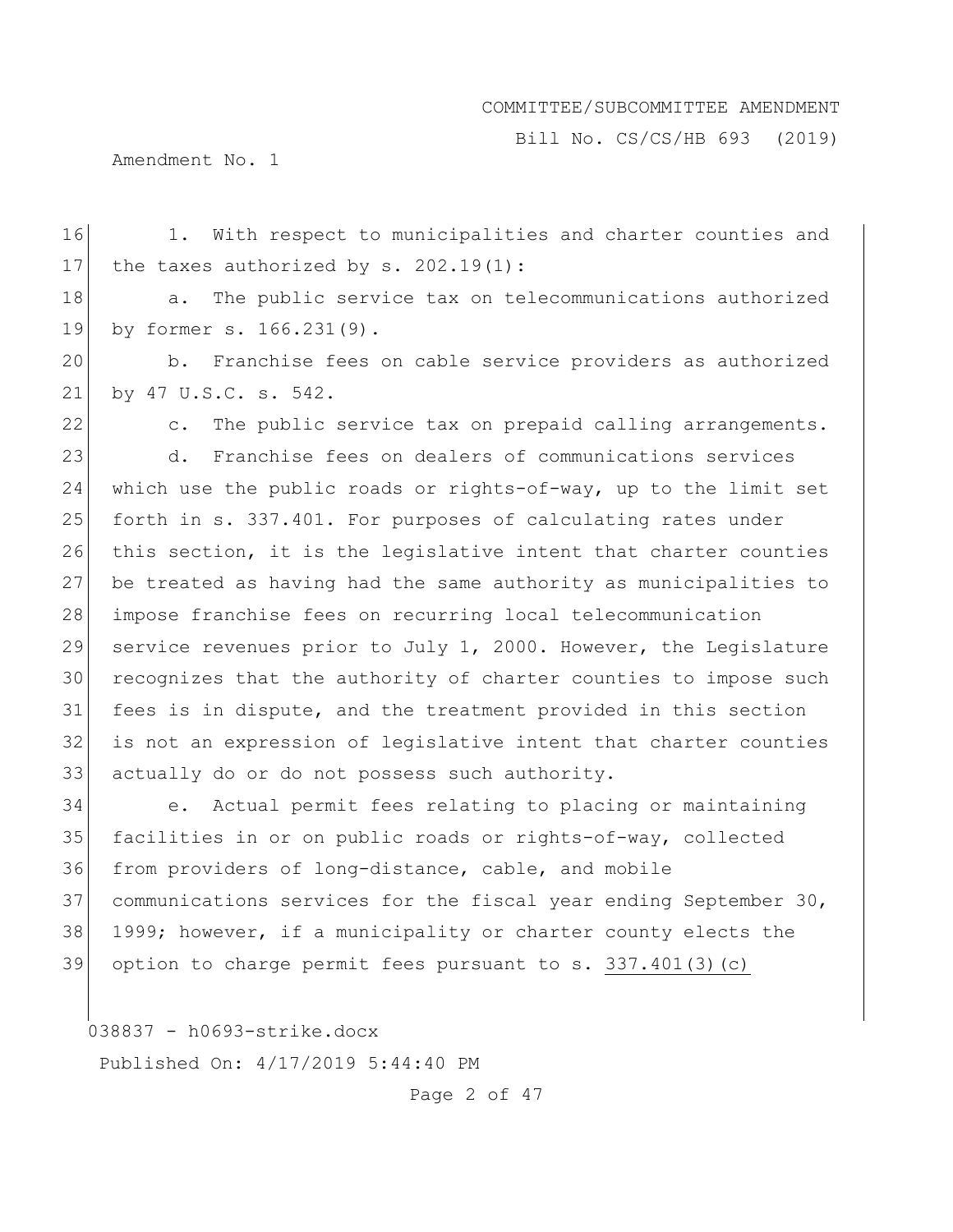Bill No. CS/CS/HB 693 (2019)

Amendment No. 1

 $40$   $337.401(3)(e)1.a.,$  such fees shall not be included as a replaced 41 revenue source.

42 2. With respect to all other counties and the taxes 43 authorized in s. 202.19(1), franchise fees on cable service 44 providers as authorized by 47 U.S.C. s. 542.

45 Section 2. Subsection (3), paragraphs (d), (e), and (f) of 46 subsection (6), and paragraphs (b), (c), (d), (e), (f), (g), and 47 (i) of subsection (7) of section 337.401, Florida Statutes, are 48 amended, paragraph (r) is added to subsection (7), and 49 subsections (8) and (9) are added to that section, to read:

50 337.401 Use of right-of-way for utilities subject to 51 regulation; permit; fees.-

038837 - h0693-strike.docx 52 (3)(a) Because of the unique circumstances applicable to 53 providers of communications services, including, but not limited to, the circumstances described in paragraph (e) and the fact 55 that federal and state law require the nondiscriminatory treatment of providers of telecommunications services, and because of the desire to promote competition among providers of 58 communications services, it is the intent of the Legislature that municipalities and counties treat providers of communications services in a nondiscriminatory and competitively neutral manner when imposing rules or regulations governing the placement or maintenance of communications facilities in the public roads or rights-of-way. Rules or regulations imposed by a municipality or county relating to providers of communications

Published On: 4/17/2019 5:44:40 PM

Page 3 of 47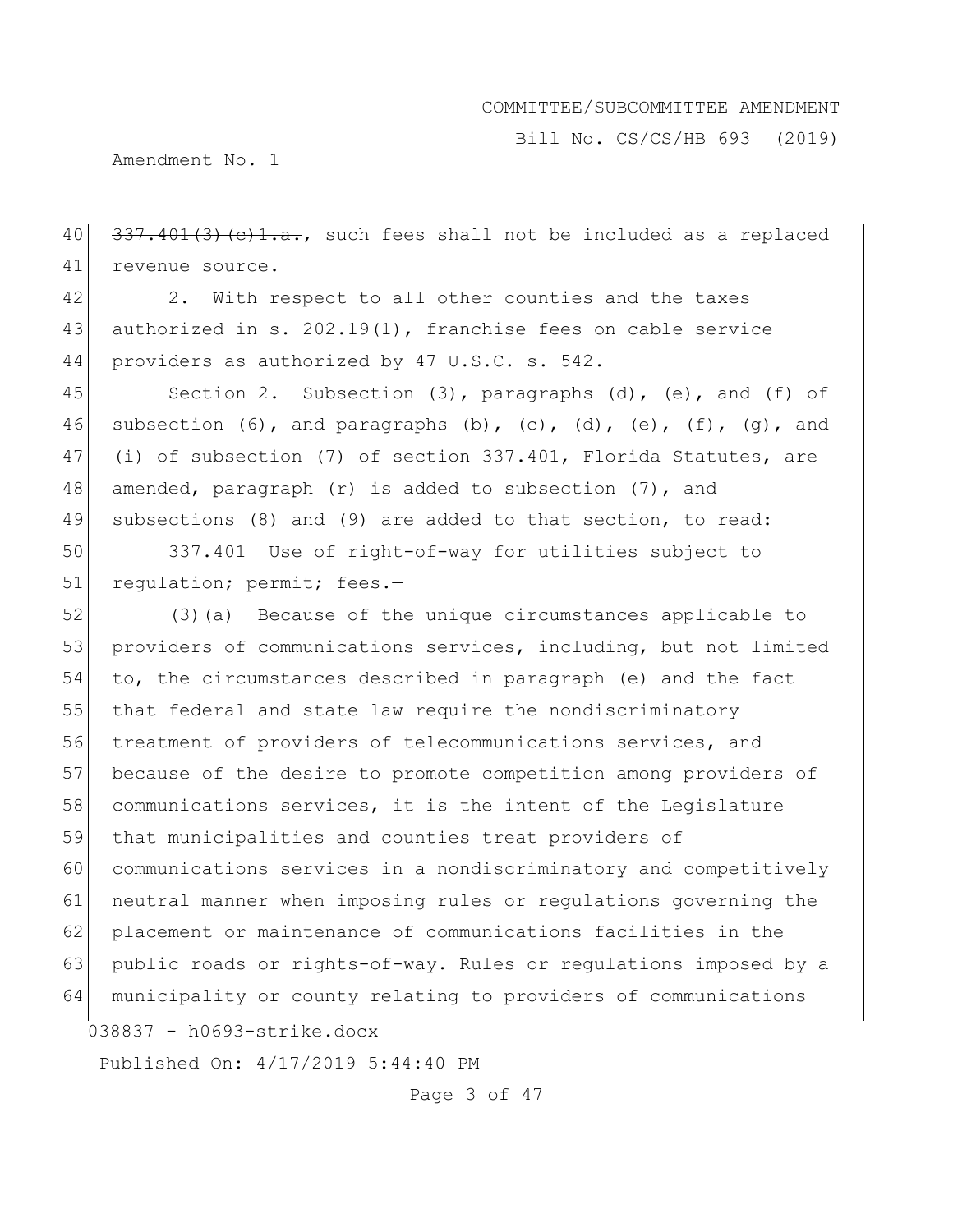Bill No. CS/CS/HB 693 (2019)

Amendment No. 1

038837 - h0693-strike.docx 65 services placing or maintaining communications facilities in its 66 roads or rights-of-way must be generally applicable to all 67 providers of communications services, taking into account the 68 distinct engineering, construction, operation, maintenance, 69 public works, and safety requirements of the provider's 70 facilities, and, notwithstanding any other law, may not require 71 a provider of communications services to apply for or enter into 72 an individual license, franchise, or other agreement with the 73 municipality or county as a condition of placing or maintaining 74 communications facilities in its roads or rights-of-way. In 75 addition to other reasonable rules or regulations that a 76 municipality or county may adopt relating to the placement or 77 maintenance of communications facilities in its roads or rights-78 of-way under this subsection or subsection  $(7)$ , a municipality 79 or county may require a provider of communications services that 80 places or seeks to place facilities in its roads or rights-of-81 way to register with the municipality or county. To register, a 82 provider of communications services may be required only to 83 provide its name and to provide the name of the registrant; the 84 name, address, and telephone number of a contact person for the 85 registrant; the number of the registrant's current certificate 86 of authorization issued by the Florida Public Service 87 Commission, the Federal Communications Commission, or the 88 Department of State; a statement of whether the registrant is a 89 pass-through provider as defined in s.  $337.401(6)(a)1$ .; the

Published On: 4/17/2019 5:44:40 PM

Page 4 of 47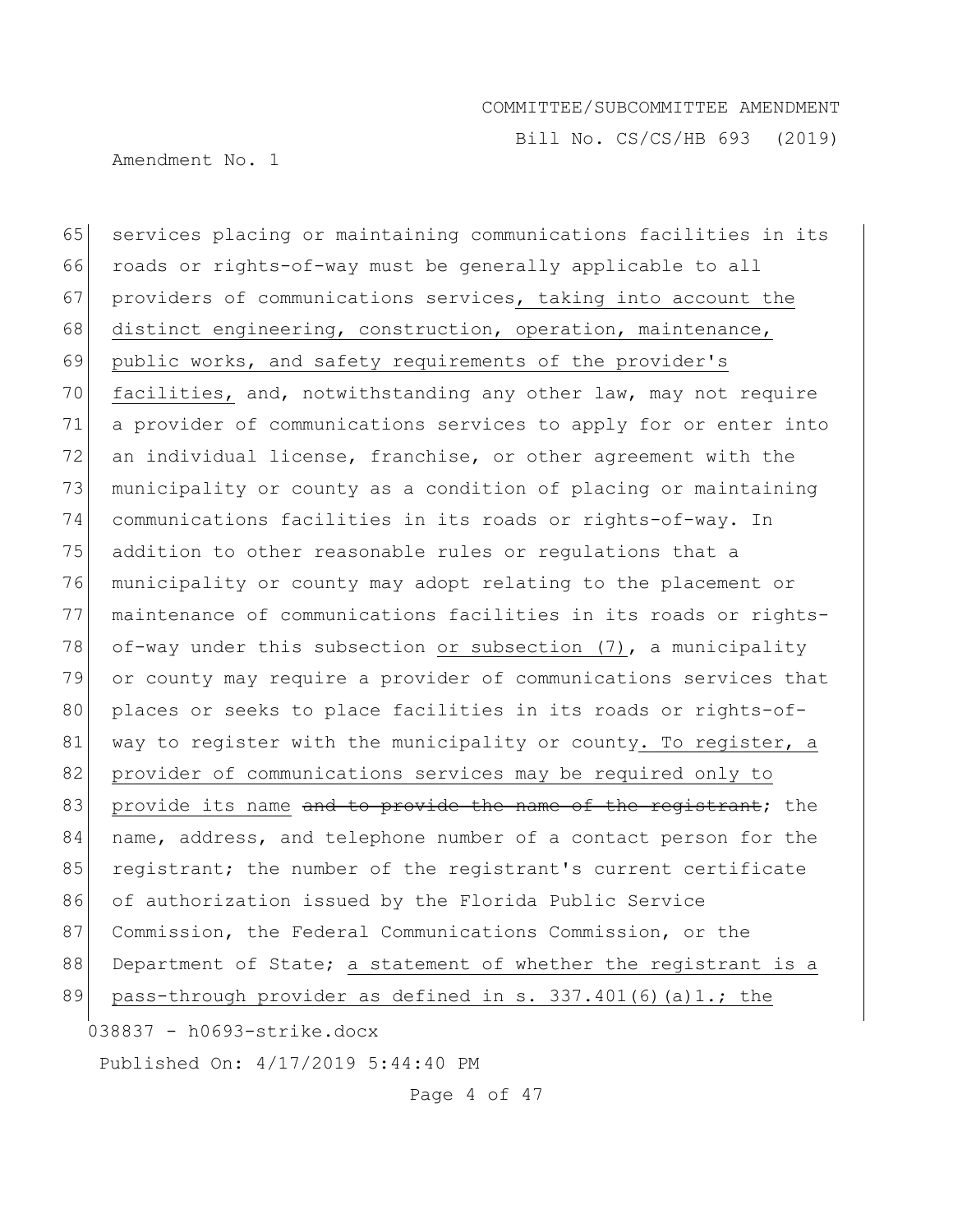Bill No. CS/CS/HB 693 (2019)

Amendment No. 1

038837 - h0693-strike.docx 90 registrant's federal employer identification number; and any 91 required proof of insurance or self-insuring status adequate to 92 defend and cover claims. A municipality or county may not 93 require a registrant to renew a registration more frequently 94 than every 5 years but may require during this period that a 95 registrant update the registration information provided under 96 this subsection within 90 days after a change in such 97 information. A municipality or county may not require the 98 registrant to provide an inventory of communications facilities, 99 maps, locations of such facilities, or other information by a 100 registrant as a condition of registration, renewal, or for any 101 other purpose; provided, however, that a municipality or county 102 may require as part of a permit application that the applicant 103 identify at-grade communications facilities within 50 feet of 104 the proposed installation location for the placement of at-grade 105 communications facilities. A municipality or county may not 106 require a provider to pay any fee, cost, or other charge for 107 registration or renewal thereof. It is the intent of the 108 Legislature that the placement, operation, maintenance, 109 upgrading, and extension of communications facilities not be 110 unreasonably interrupted or delayed through the permitting or 111 other local regulatory process. Except as provided in this 112 chapter or otherwise expressly authorized by chapter 202, 113 chapter 364, or chapter 610, a municipality or county may not 114 adopt or enforce any ordinance, regulation, or requirement as to

Published On: 4/17/2019 5:44:40 PM

Page 5 of 47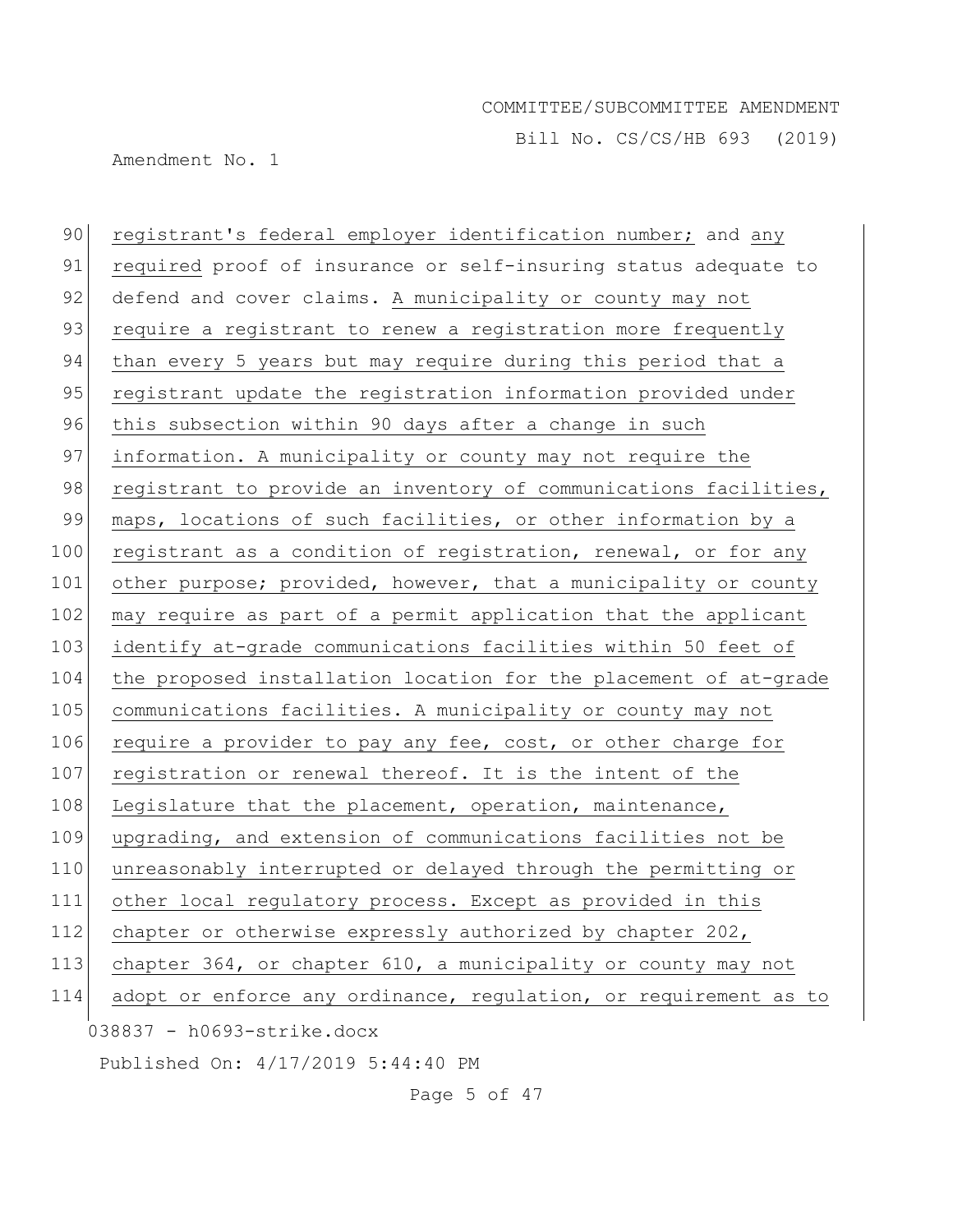Bill No. CS/CS/HB 693 (2019)

Amendment No. 1

 the placement or operation of communications facilities in a right-of-way by a communications services provider authorized by state or local law to operate in a right-of-way; regulate any 118 communications services; or impose or collect any tax, fee, cost, charge, or exaction for the provision of communications 120 services over the communications services provider's communications facilities in a right-of-way.

122 (b) Registration described in paragraph (a) does not 123 establish a right to place or maintain, or priority for the 124 placement or maintenance of, a communications facility in roads 125 or rights-of-way of a municipality or county. Each municipality 126 and county retains the authority to regulate and manage 127 municipal and county roads or rights-of-way in exercising its 128 police power, subject to the limitations imposed in this section 129 and chapters 202 and 610. Any rules or regulations adopted by a 130 municipality or county which govern the occupation of its roads 131 or rights-of-way by providers of communications services must be 132 related to the placement or maintenance of facilities in such 133 roads or rights-of-way, must be reasonable and 134 nondiscriminatory, and may include only those matters necessary 135 to manage the roads or rights-of-way of the municipality or 136 county. 137 (c) Any municipality or county that, as of January 1,

138 2019, elected to require permit fees from any provider of

139 communications services that uses or occupies municipal or

038837 - h0693-strike.docx

Published On: 4/17/2019 5:44:40 PM

Page 6 of 47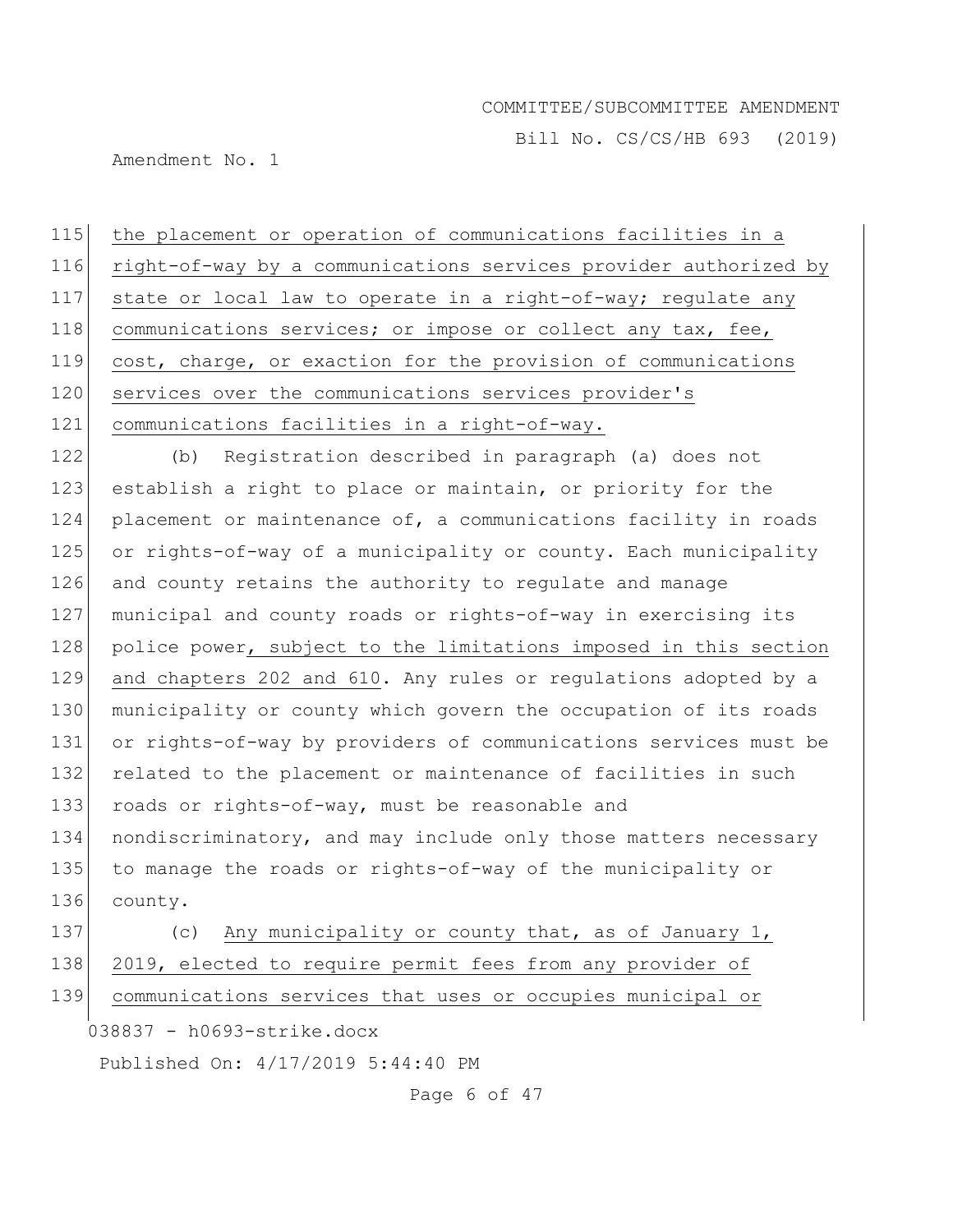Bill No. CS/CS/HB 693 (2019)

Amendment No. 1

140 county roads or rights-of-way pursuant to former paragraph (c) 141 or paragraph (j), Florida Statutes 2018, may continue to require 142 and collect such fees. A municipality or county that elected as 143 of January 1, 2019, to require permit fees may elect to forego 144 such fees as provided herein. A municipality or county that 145 elected as of January 1, 2019, not to require permit fees may 146 not elect to impose permit fees.  $147$  1. It is the intention of the state to treat all providers 148 of communications services that use or occupy municipal or 149 charter county roads or rights-of-way for the provision of 150 communications services in a nondiscriminatory and competitively 151 neutral manner with respect to the payment of permit fees. 152 Certain providers of communications services have been granted 153 by general law the authority to offset permit fees against 154 franchise or other fees while other providers of communications 155 services have not been granted this authority. In order to treat 156 all providers of communications services in a nondiscriminatory 157 and competitively neutral manner with respect to the payment of 158 permit fees, each municipality and charter county shall make an 159 election under either sub-subparagraph a. or sub-subparagraph b. 160 and must inform the Department of Revenue of the election by 161 certified mail by July 16, 2001. Such election shall take effect 162 October 1, 2001.  $163$  a. (I) The municipality or charter county may require and

164 collect permit fees from any providers of communications

038837 - h0693-strike.docx

Published On: 4/17/2019 5:44:40 PM

Page 7 of 47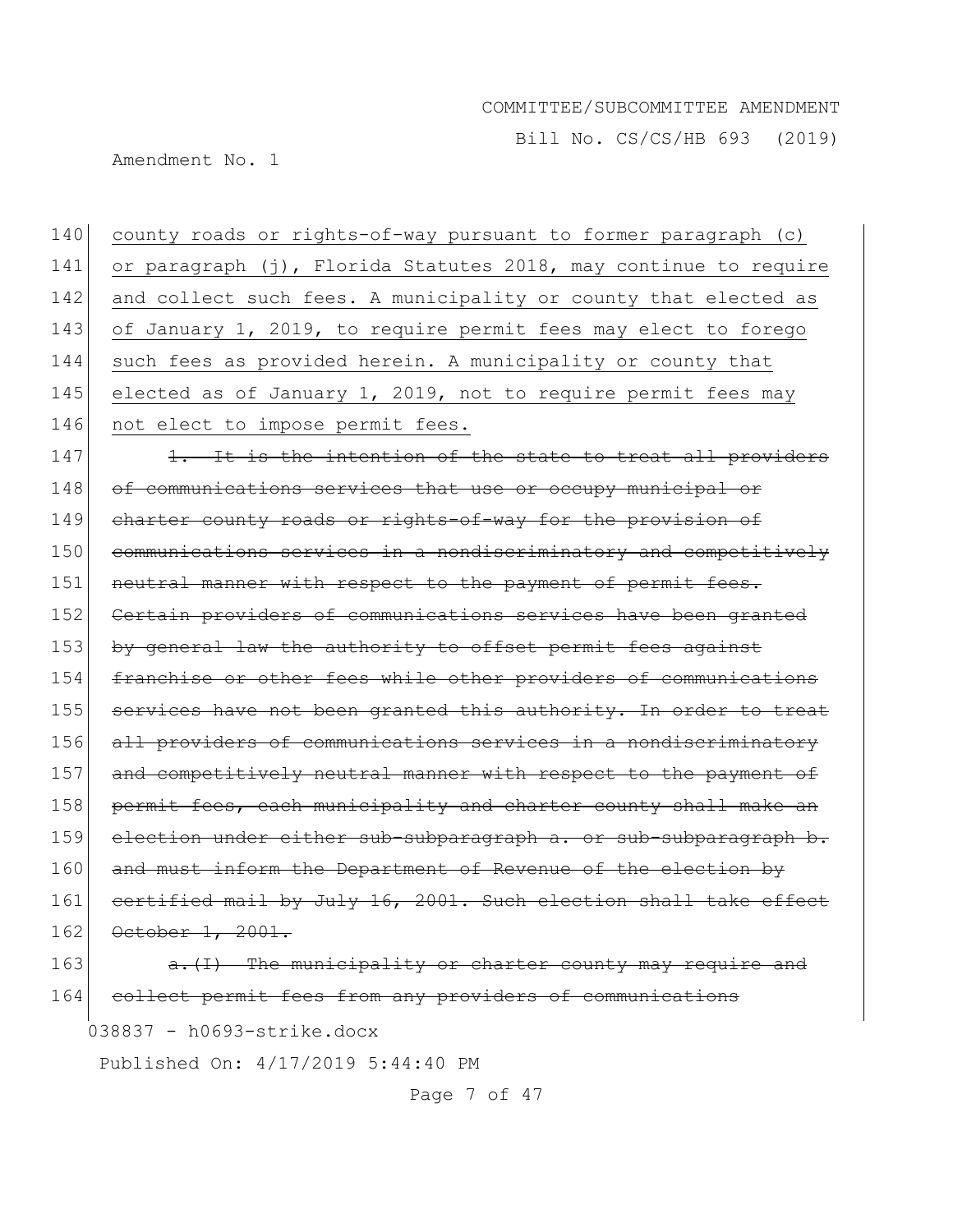Amendment No. 1

Bill No. CS/CS/HB 693 (2019)

038837 - h0693-strike.docx 165 services that use or occupy municipal or county roads or rights-166 of-way. All fees authorized permitted under this paragraph sub-167 subparagraph must be reasonable and commensurate with the direct 168 and actual cost of the regulatory activity, including issuing 169 and processing permits, plan reviews, physical inspection, and 170 direct administrative costs; must be demonstrable; and must be 171 equitable among users of the roads or rights-of-way. A fee 172 authorized permitted under this paragraph sub-subparagraph may 173 not: be offset against the tax imposed under chapter 202; 174 include the costs of roads or rights-of-way acquisition or roads 175 or rights-of-way rental; include any general administrative, 176 management, or maintenance costs of the roads or rights-of-way; 177 or be based on a percentage of the value or costs associated 178 with the work to be performed on the roads or rights-of-way. In 179 an action to recover amounts due for a fee not authorized 180 permitted under this paragraph sub-subparagraph, the prevailing 181 party may recover court costs and attorney attorney's fees at 182 trial and on appeal. In addition to the limitations set forth in 183 this section, a fee levied by a municipality or charter county 184 under this paragraph sub-subparagraph may not exceed \$100. 185 However, permit fees may not be imposed with respect to permits 186 that may be required for service drop lines not required to be 187 noticed under s. 556.108(5)  $\frac{1}{5}$ .  $\frac{1}{5}$ .  $\frac{1}{6}$ .  $\frac{1}{6}$ .  $\frac{1}{2}$ . or for any 188 activity that does not require the physical disturbance of the 189 roads or rights-of-way or does not impair access to or full use

Published On: 4/17/2019 5:44:40 PM

Page 8 of 47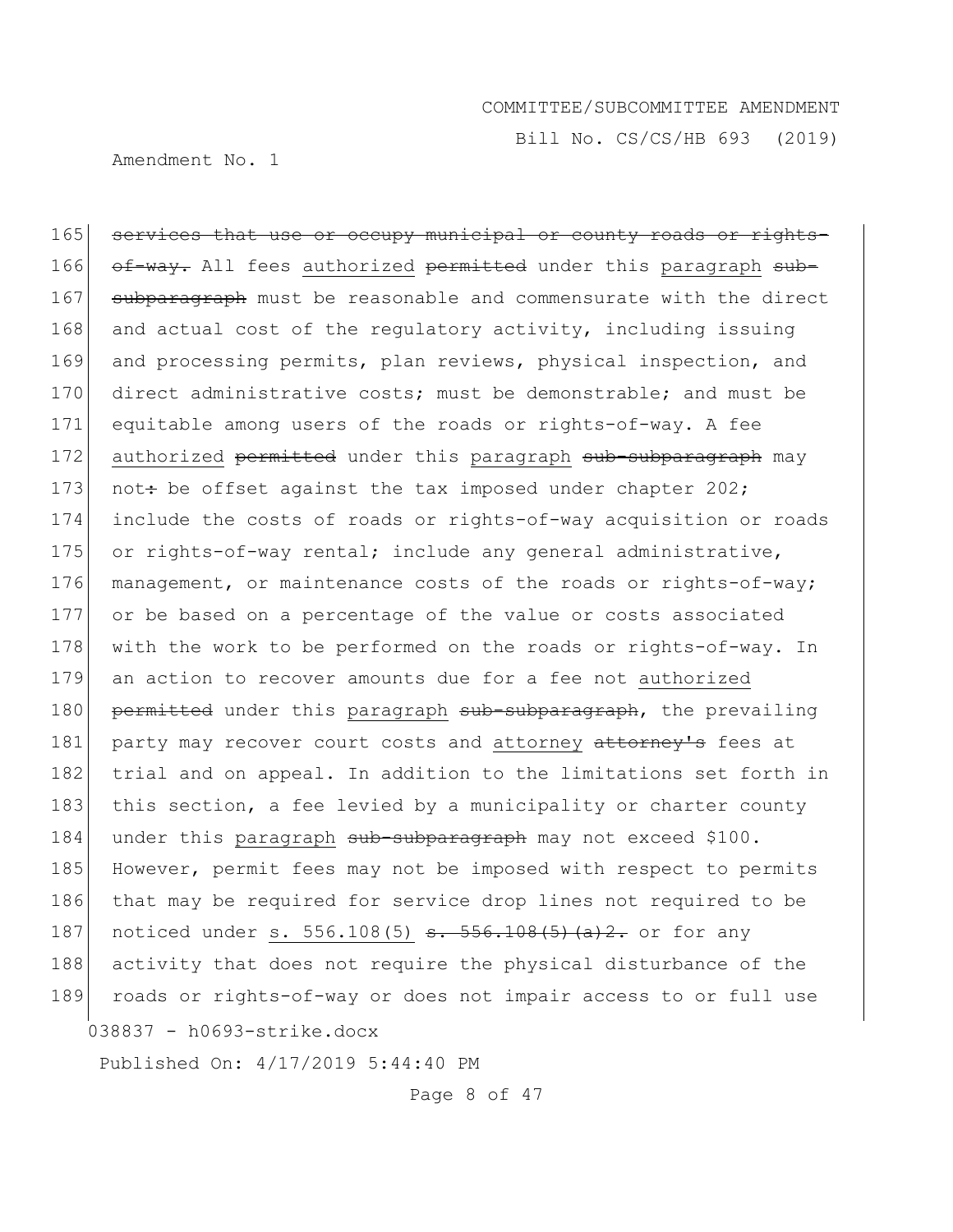Bill No. CS/CS/HB 693 (2019)

Amendment No. 1

190 of the roads or rights-of-way, including, but not limited to, 191 the performance of service restoration work on existing 192 facilities, extensions of such facilities for providing 193 communications services to customers, and the placement of micro 194 wireless facilities in accordance with subparagraph (7)(e)3. 195 (II) To ensure competitive neutrality among providers of 196 communications services, for any municipality or charter county 197 | that elects to exercise its authority to require and collect 198 permit fees under this sub-subparagraph, the rate of the local 199 communications services tax imposed by such jurisdiction, as 200 computed under  $s. 202.20$ , shall automatically be reduced by a  $201$  rate of  $0.12$  percent. 202 b. Alternatively, the municipality or charter county may

203 elect not to require and collect permit fees from any provider 204 of communications services that uses or occupies municipal or 205 charter county roads or rights-of-way for the provision of 206 communications services; however, each municipality or charter 207 county that elects to operate under this sub-subparagraph 208 retains all authority to establish rules and regulations for 209 providers of communications services to use or occupy roads or 210 rights-of-way as provided in this section.

038837 - h0693-strike.docx 211 1. If a municipality or charter county elects to not 212 require permit fees operate under this sub-subparagraph, the 213 total rate for the local communications services tax as computed 214 under s. 202.20 for that municipality or charter county may be

Published On: 4/17/2019 5:44:40 PM

Page 9 of 47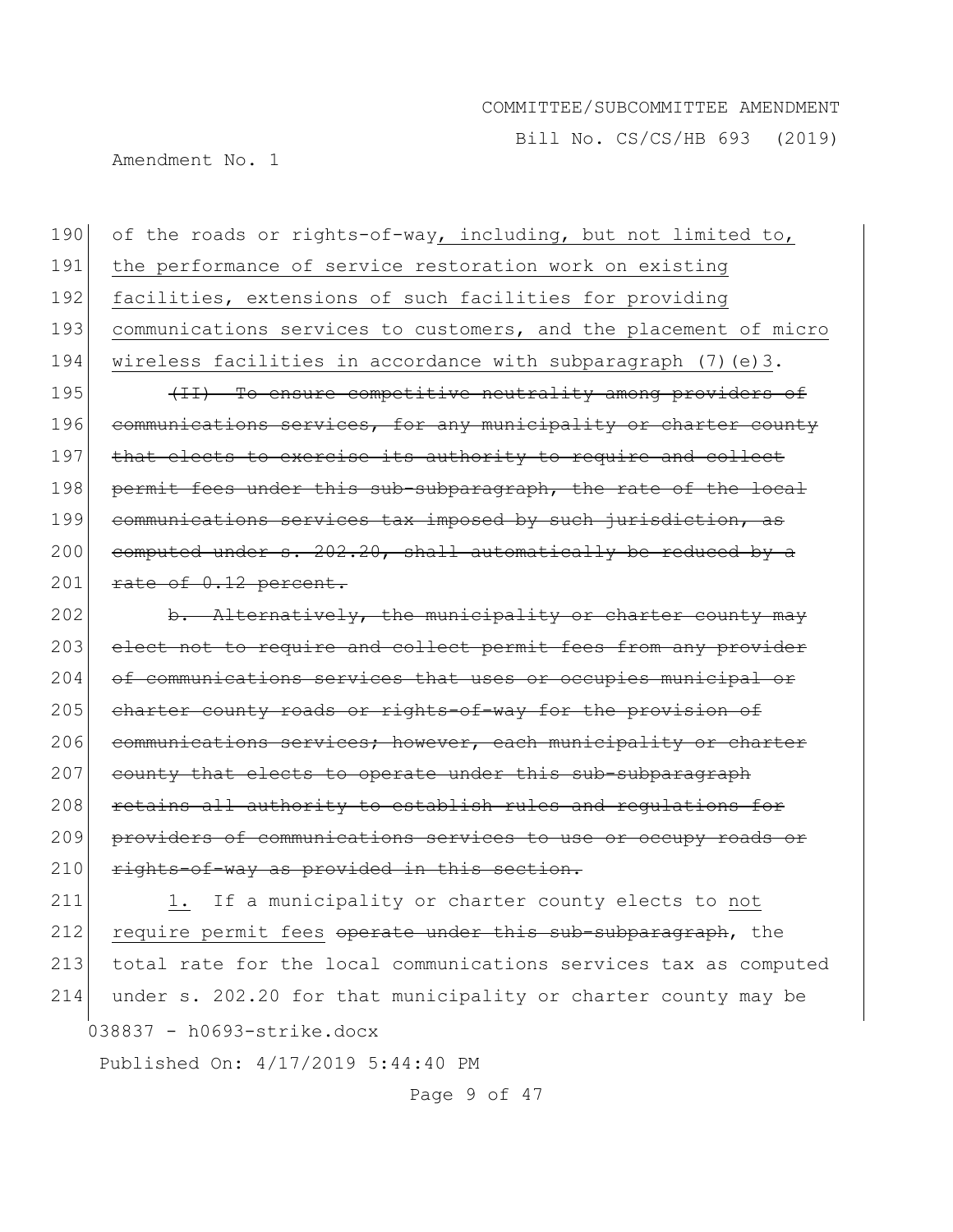Bill No. CS/CS/HB 693 (2019)

Amendment No. 1

215 increased by ordinance or resolution by an amount not to exceed 216 a rate of 0.12 percent. If a municipality or charter county 217 elects to increase its rate effective October 1, 2001, the 218 municipality or charter county shall inform the department of 219 such increased rate by certified mail postmarked on or before  $220$  July 16, 2001.

221 e. A municipality or charter county that does not make an 222 election as provided for in this subparagraph shall be presumed 223 to have elected to operate under the provisions of sub- $224$  subparagraph b.

225 2. Each noncharter county shall make an election under 226 either sub-subparagraph a. or sub-subparagraph b. and shall 227 inform the Department of Revenue of the election by certified 228 mail by July 16, 2001. Such election shall take effect October  $229$   $1, 2001.$ 

038837 - h0693-strike.docx Published On: 4/17/2019 5:44:40 PM 230 a. The noncharter county may elect to require and collect 231 permit fees from any providers of communications services that 232 use or occupy noncharter county roads or rights-of-way. All fees 233 permitted under this sub-subparagraph must be reasonable and 234 commensurate with the direct and actual cost of the regulatory 235 activity, including issuing and processing permits, plan 236 reviews, physical inspection, and direct administrative costs; 237 must be demonstrable; and must be equitable among users of the 238 roads or rights-of-way. A fee permitted under this sub-239 subparagraph may not: be offset against the tax imposed under

Page 10 of 47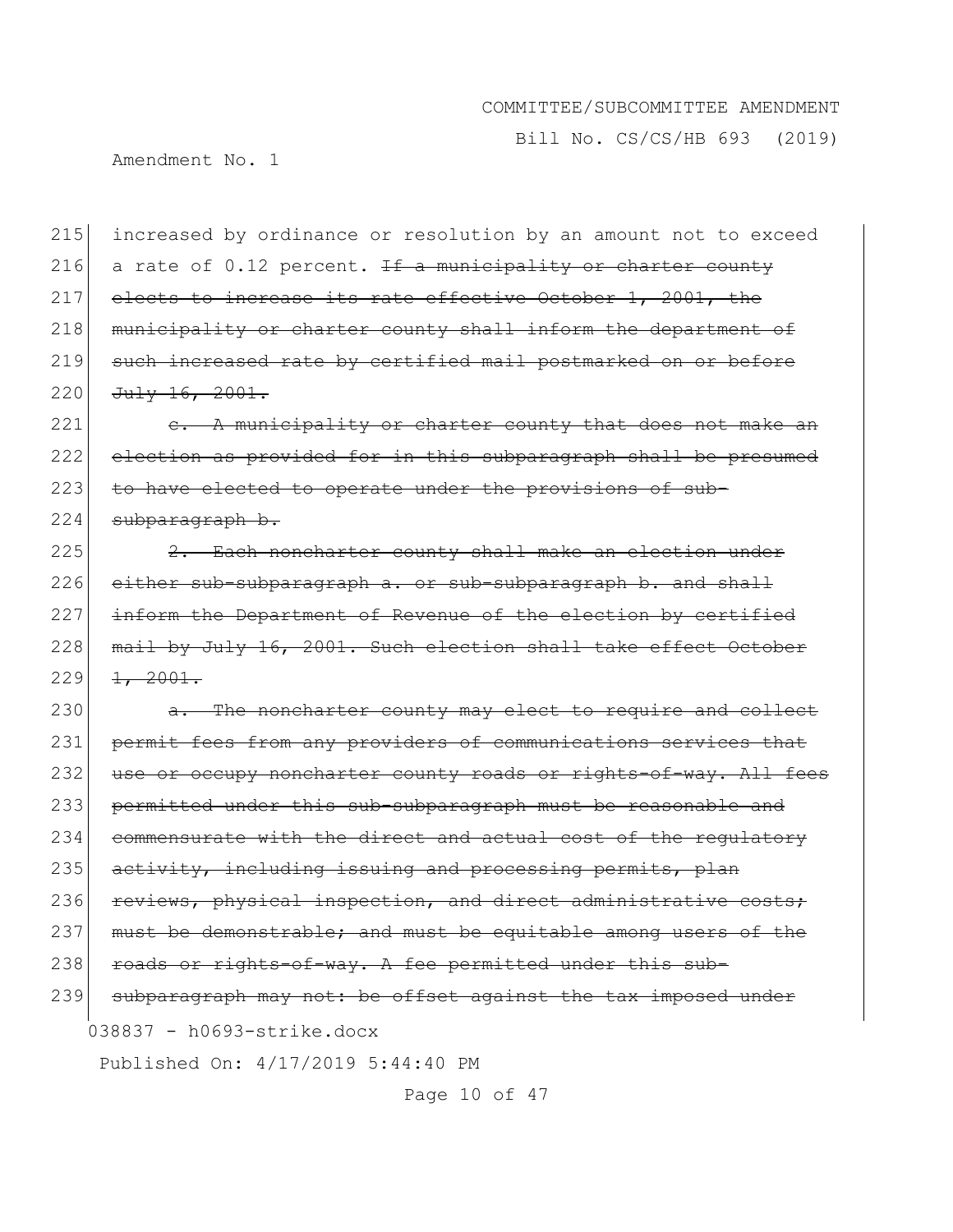Bill No. CS/CS/HB 693 (2019)

Amendment No. 1

038837 - h0693-strike.docx 240 chapter 202; include the costs of roads or rights-of-way 241 acquisition or roads or rights-of-way rental; include any 242 general administrative, management, or maintenance costs of the  $243$  roads or rights-of-way; or be based on a percentage of the value  $244$  or costs associated with the work to be performed on the roads  $245$  or rights-of-way. In an action to recover amounts due for a fee 246 not permitted under this sub-subparagraph, the prevailing party 247 | may recover court costs and attorney's fees at trial and on 248 appeal. In addition to the limitations set forth in this  $249$  section, a fee levied by a noncharter county under this sub-250 subparagraph may not exceed \$100. However, permit fees may not 251 be imposed with respect to permits that may be required for 252 service drop lines not required to be noticed under s.  $253$   $556.108(5)$  (a)  $2.$  or for any activity that does not require the 254 physical disturbance of the roads or rights-of-way or does not  $255$  impair access to or full use of the roads or rights-of-way. 256 b. Alternatively, the noncharter county may elect not to 257 require and collect permit fees from any provider of 258 communications services that uses or occupies noncharter county 259 roads or rights-of-way for the provision of communications 260 services; however, each noncharter county that elects to operate 261 under this sub-subparagraph shall retain all authority to 262 establish rules and regulations for providers of communications 263 services to use or occupy roads or rights-of-way as provided in  $264$  this section.

Published On: 4/17/2019 5:44:40 PM

Page 11 of 47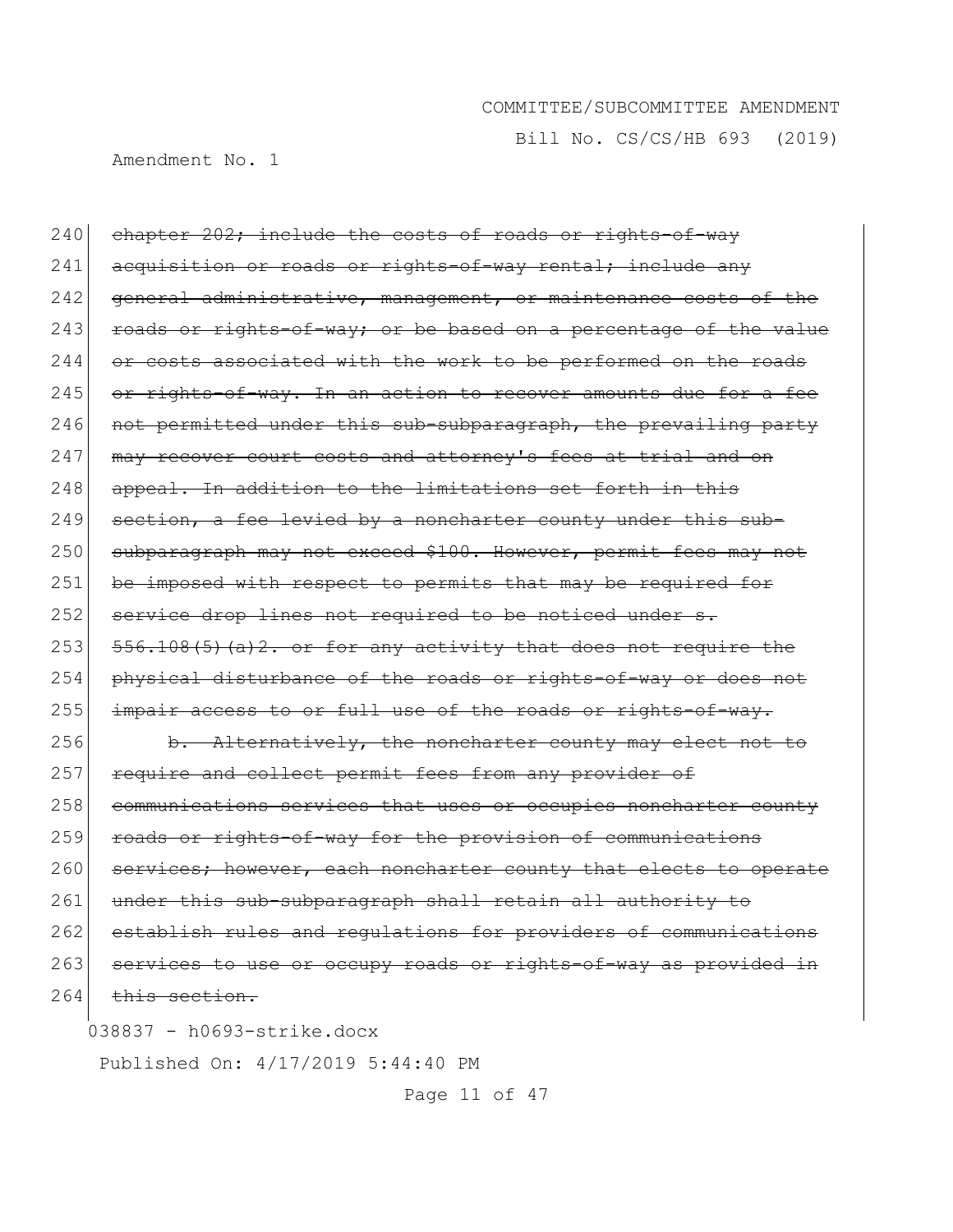Bill No. CS/CS/HB 693 (2019)

Amendment No. 1

265 2. If a noncharter county elects to not require permit 266 fees operate under this sub-subparagraph, the total rate for the 267 local communications services tax as computed under s. 202.20 268 for that noncharter county may be increased by ordinance or 269 resolution by an amount not to exceed a rate of  $0.24$  percent, to 270 replace the revenue the noncharter county would otherwise have 271 received from permit fees for providers of communications 272 services. If a noncharter county elects to increase its rate 273 effective October 1, 2001, the noncharter county shall inform 274 the department of such increased rate by certified mail 275 postmarked on or before July 16, 2001.

 $276$  e. A noncharter county that does not make an election as 277 provided for in this subparagraph shall be presumed to have  $278$  elected to operate under the provisions of sub-subparagraph b.

 $279$  3. Except as provided in this paragraph, municipalities 280 and counties retain all existing authority to require and 281 collect permit fees from users or occupants of municipal or 282 county roads or rights-of-way and to set appropriate permit fee  $283$  amounts.

284 (d) After January 1, 2001, In addition to any other notice 285 requirements, a municipality must provide to the Secretary of 286 State, at least 10 days prior to consideration on first reading, 287 notice of a proposed ordinance governing a telecommunications 288 company placing or maintaining telecommunications facilities in 289 its roads or rights-of-way. After January 1, 2001, In addition

038837 - h0693-strike.docx

Published On: 4/17/2019 5:44:40 PM

Page 12 of 47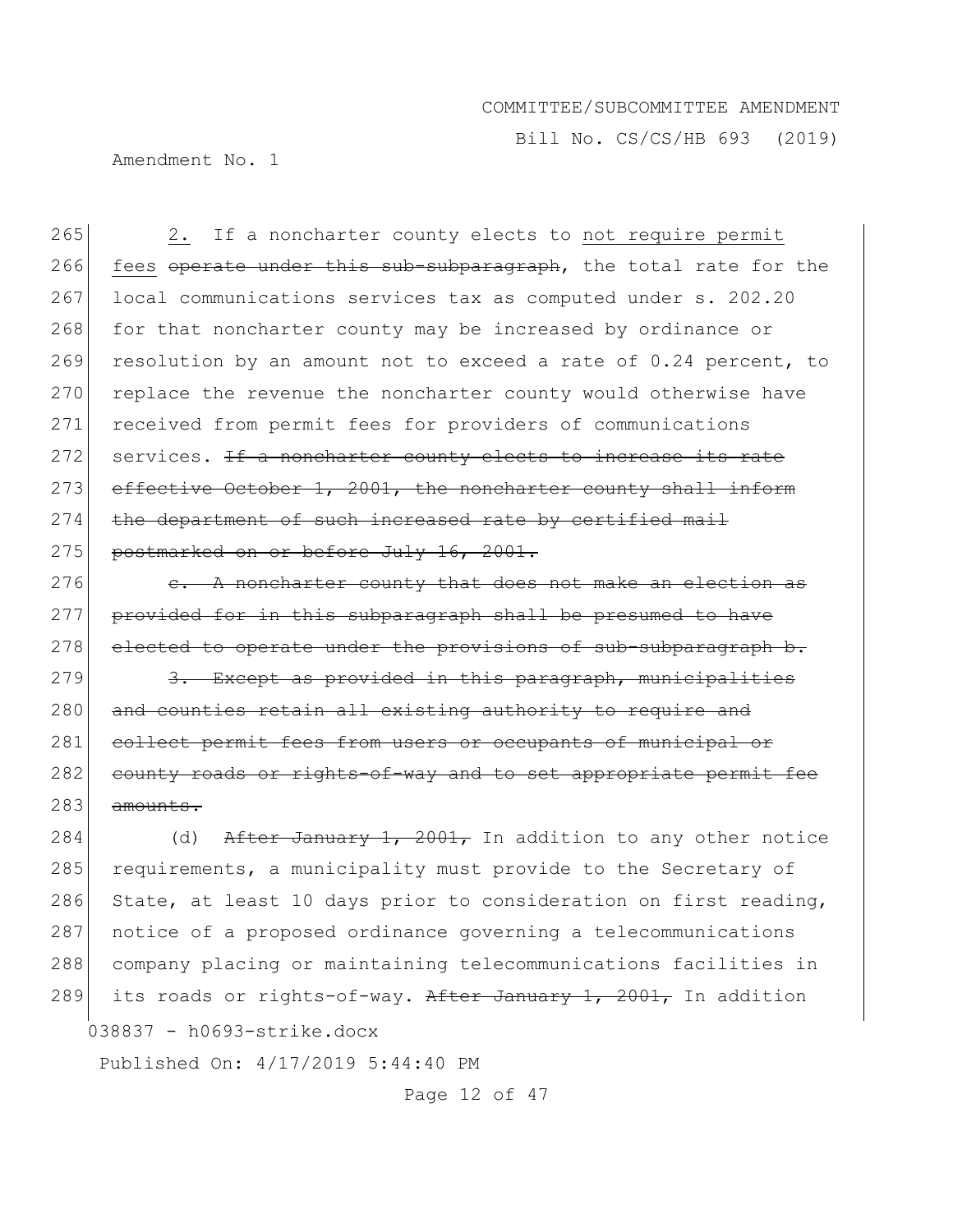Bill No. CS/CS/HB 693 (2019)

Amendment No. 1

290 to any other notice requirements, a county must provide to the 291 Secretary of State, at least 15 days prior to consideration at a 292 public hearing, notice of a proposed ordinance governing a 293 telecommunications company placing or maintaining 294 telecommunications facilities in its roads or rights-of-way. The 295 notice required by this paragraph must be published by the 296 Secretary of State on a designated Internet website. The failure 297 of a municipality or county to provide such notice does not 298 render the ordinance invalid, provided that enforcement of such 299 ordinance must be suspended until 30 days after the municipality 300 or county provides the required notice.

038837 - h0693-strike.docx (e) The authority of municipalities and counties to require franchise fees from providers of communications services, with respect to the provision of communications services, is specifically preempted by the state because of unique circumstances applicable to providers of communications services when compared to other utilities occupying municipal or county roads or rights-of-way. Providers of communications services may provide similar services in a manner that requires the placement of facilities in municipal or county roads or rights-of-way or in a manner that does not require the placement of facilities in such roads or rights-of-way. Although similar communications services may be provided by different means, the state desires to treat providers of communications services in a nondiscriminatory manner and to have the taxes, franchise fees,

Published On: 4/17/2019 5:44:40 PM

Page 13 of 47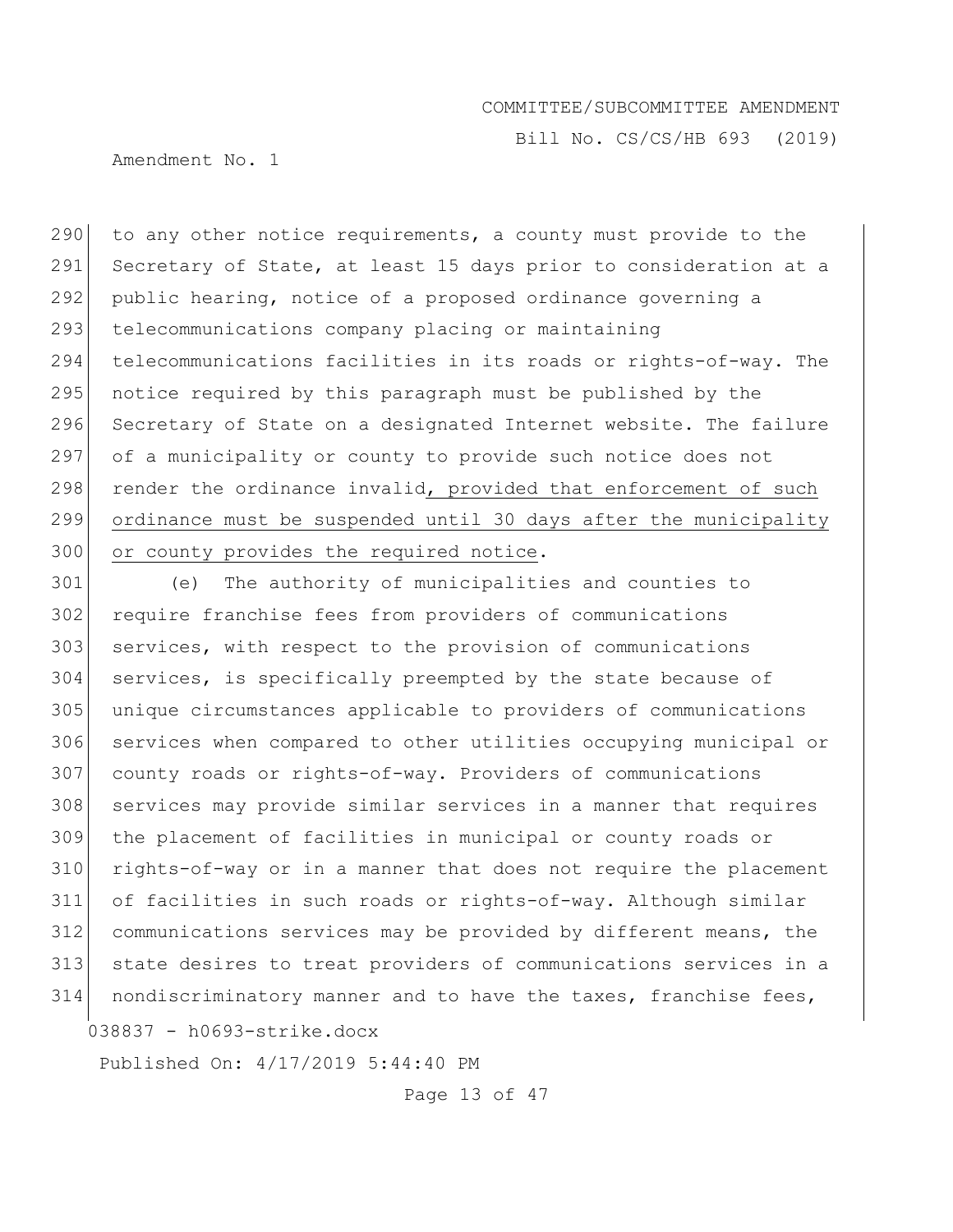Amendment No. 1

Bill No. CS/CS/HB 693 (2019)

315 and other fees, costs, and financial or regulatory exactions paid by or imposed on providers of communications services be competitively neutral. Municipalities and counties retain all 318 existing authority, if any, to collect franchise fees from users or occupants of municipal or county roads or rights-of-way other 320 than providers of communications services, and the provisions of this subsection shall have no effect upon this authority. The provisions of this subsection do not restrict the authority, if 323 any, of municipalities or counties or other governmental entities to receive reasonable rental fees based on fair market value for the use of public lands and buildings on property outside the public roads or rights-of-way for the placement of communications antennas and towers.

 (f) Except as expressly allowed or authorized by general law and except for the rights-of-way permit fees subject to 330 paragraph (c), a municipality or county may not levy on a provider of communications services a tax, fee, or other charge or imposition for operating as a provider of communications services within the jurisdiction of the municipality or county which is in any way related to using its roads or rights-of-way. A municipality or county may not require or solicit in-kind compensation, except as otherwise provided in s. 202.24(2)(c)8. 337 or s. 610.109, provided that the in-kind compensation is not a franchise fee under federal law. Nothing in this paragraph impairs the authority of a municipality or county to request

038837 - h0693-strike.docx

Published On: 4/17/2019 5:44:40 PM

Page 14 of 47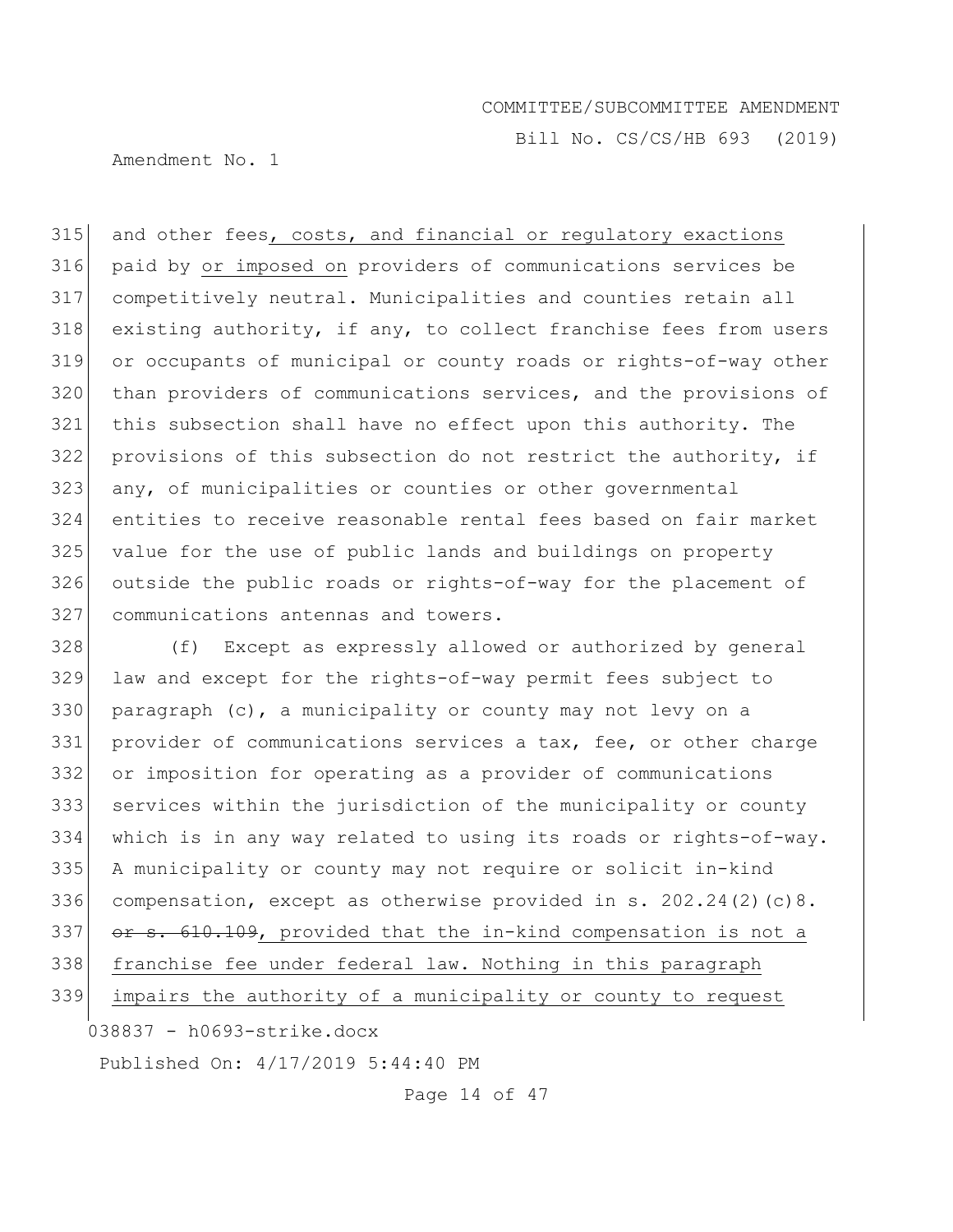Bill No. CS/CS/HB 693 (2019)

Amendment No. 1

 public, educational, or governmental access channels pursuant to s. 610.109. Nothing in this paragraph shall impair any ordinance or agreement in effect on May 22, 1998, or any voluntary agreement entered into subsequent to that date, which provides for or allows in-kind compensation by a telecommunications company.

038837 - h0693-strike.docx (g) A municipality or county may not use its authority over the placement of facilities in its roads and rights-of-way 348 as a basis for asserting or exercising regulatory control over a provider of communications services regarding matters within the exclusive jurisdiction of the Florida Public Service Commission or the Federal Communications Commission, including, but not 352 limited to, the operations, systems, equipment, technology, 353 qualifications, services, service quality, service territory, and prices of a provider of communications services. A municipality or county may not require any permit for the maintenance, repair, replacement, extension, or upgrade of existing aerial wireline communications facilities on utility 358 poles or for aerial wireline facilities between existing wireline communications facility attachments on utility poles by a communications services provider. However, a municipality or county may require a right-of-way permit for work that involves 362 excavation, closure of a sidewalk, or closure of a vehicular lane or parking lane, unless the provider is performing service restoration to existing facilities. A permit application

Published On: 4/17/2019 5:44:40 PM

Page 15 of 47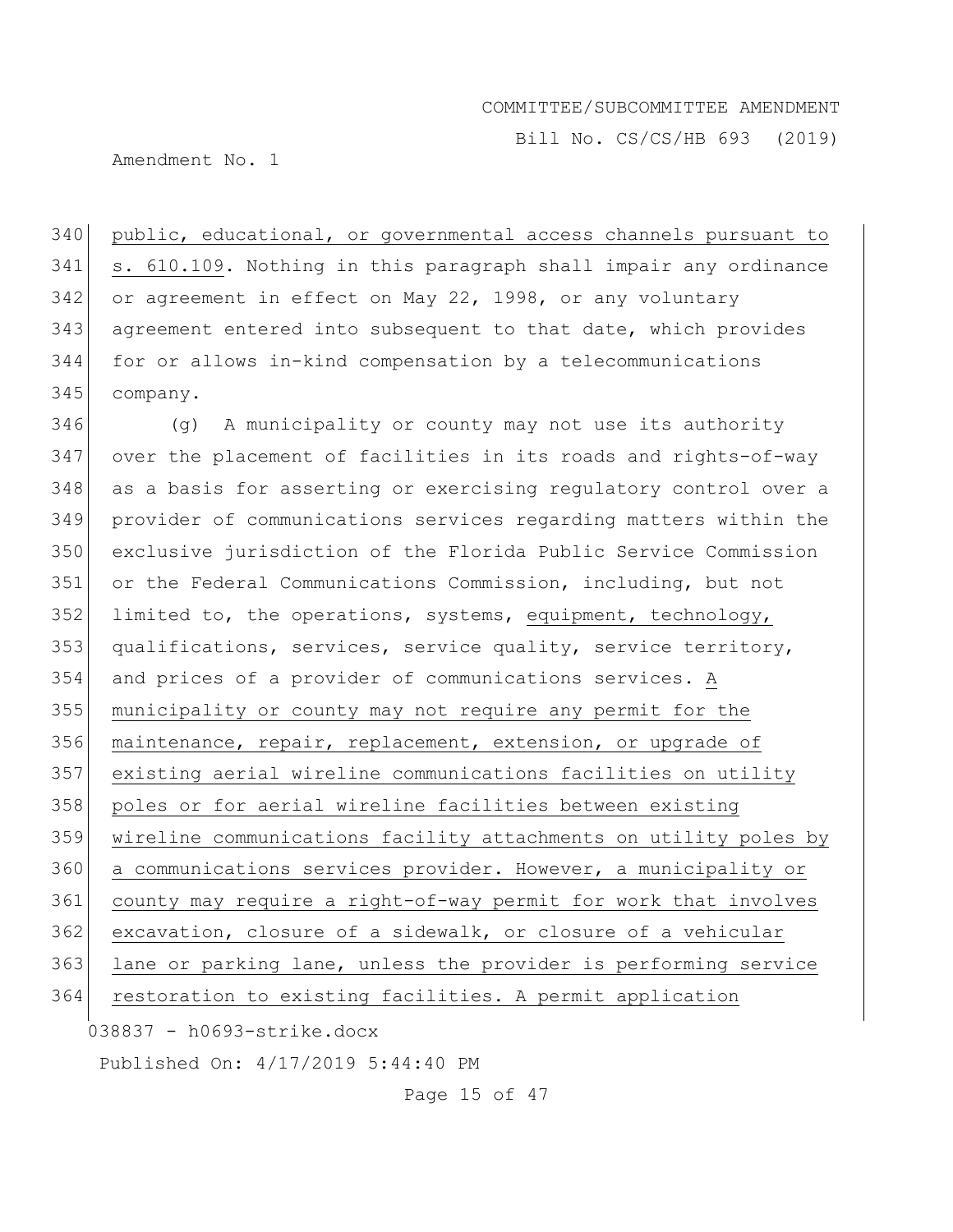Bill No. CS/CS/HB 693 (2019)

Amendment No. 1

 required by an authority under this section for the placement of communications facilities must be processed and acted upon consistent with the timeframes provided in subparagraphs 368 (7)(d)7. 8, and 9. In addition, a municipality or county may not 369 require any permit or other approval, fee, charge, or cost, or 370 other exaction for the maintenance, repair, replacement, extension, or upgrade of existing aerial lines or underground communications facilities located on private property outside of the public rights-of-way. As used in this section, the term "extension of existing facilities" includes those extensions 375 from the rights of way into a customer's private property for purposes of placing a service drop or those extensions from the rights of way into a utility easement to provide service to a 378 discreet identifiable customer or group of customers.

379 (h) A provider of communications services that has 380 obtained permission to occupy the roads or rights-of-way of an 381 incorporated municipality pursuant to s. 362.01 or that is 382 otherwise lawfully occupying the roads or rights-of-way of a 383 municipality or county shall not be required to obtain consent 384 to continue such lawful occupation of those roads or rights-of-385 way; however, nothing in this paragraph shall be interpreted to 386 limit the power of a municipality or county to adopt or enforce 387 reasonable rules or regulations as provided in this section and 388 consistent with chapters 202, 364, and 610. Any such rules or 389 regulations must be in writing, and registered providers of

038837 - h0693-strike.docx

Published On: 4/17/2019 5:44:40 PM

Page 16 of 47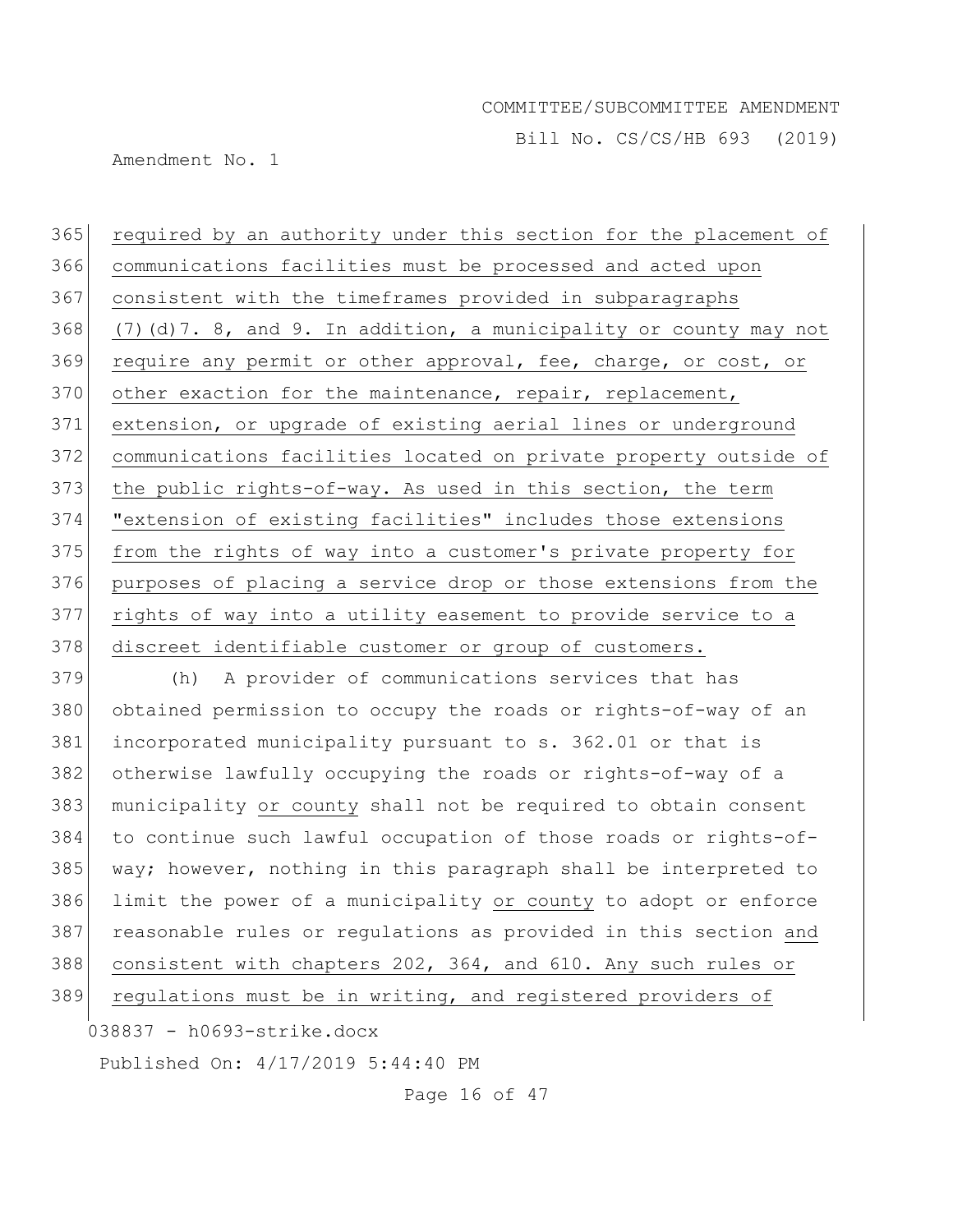Bill No. CS/CS/HB 693 (2019)

Amendment No. 1

390 communications services in the municipality or county must be 391 given at least 60 days advance written notice of any changes to 392 the rules and regulations.

393 (i) Except as expressly provided in this section, this section does not modify the authority of municipalities and counties to levy the tax authorized in chapter 202 or the duties of providers of communications services under ss. 337.402- 397 337.404. This section does not apply to building permits, pole attachments, or private roads, private easements, and private rights-of-way.

400 (j) Pursuant to this paragraph, any county or municipality 401 | may by ordinance change either its election made on or before 402 July 16, 2001, under paragraph (c) or an election made under 403 this paragraph.

404 1.a. If a municipality or charter county changes its 405 election under this paragraph in order to exercise its authority 406 to require and collect permit fees in accordance with this 407 subsection, the rate of the local communications services tax 408 imposed by such jurisdiction pursuant to ss. 202.19 and 202.20  $409$  shall automatically be reduced by the sum of  $0.12$  percent plus 410 | the percentage, if any, by which such rate was increased 411 pursuant to sub-subparagraph (c)1.b.

038837 - h0693-strike.docx 412 b. If a municipality or charter county changes its 413 election under this paragraph in order to discontinue requiring 414 and collecting permit fees, the rate of the local communications

Published On: 4/17/2019 5:44:40 PM

Page 17 of 47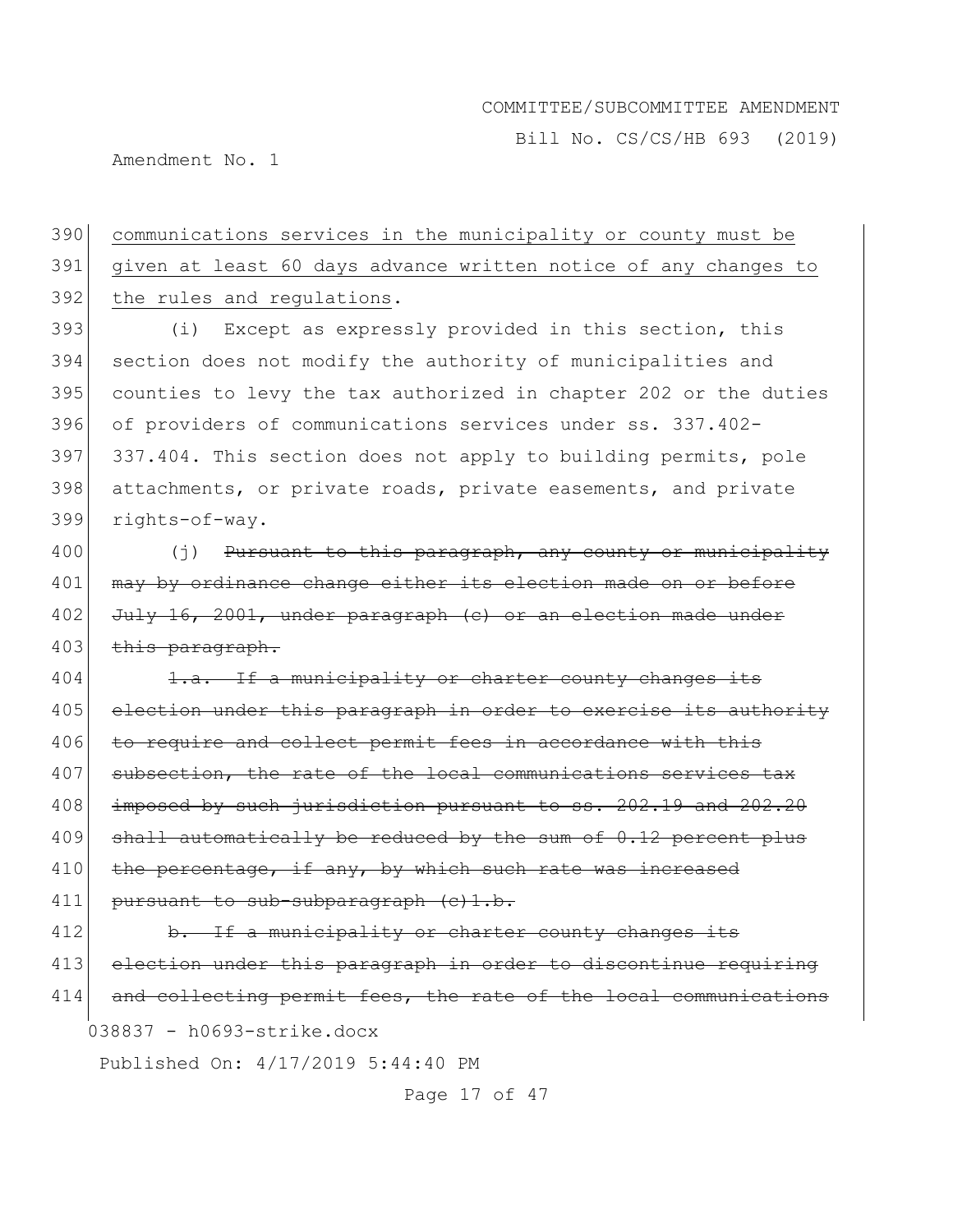Bill No. CS/CS/HB 693 (2019)

Amendment No. 1

415 services tax imposed by such jurisdiction pursuant to ss. 202.19 416 and 202.20 may be increased by ordinance or resolution by an 417 amount not to exceed 0.24 percent. 418 2.a. If a noncharter county changes its election under 419 this paragraph in order to exercise its authority to require and 420 collect permit fees in accordance with this subsection, the rate 421 of the local communications services tax imposed by such 422  $\rightarrow$  iurisdiction pursuant to ss. 202.19 and 202.20 shall 423 automatically be reduced by the percentage, if any, by which 424 such rate was increased pursuant to sub-subparagraph  $(c)$ 2.b.  $425$  b. If a noncharter county changes its election under this 426 paragraph in order to discontinue requiring and collecting 427 permit fees, the rate of the local communications services tax 428 imposed by such jurisdiction pursuant to ss. 202.19 and 202.20 429 may be increased by ordinance or resolution by an amount not to 430 exceed 0.24 percent. 431 3.a. Any change of election pursuant to this paragraph and 432 any tax rate change resulting from such change of election shall 433 be subject to the notice requirements of s. 202.21; however, no 434 such change of election shall become effective prior to January  $435$   $1, 2003.$ 436 b. Any county or municipality changing its election under 437 this paragraph in order to exercise its authority to require and

438 collect permit fees shall, in addition to complying with the

439 notice requirements under s. 202.21, provide to all dealers

038837 - h0693-strike.docx

Published On: 4/17/2019 5:44:40 PM

Page 18 of 47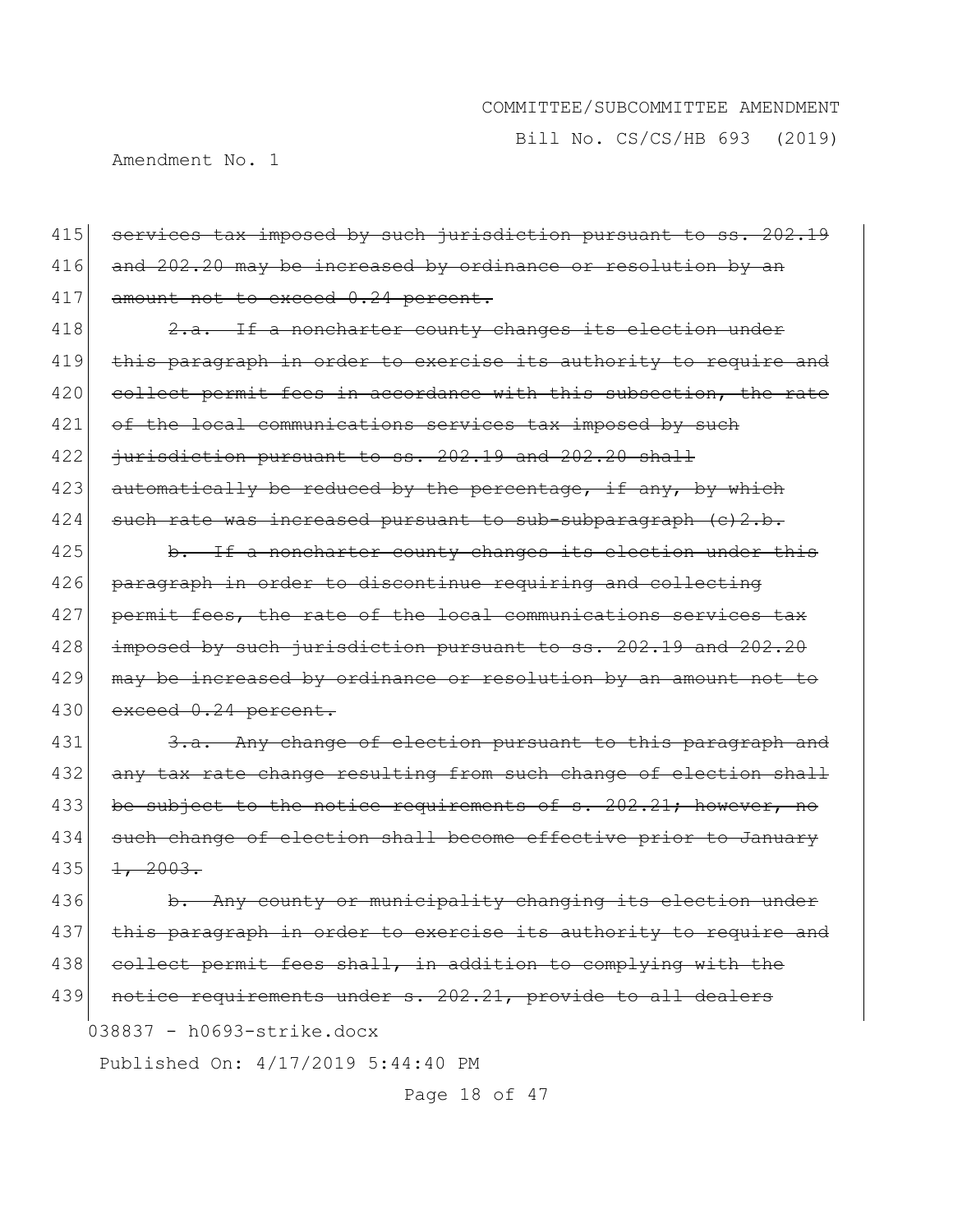Bill No. CS/CS/HB 693 (2019)

Amendment No. 1

440 providing communications services in such jurisdiction written 441 notice of such change of election by September 1 immediately 442 preceding the January 1 on which such change of election becomes 443 effective. For purposes of this sub-subparagraph, dealers 444 providing communications services in such jurisdiction shall 445 include every dealer reporting tax to such jurisdiction pursuant 446 to s. 202.37 on the return required under s. 202.27 to be filed 447 on or before the 20th day of May immediately preceding the 448 January 1 on which such change of election becomes effective.

449  $\left\{\left(k\right)$  Notwithstanding the provisions of s. 202.19, when a 450 local communications services tax rate is changed as a result of 451 an election made or changed under this subsection, such rate may 452 shall not be rounded to tenths.

453 (6)

038837 - h0693-strike.docx 454 (d) The amounts charged pursuant to this subsection shall 455 be based on the linear miles of roads or rights-of-way where a 456 communications facility is placed, not based on a summation of 457 the lengths of individual cables, conduits, strands, or fibers. 458 | The amounts referenced in this subsection may be charged only 459 once annually and only to one person annually for any 460 communications facility. A municipality or county shall 461 discontinue charging such amounts to a person that has ceased to 462 be a pass-through provider. Any annual amounts charged shall be 463 reduced for a prorated portion of any 12-month period during 464 which the person remits taxes imposed by the municipality or

Published On: 4/17/2019 5:44:40 PM

Page 19 of 47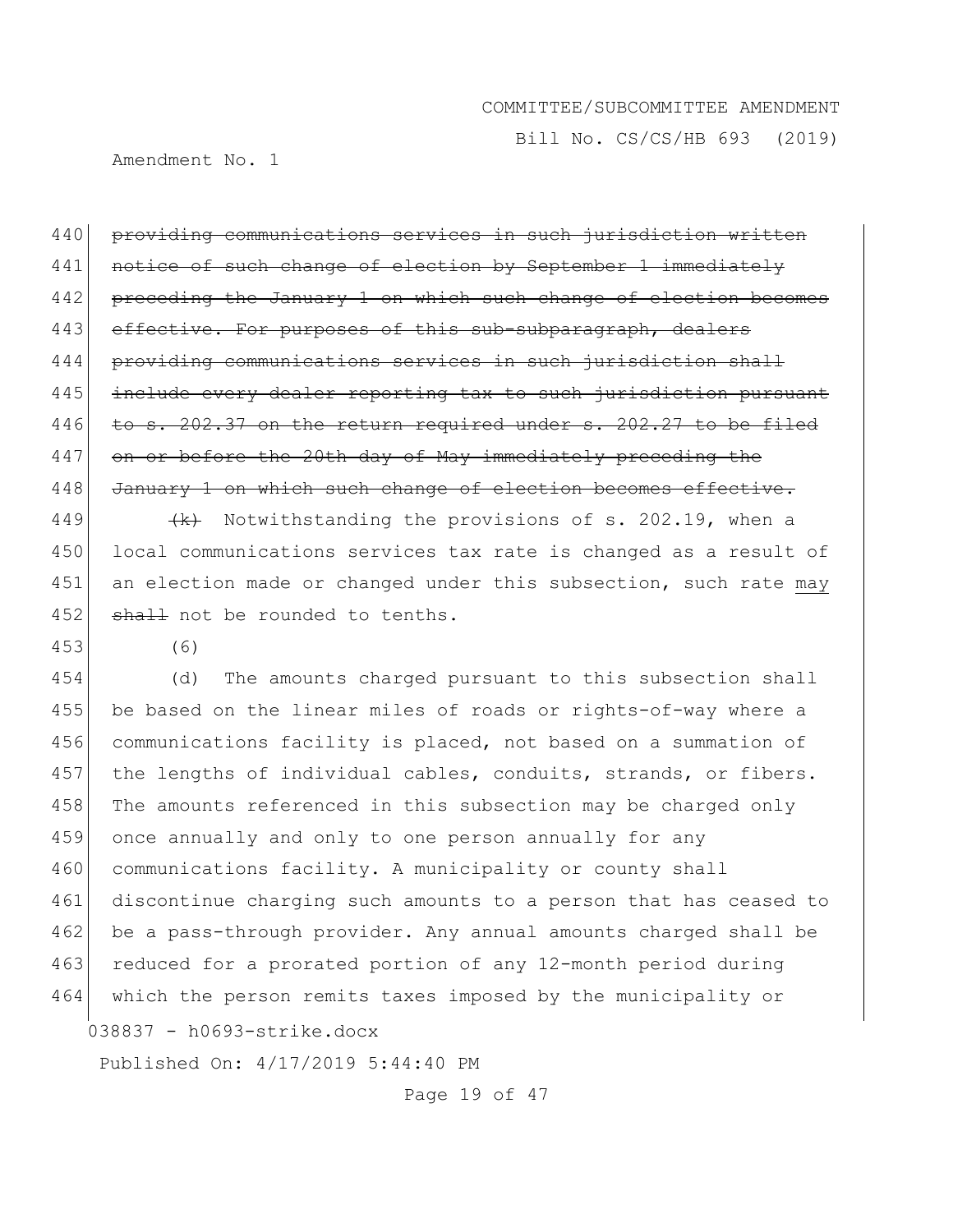Bill No. CS/CS/HB 693 (2019)

Amendment No. 1

465 county pursuant to chapter 202. Any excess amounts paid to a 466 municipality or county shall be refunded to the person upon 467 written notice of the excess to the municipality or county. A 468 municipality or county may require a pass-through provider to 469 provide an annual notarized statement identifying the total 470 number of linear miles of pass-through facilities in the 471 municipality's or county's rights-of-way. Upon request from a 472 municipality or county, a pass-through provider must provide 473 reasonable access to maps of pass-through facilities located in 474 the rights-of-way of the municipality or county making the 475 request. The scope of the request must be limited to only those 476 maps of pass-through facilities from which the calculation of 477 the linear miles of pass-through facilities in the rights-of-way 478 can be determined. The request must be accompanied by an 479 affidavit that the person making the request is authorized by 480 | the municipality or county to review tax information related to 481 | the revenue and mileage calculations for pass-through providers. 482 A request may not be made more than once annually to a pass-483 through provider.

038837 - h0693-strike.docx 484 (e) This subsection does not alter any provision of this 485 section or s. 202.24 relating to taxes, fees, or other charges 486 or impositions by a municipality or county on a dealer of 487 communications services or authorize that any charges be 488 assessed on a dealer of communications services, except as 489 specifically set forth herein. A municipality or county may not

Published On: 4/17/2019 5:44:40 PM

Page 20 of 47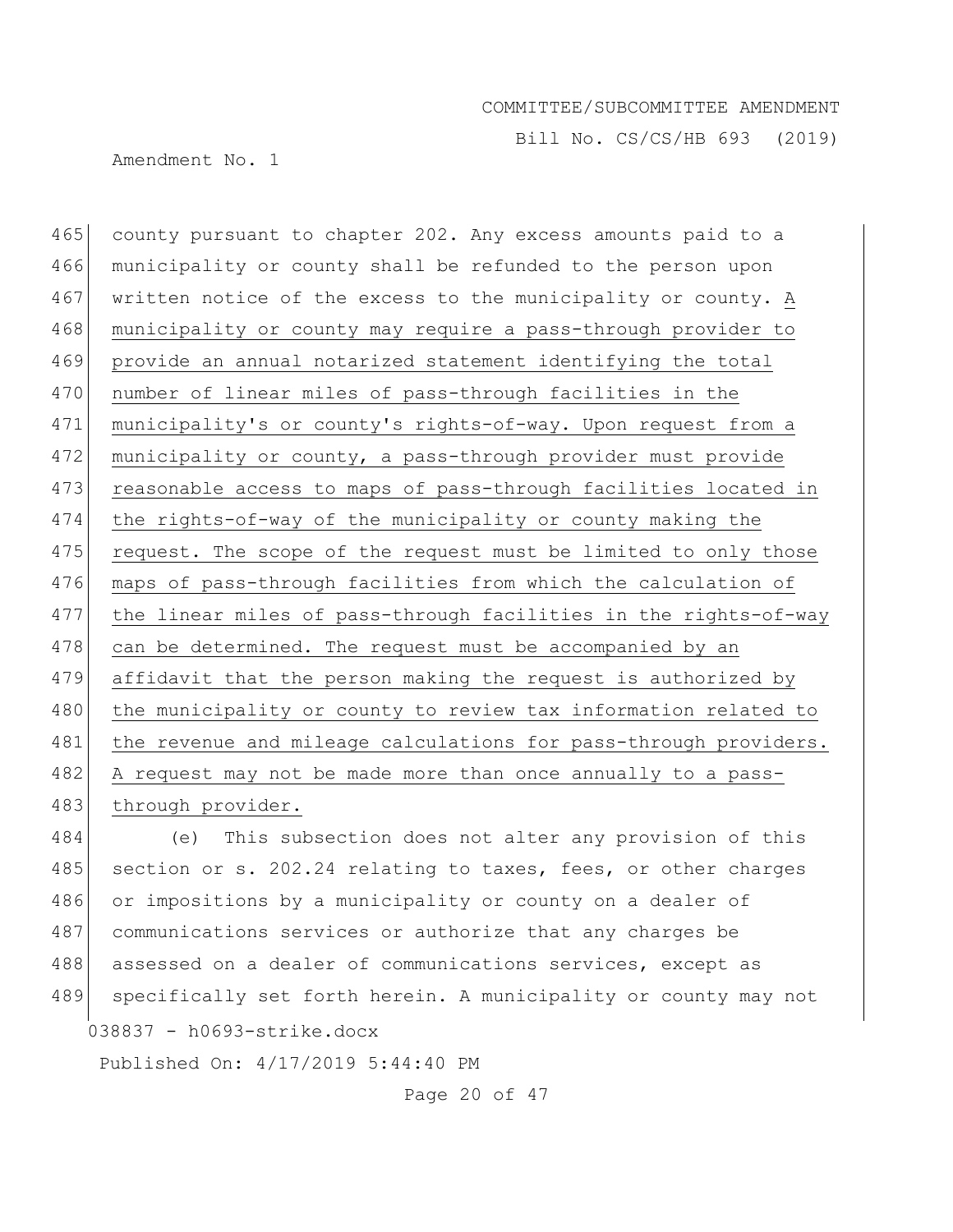Bill No. CS/CS/HB 693 (2019)

Amendment No. 1

490 charge a pass-through provider any amounts other than the 491 charges under this subsection as a condition to the placement or 492 maintenance of a communications facility in the roads or rights-493 of-way of a municipality or county by a pass-through provider, 494 except that a municipality or county may impose permit fees on a 495 pass-through provider consistent with paragraph (3)(c)  $\pm$ f the 496 municipality or county elects to exercise its authority to 497 collect permit fees under paragraph (3)(c).

498 (f) The charges under this subsection do not apply to 499 communications facilities placed in a municipality's or county's 500 rights-of-way prior to the effective date of this subsection 501 with permission from the municipality or county, if any was 502 required, except to the extent the facilities of a pass-through 503 provider were subject to per linear foot or mile charges in 504 effect as of October 1, 2001, in which case the municipality or 505 county may only impose on a pass-through provider charges 506 consistent with paragraph (b) or paragraph (c) for such 507 facilities. Notwithstanding the foregoing, this subsection does 508 not impair any written agreement between a pass-through provider 509 and a municipality or county imposing per linear foot or mile 510 charges for communications facilities placed in municipal or 511 county roads or rights-of-way that is in effect prior to the 512 effective date of this subsection. Upon the termination or 513 expiration of any such written agreement, any charges imposed 514 must  $shall$  be consistent with this section  $paragraph$  (b) or

038837 - h0693-strike.docx

Published On: 4/17/2019 5:44:40 PM

Page 21 of 47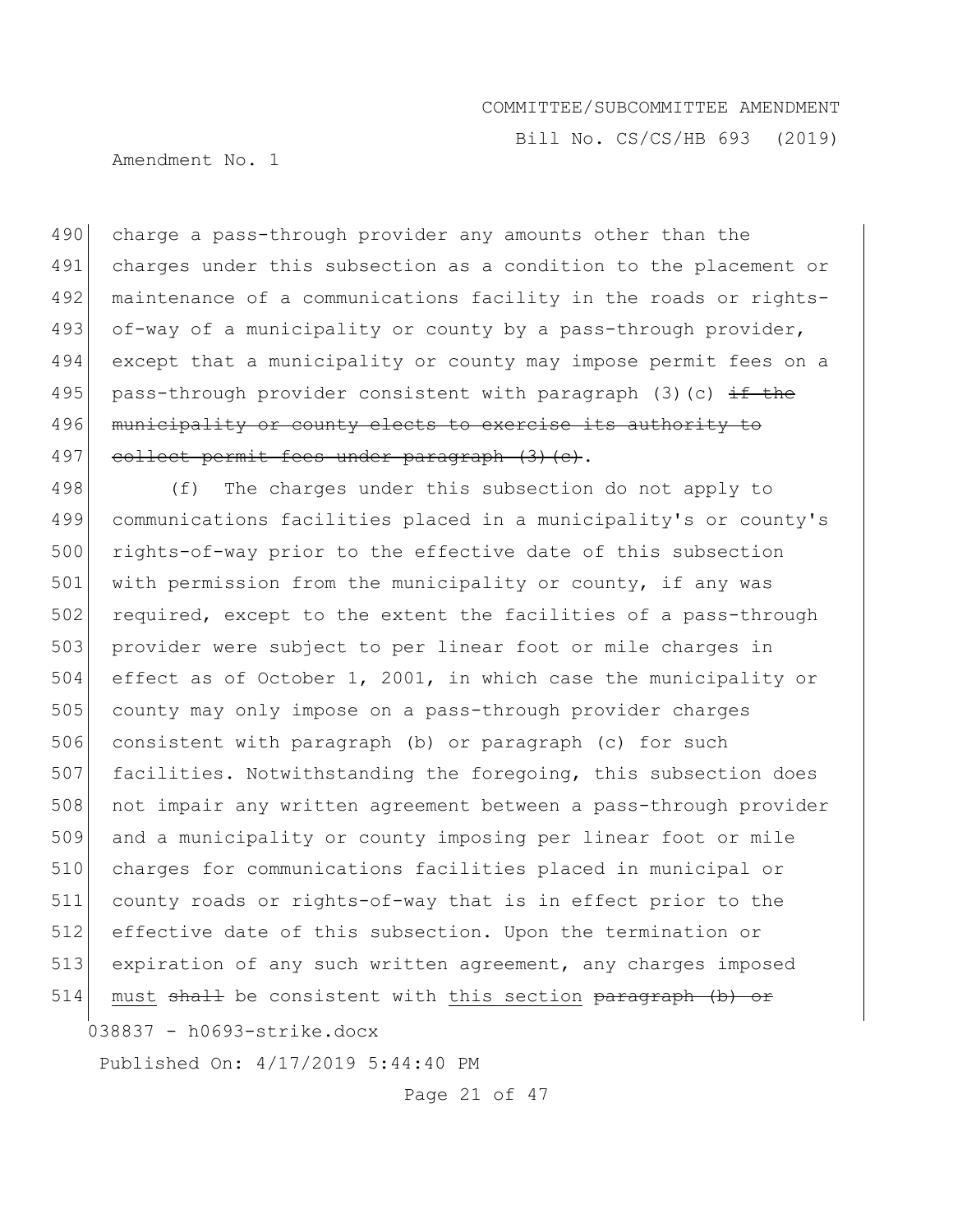Bill No. CS/CS/HB 693 (2019)

Amendment No. 1

515 paragraph (c). Notwithstanding the foregoing, until October 1, 516 2005, this subsection shall not affect a municipality or county 517 continuing to impose charges in excess of the charges authorized 518 in this subsection on facilities of a pass-through provider that 519 is not a dealer of communications services in the state under  $520$  chapter  $202$ , but only to the extent such charges were imposed by 521 municipal or county ordinance or resolution adopted prior to 522 February 1, 2002. Effective October 1, 2005, any charges imposed 523 shall be consistent with paragraph  $(b)$  or paragraph  $(c)$ . 524 (7)

525 (b) As used in this subsection, the term:

526 1. "Antenna" means communications equipment that transmits 527 or receives electromagnetic radio frequency signals used in 528 providing wireless services.

038837 - h0693-strike.docx Published On: 4/17/2019 5:44:40 PM 529 2. "Applicable codes" means uniform building, fire, 530 electrical, plumbing, or mechanical codes adopted by a 531 recognized national code organization or local amendments to 532 those codes enacted solely to address threats of destruction of 533 property or injury to persons, and includes the National 534 Electric Safety Code and the 2017 edition of the Florida 535 Department of Transportation Utility Accommodation Manual  $\theta$ 536 local codes or ordinances adopted to implement this subsection. 537 The term includes objective design standards adopted by 538 ordinance that may require a new utility pole that replaces an 539 existing utility pole to be of substantially similar design,

Page 22 of 47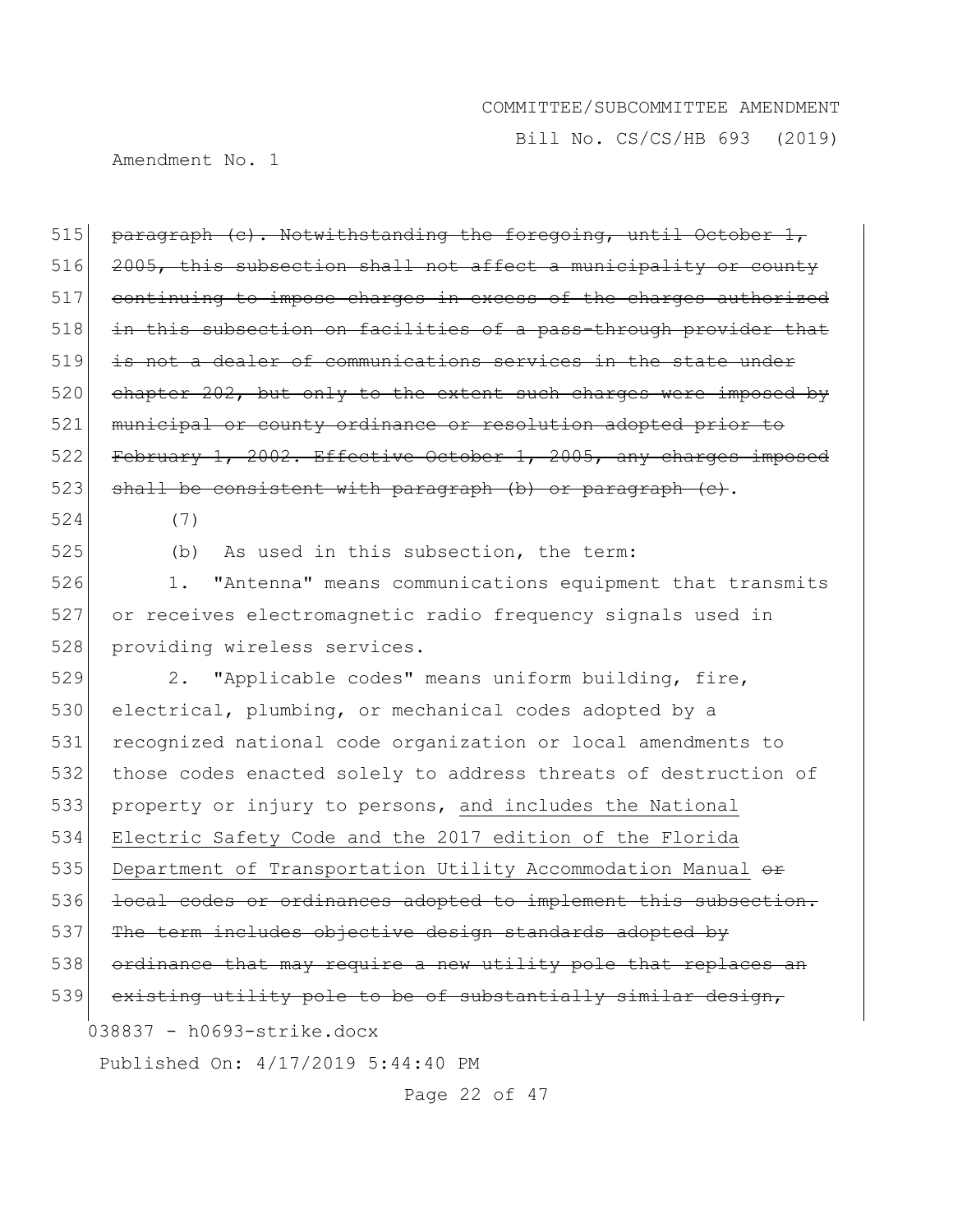Bill No. CS/CS/HB 693 (2019)

Amendment No. 1

540 material, and color or that may require reasonable spacing 541 requirements concerning the location of ground-mounted 542 equipment. The term includes objective design standards adopted 543 by ordinance that may require a small wireless facility to meet 544 reasonable location context, color, stealth, and concealment 545 requirements; however, such design standards may be waived by  $546$  the authority upon a showing that the design standards are not 547 reasonably compatible for the particular location of a small 548 wireless facility or that the design standards impose an 549 excessive expense. The waiver shall be granted or denied within  $550$  45 days after the date of the request.

551 3. "Applicant" means a person who submits an application 552 and is a wireless provider.

553 4. "Application" means a request submitted by an applicant 554 to an authority for a permit to collocate small wireless 555 facilities or to place a new utility pole used to support a 556 small wireless facility.

557 5. "Authority" means a county or municipality having 558 jurisdiction and control of the rights-of-way of any public 559 road. The term does not include the Department of 560 Transportation. Rights-of-way under the jurisdiction and control 561 of the department are excluded from this subsection.

038837 - h0693-strike.docx 562 6. "Authority utility pole" means a utility pole owned by 563 an authority in the right-of-way. The term does not include a 564 utility pole owned by a municipal electric utility, a utility

Published On: 4/17/2019 5:44:40 PM

Page 23 of 47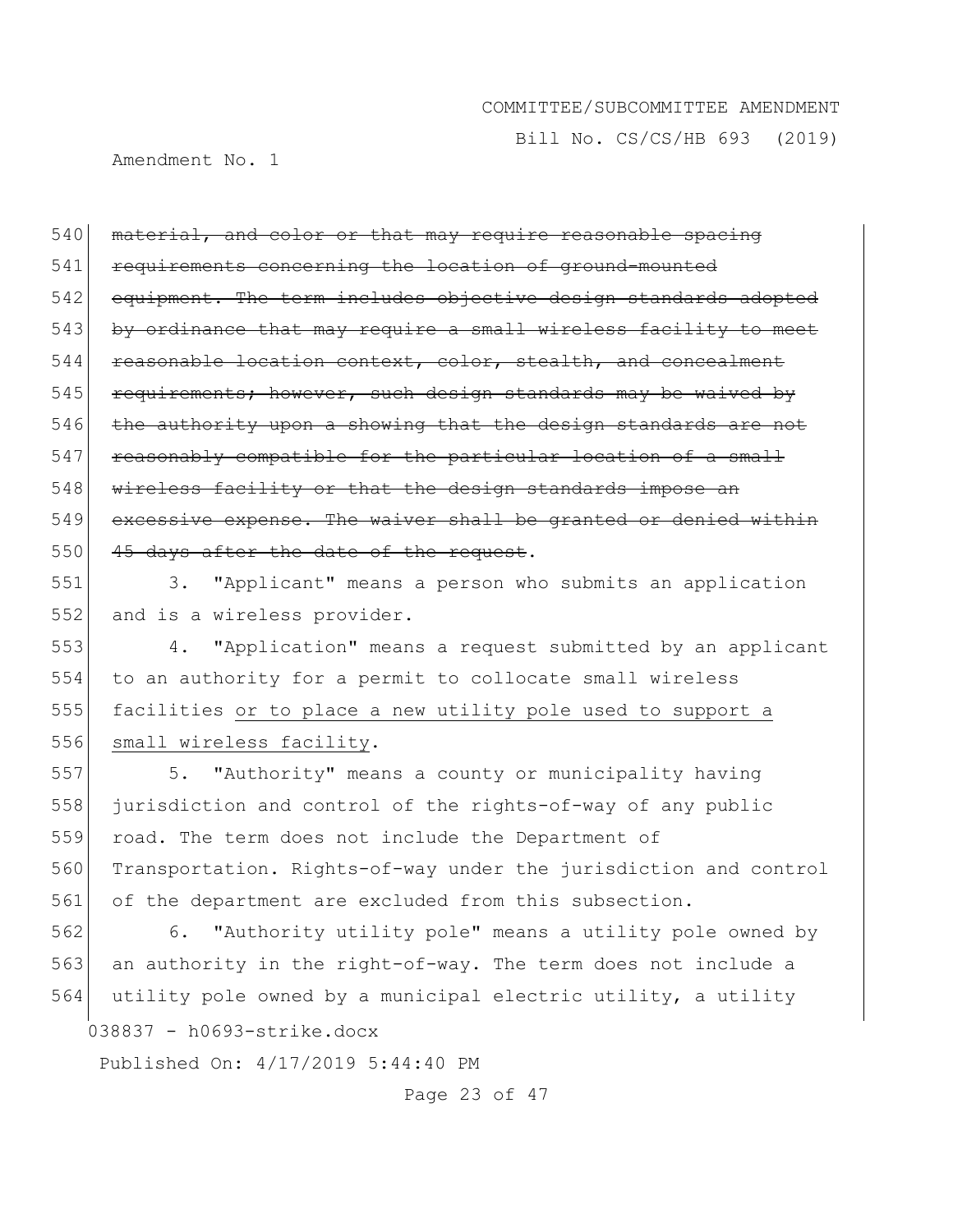Bill No. CS/CS/HB 693 (2019)

Amendment No. 1

565 pole used to support municipally owned or operated electric 566 distribution facilities, or a utility pole located in the right-567 of-way within:

568 a. A retirement community that:

569 (I) Is deed restricted as housing for older persons as 570 defined in s. 760.29(4)(b);

571 (II) Has more than 5,000 residents; and

572 (III) Has underground utilities for electric transmission 573 or distribution.

574 b. A municipality that:

575 (I) Is located on a coastal barrier island as defined in 576  $s. 161.053(1)(b)3.$ ;

577 (II) Has a land area of less than 5 square miles;

578 (III) Has less than 10,000 residents; and

579 (IV) Has, before July 1, 2017, received referendum 580 approval to issue debt to finance municipal-wide undergrounding 581 of its utilities for electric transmission or distribution.

582 7. "Collocate" or "collocation" means to install, mount, 583 maintain, modify, operate, or replace one or more wireless 584 facilities on, under, within, or adjacent to a wireless support 585 structure or utility pole. The term does not include the 586 installation of a new utility pole or wireless support structure 587 in the public rights-of-way.

588 8. "FCC" means the Federal Communications Commission.

038837 - h0693-strike.docx

Published On: 4/17/2019 5:44:40 PM

Page 24 of 47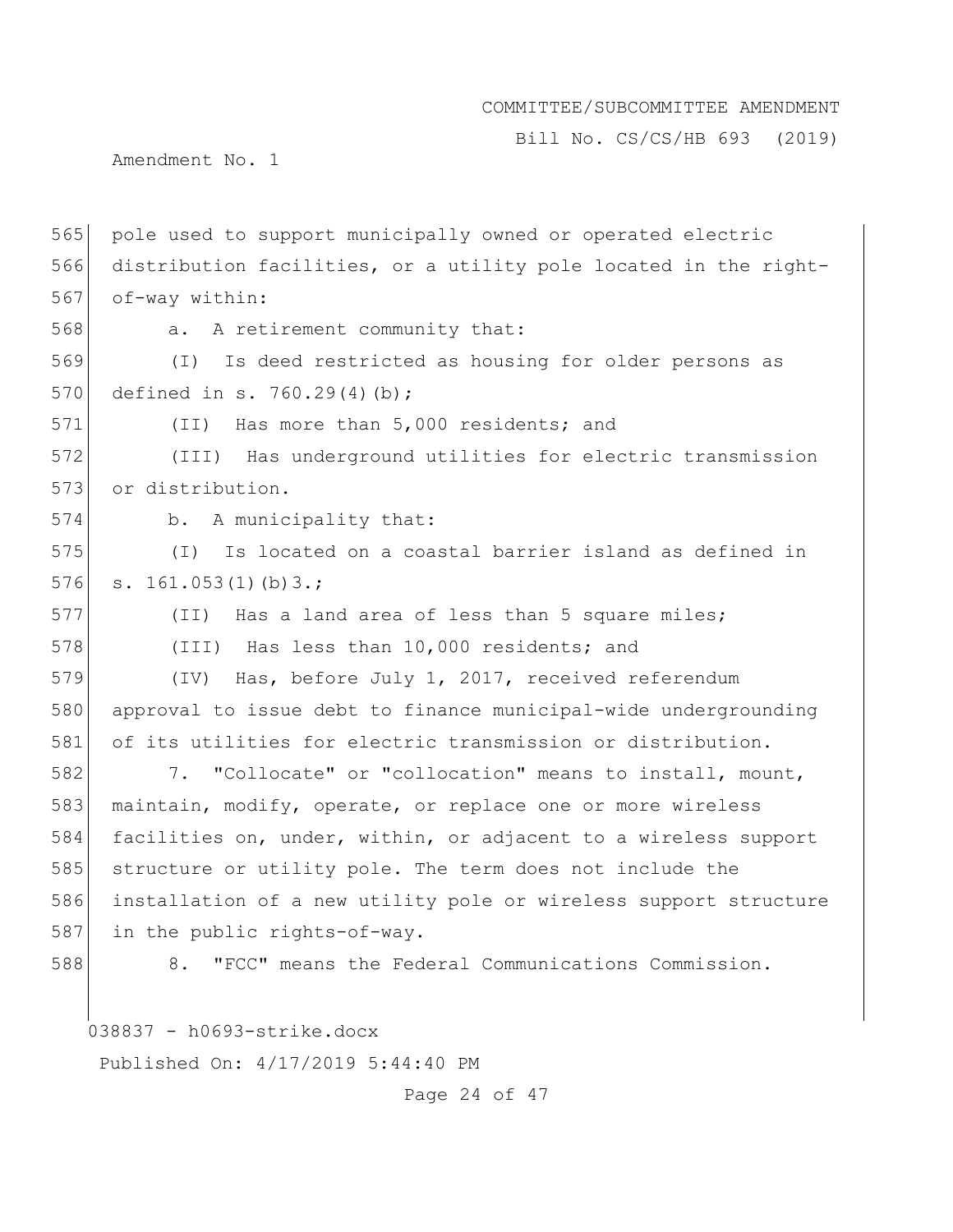Bill No. CS/CS/HB 693 (2019)

Amendment No. 1

589 9. "Micro wireless facility" means a small wireless 590 facility having dimensions no larger than 24 inches in length, 591 15 inches in width, and 12 inches in height and an exterior 592 antenna, if any, no longer than 11 inches.

593 10. "Small wireless facility" means a wireless facility 594 that meets the following qualifications:

595 **a.** Each antenna associated with the facility is located 596 inside an enclosure of no more than 6 cubic feet in volume or, 597 in the case of antennas that have exposed elements, each antenna 598 and all of its exposed elements could fit within an enclosure of 599 no more than 6 cubic feet in volume; and

600 b. All other wireless equipment associated with the 601 facility is cumulatively no more than 28 cubic feet in volume. 602 The following types of associated ancillary equipment are not 603 included in the calculation of equipment volume: electric 604 meters, concealment elements, telecommunications demarcation 605 boxes, ground-based enclosures, grounding equipment, power 606 transfer switches, cutoff switches, vertical cable runs for the 607 connection of power and other services, and utility poles or 608 other support structures.

609 11. "Utility pole" means a pole or similar structure that 610 is used in whole or in part to provide communications services 611 or for electric distribution, lighting, traffic control, 612 signage, or a similar function. The term includes the vertical 613 support structure for traffic lights but does not include a

038837 - h0693-strike.docx

Published On: 4/17/2019 5:44:40 PM

Page 25 of 47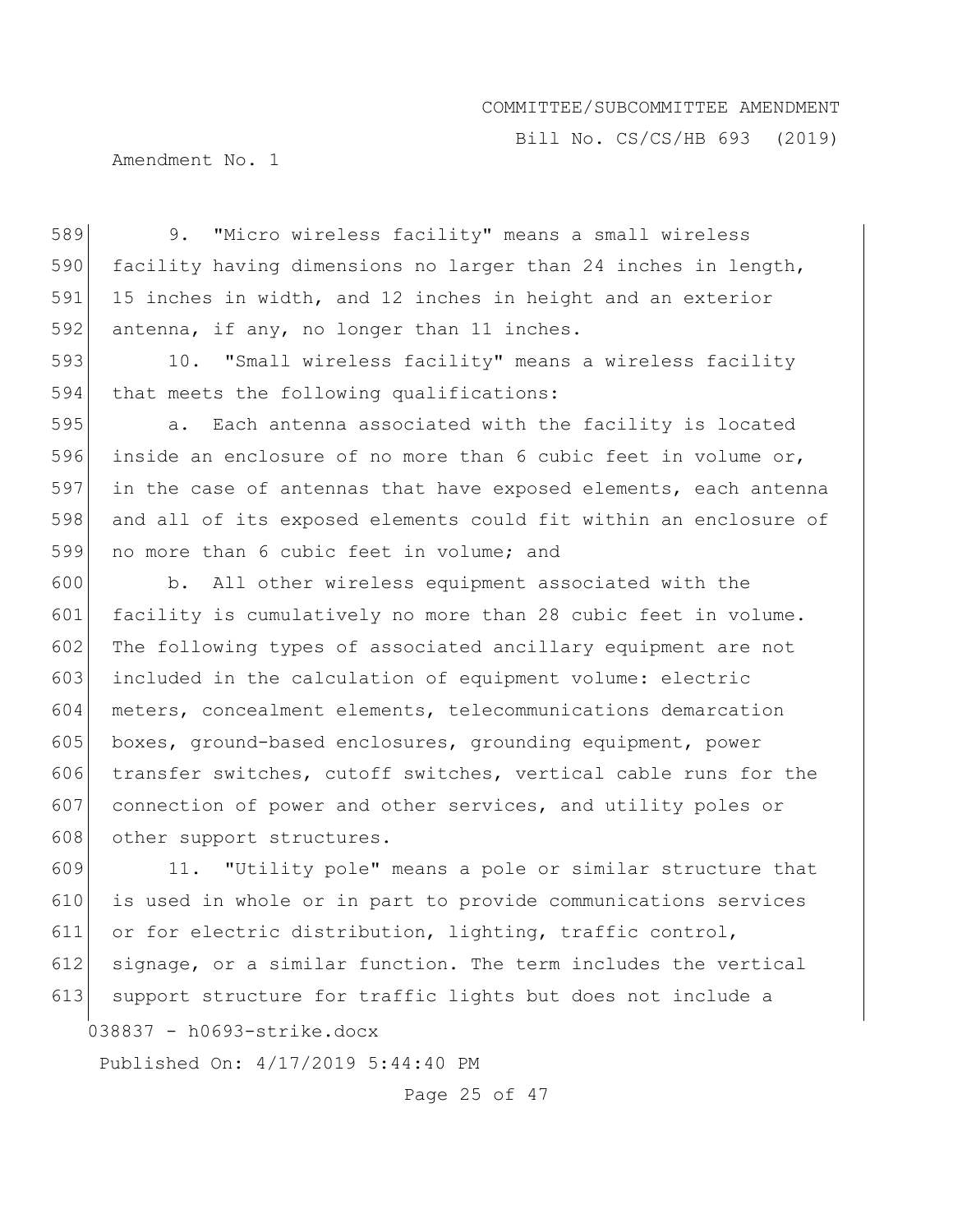Bill No. CS/CS/HB 693 (2019)

Amendment No. 1

 horizontal structure to which signal lights or other traffic control devices are attached and does not include a pole or similar structure 15 feet in height or less unless an authority 617 grants a waiver for such pole.

618 12. "Wireless facility" means equipment at a fixed location which enables wireless communications between user equipment and a communications network, including radio transceivers, antennas, wires, coaxial or fiber-optic cable or other cables, regular and backup power supplies, and comparable equipment, regardless of technological configuration, and equipment associated with wireless communications. The term 625 includes small wireless facilities. The term does not include:

626 a. The structure or improvements on, under, within, or 627 adjacent to the structure on which the equipment is collocated; 628 b. Wireline backhaul facilities; or

629 c. Coaxial or fiber-optic cable that is between wireless 630 structures or utility poles or that is otherwise not immediately 631 adjacent to or directly associated with a particular antenna.

632 13. "Wireless infrastructure provider" means a person who 633 has been certificated under chapter 364 to provide 634 telecommunications service  $\frac{1}{2}$  the state or under chapter 610 to 635 provide cable or video services in this state, or that person's 636 affiliate, and who builds or installs wireless communication 637 transmission equipment, wireless facilities, or wireless support 638 structures but is not a wireless services provider.

038837 - h0693-strike.docx

Published On: 4/17/2019 5:44:40 PM

Page 26 of 47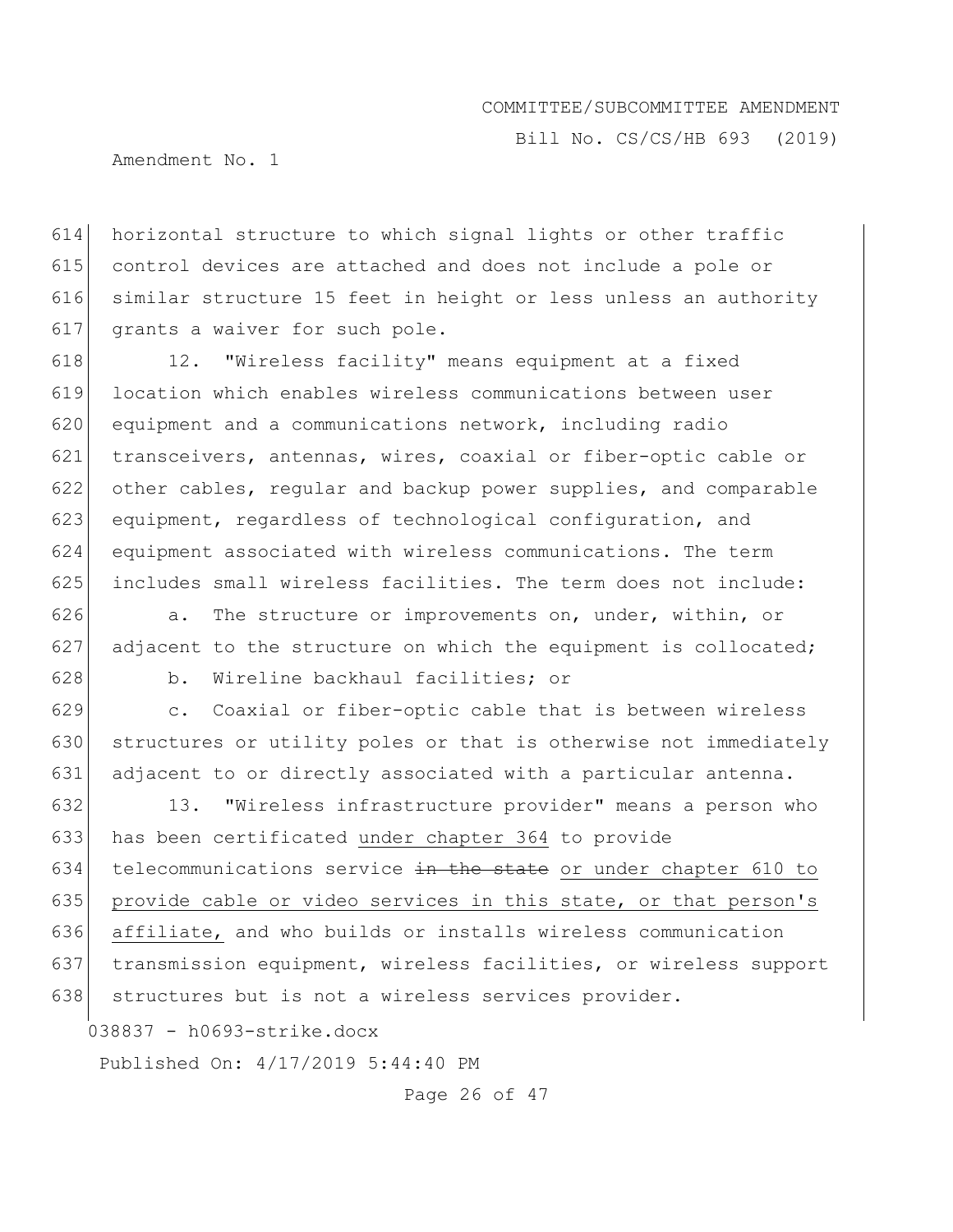Bill No. CS/CS/HB 693 (2019)

Amendment No. 1

639 14. "Wireless provider" means a wireless infrastructure 640 provider or a wireless services provider.

641 15. "Wireless services" means any services provided using 642 licensed or unlicensed spectrum, whether at a fixed location or 643 mobile, using wireless facilities.

644 16. "Wireless services provider" means a person who 645 provides wireless services.

646 17. "Wireless support structure" means a freestanding 647 structure, such as a monopole, a quyed or self-supporting tower, 648 or another existing or proposed structure designed to support or 649 capable of supporting wireless facilities. The term does not 650 include a utility pole, pedestal, or other support structure for 651 ground-based equipment not mounted on a utility pole and less 652 than 5 feet in height.

653 (c) Except as provided in this subsection, an authority 654 may not prohibit, regulate, or charge for the collocation of 655 small wireless facilities in the public rights-of-way or for the 656 installation, maintenance, modification, operation, or 657 replacement of utility poles used for the collocation of small 658 wireless facilities in the public rights-of-way.

659 (d) An authority may require a registration process and 660 permit fees in accordance with subsection (3). An authority 661 shall accept applications for permits and shall process and 662 issue permits subject to the following requirements:

038837 - h0693-strike.docx

Published On: 4/17/2019 5:44:40 PM

Page 27 of 47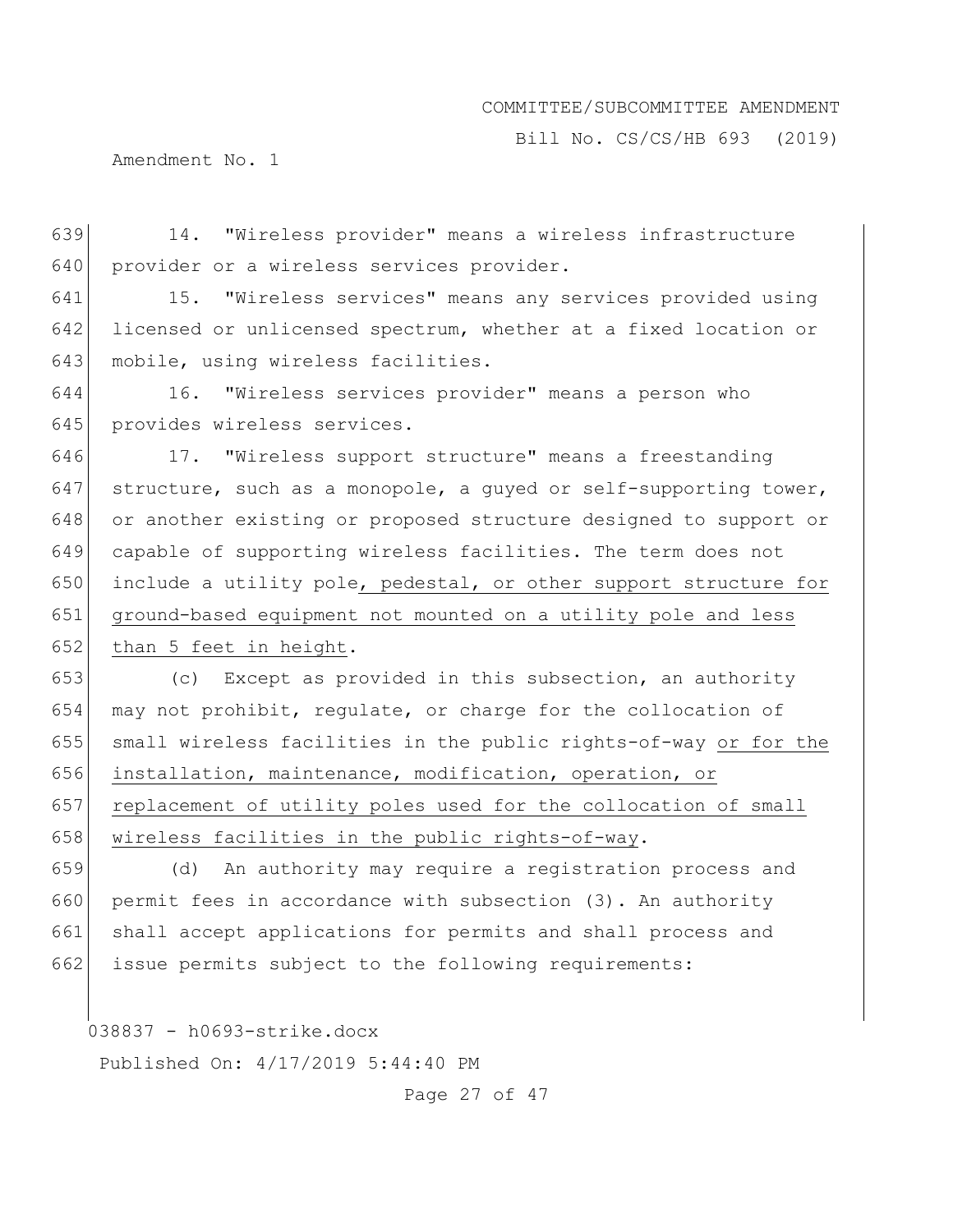Bill No. CS/CS/HB 693 (2019)

Amendment No. 1

663 1. An authority may not directly or indirectly require an 664 applicant to perform services unrelated to the collocation for 665 which approval is sought, such as in-kind contributions to the 666 authority, including reserving fiber, conduit, or pole space for 667 the authority.

668 2. An applicant may not be required to provide more 669 information to obtain a permit than is necessary to demonstrate 670 the applicant's compliance with applicable codes for the 671 placement of small wireless facilities in the locations 672 identified in the application. An applicant may not be required 673 to provide inventories, maps, or locations of communications 674 facilities in the right-of-way other than as necessary to avoid 675 interference with other at-grade or aerial facilities located at 676 the specific location proposed for a small wireless facility or 677 within 50 feet of such location.

678 3. An authority may not:

679 a. Require the placement of small wireless facilities on 680 any specific utility pole or category of poles;  $\Theta$ 

681 b. Require the placement of multiple antenna systems on a 682 single utility pole;

683 c. Require a demonstration that collocation of a small 684 wireless facility on an existing structure is not legally or 685 technically possible as a condition for granting a permit for 686 the collocation of a small wireless facility on a new utility 687 pole except as provided in paragraph  $(i);$ 

038837 - h0693-strike.docx

Published On: 4/17/2019 5:44:40 PM

Page 28 of 47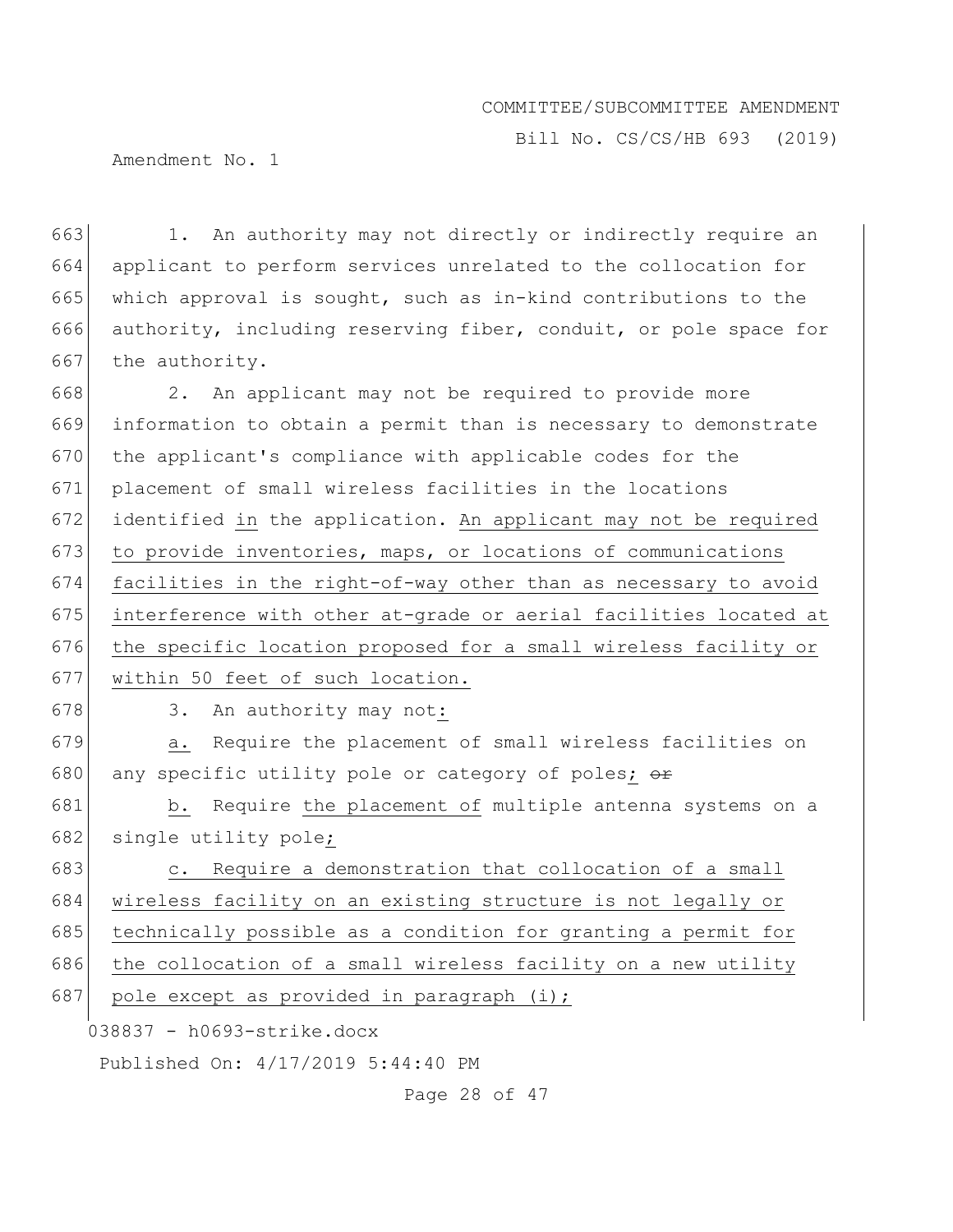Bill No. CS/CS/HB 693 (2019)

Amendment No. 1

| 688 | d. Require compliance with an authority's provisions            |
|-----|-----------------------------------------------------------------|
| 689 | regarding placement of small wireless facilities or a new       |
| 690 | utility pole used to support a small wireless facility in       |
| 691 | rights-of-way under the control of the department unless the    |
| 692 | authority has received a delegation from the department for the |
| 693 | location of the small wireless facility or utility pole, or     |
| 694 | require such compliance as a condition to receive a permit that |
| 695 | is ancillary to the permit for collocation of a small wireless  |
| 696 | facility, including an electrical permit;                       |
| 697 | Require a meeting before filing an application;<br>е.           |
| 698 | f.<br>Require direct or indirect public notification or a       |
| 699 | public meeting for the placement of communication facilities in |
| 700 | the right-of-way;                                               |
| 701 | g. Limit the size or configuration of a small wireless          |
| 702 | facility or any of its components, if the small wireless        |
| 703 | facility complies with the size limits in this subsection;      |
| 704 | Prohibit the installation of a new utility pole used to<br>h.   |
| 705 | support the collocation of a small wireless facility if the     |
| 706 | installation otherwise meets the requirements of this           |
| 707 | subsection;                                                     |
| 708 | Require that any component of a small wireless facility<br>i.   |
| 709 | be placed underground except as provided in paragraph (i).      |
| 710 | Subject to paragraph (r), an authority may not limit<br>4.      |
| 711 | the placement, by minimum separation distances, of small        |
| 712 | wireless facilities, utility poles on which small wireless      |
|     | 038837 - h0693-strike.docx                                      |
|     | Published On: 4/17/2019 5:44:40 PM                              |

Page 29 of 47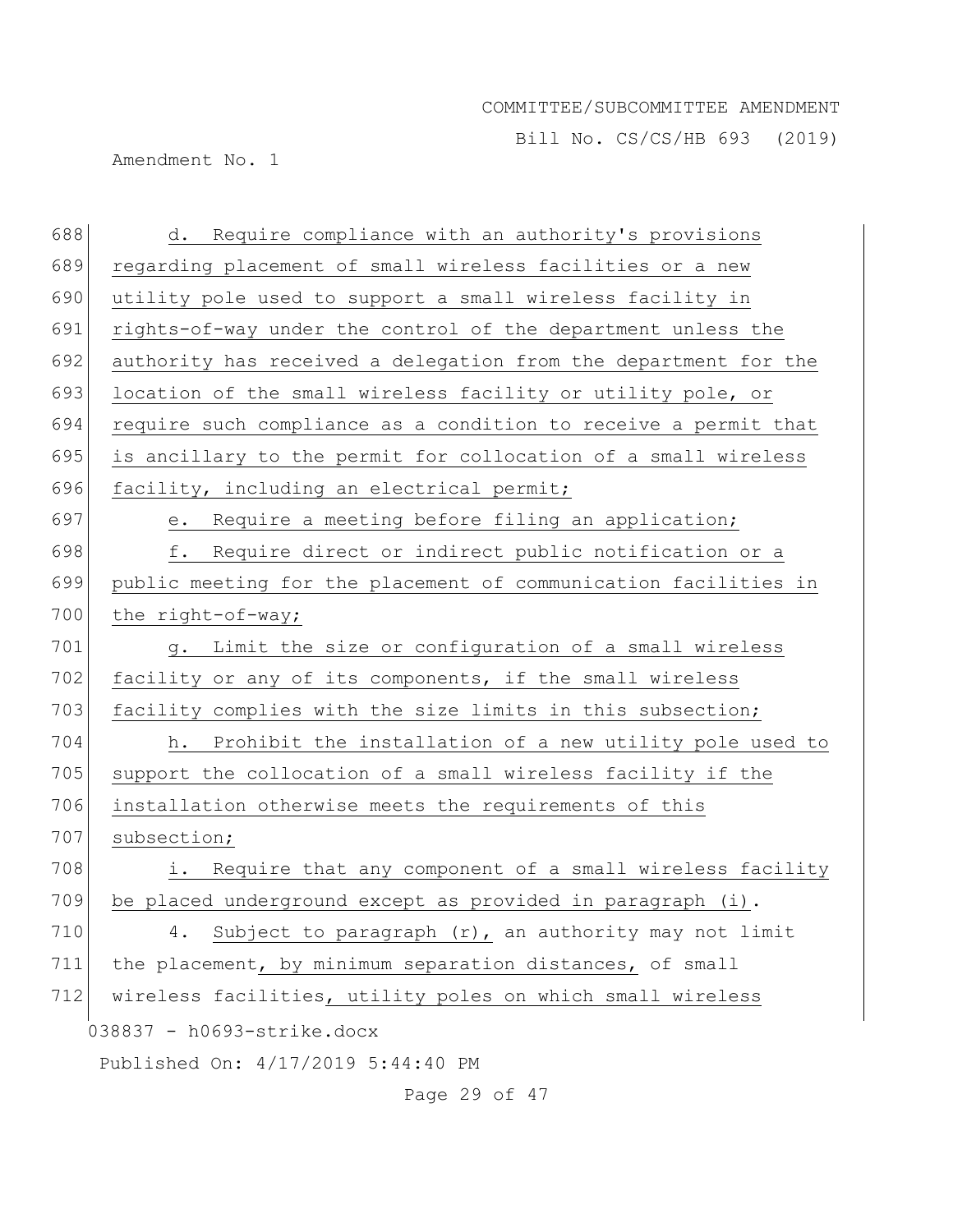Bill No. CS/CS/HB 693 (2019)

Amendment No. 1

713 facilities are or will be collocated, or other at-grade 714 communications facilities by minimum separation distances. 715 However, within 14 days after the date of filing the 716 application, an authority may request that the proposed location 717 of a small wireless facility be moved to another location in the 718 right-of-way and placed on an alternative authority utility pole 719 or support structure or placed on  $\frac{m}{w}$  place a new utility pole. 720 The authority and the applicant may negotiate the alternative 721 location, including any objective design standards and 722 reasonable spacing requirements for ground-based equipment, for 723 30 days after the date of the request. At the conclusion of the 724 negotiation period, if the alternative location is accepted by 725 the applicant, the applicant must notify the authority of such 726 acceptance and the application shall be deemed granted for any 727 new location for which there is agreement and all other 728 locations in the application. If an agreement is not reached, 729 the applicant must notify the authority of such nonagreement and 730 the authority must grant or deny the original application within 731 90 days after the date the application was filed. A request for 732 an alternative location, an acceptance of an alternative 733 location, or a rejection of an alternative location must be in 734 writing and provided by electronic mail.

735 5. An authority shall limit the height of a small wireless 736 facility to 10 feet above the utility pole or structure upon 737 which the small wireless facility is to be collocated. Unless

038837 - h0693-strike.docx

Published On: 4/17/2019 5:44:40 PM

Page 30 of 47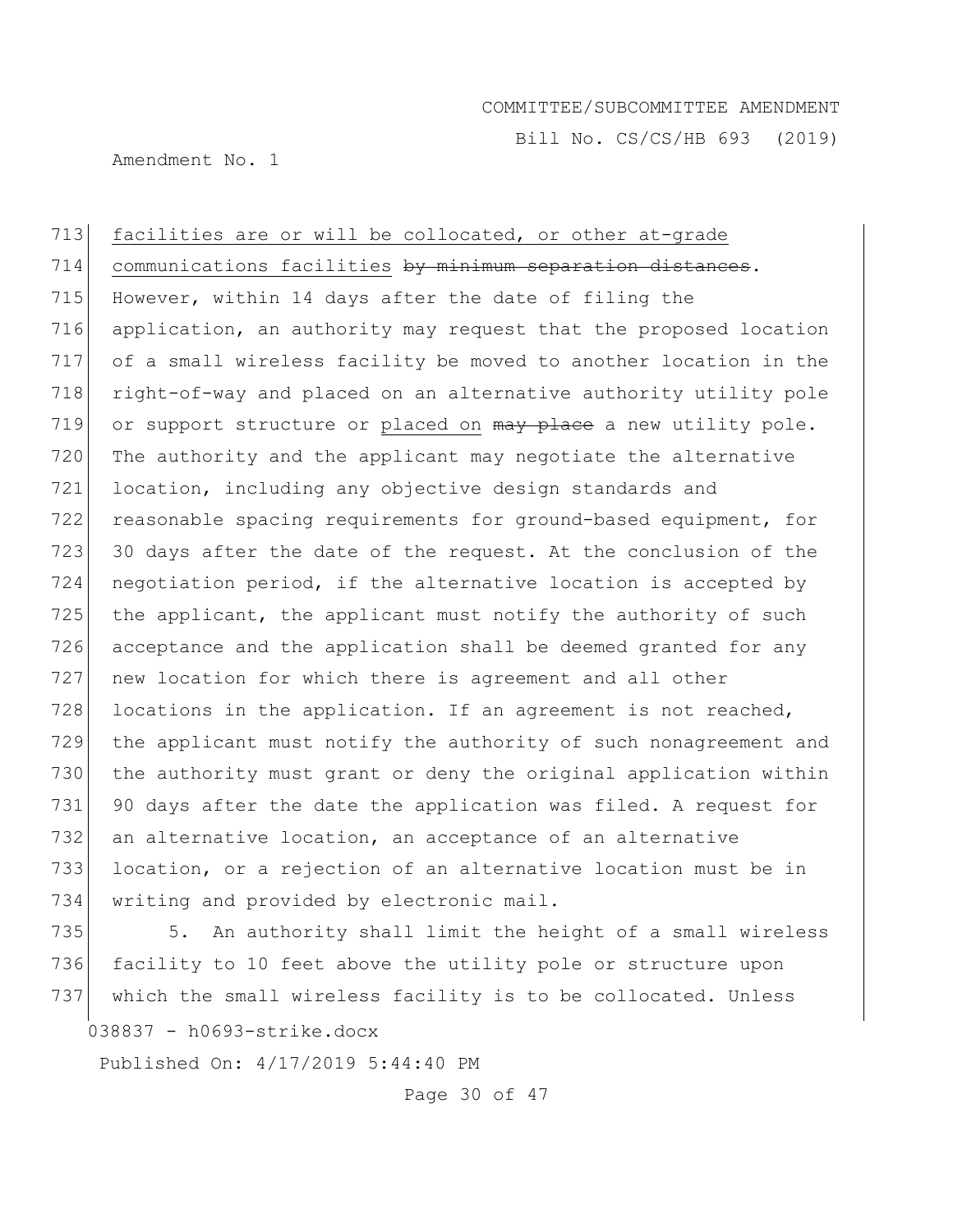Bill No. CS/CS/HB 693 (2019)

Amendment No. 1

738 waived by an authority, the height for a new utility pole is 739 limited to the tallest existing utility pole as of July 1, 2017, 740 located in the same right-of-way, other than a utility pole for 741 which a waiver has previously been granted, measured from grade 742 in place within 500 feet of the proposed location of the small 743 wireless facility. If there is no utility pole within 500 feet, 744 the authority shall limit the height of the utility pole to 50 745 feet.

746 6. Except as provided in subparagraphs 4. and  $5.7$  The 747 installation by a communications services provider of a utility 748 pole in the public rights-of-way, other than a utility pole used 749 designed to support a small wireless facility, is shall be 750 subject to authority rules or regulations governing the 751 placement of utility poles in the public rights-of-way and 752 shall be subject to the application review timeframes in this 753 subsection.

754 7. Within 14 days after receiving an application, an 755 authority must determine and notify the applicant by electronic 756 mail as to whether the application is complete. If an 757 application is deemed incomplete, the authority must 758 specifically identify the missing information. An application is 759 deemed complete if the authority fails to provide notification 760 to the applicant within 14 days.

038837 - h0693-strike.docx 761 8. An application must be processed on a nondiscriminatory 762 basis. A complete application is deemed approved if an authority

Published On: 4/17/2019 5:44:40 PM

Page 31 of 47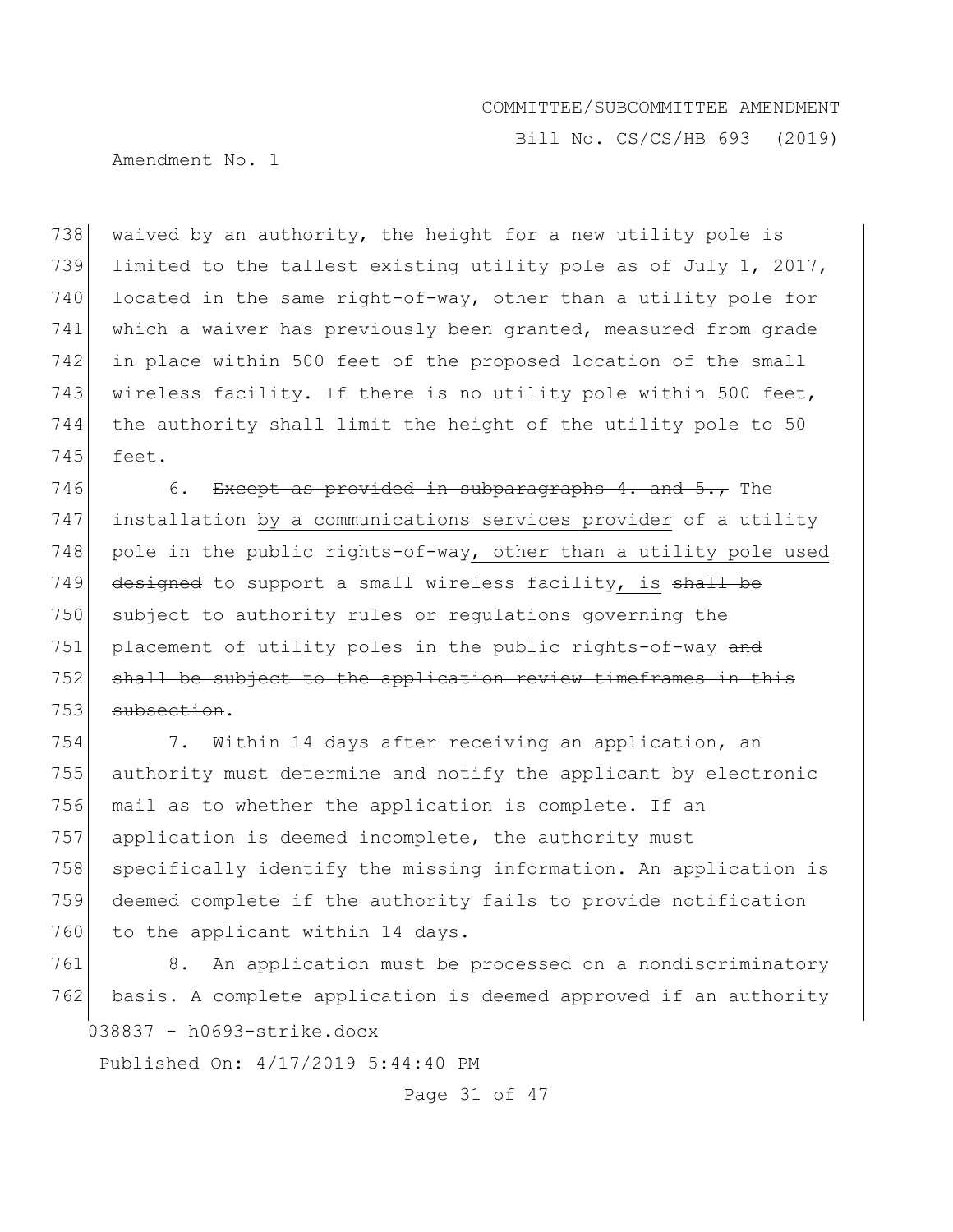Bill No. CS/CS/HB 693 (2019)

Amendment No. 1

763 fails to approve or deny the application within 60 days after 764 receipt of the application. If an authority does not use the 30- 765 day negotiation period provided in subparagraph  $4.$ , the parties 766 may mutually agree to extend the 60-day application review 767 period. The authority shall grant or deny the application at the 768 end of the extended period. A permit issued pursuant to an 769 approved application shall remain effective for 1 year unless 770 extended by the authority.

771 9. An authority must notify the applicant of approval or 772 denial by electronic mail. An authority shall approve a complete 773 application unless it does not meet the authority's applicable 774 codes. If the application is denied, the authority must specify 775 in writing the basis for denial, including the specific code 776 provisions on which the denial was based, and send the 777 documentation to the applicant by electronic mail on the day the 778 authority denies the application. The applicant may cure the 779 deficiencies identified by the authority and resubmit the 780 application within 30 days after notice of the denial is sent to 781 | the applicant. The authority shall approve or deny the revised 782 application within 30 days after receipt or the application is 783 deemed approved. The review of a revised application is  $A_{\text{H}\text{V}}$ 784 subsequent review shall be limited to the deficiencies cited in 785 the denial. If an authority provides for administrative review 786 of the denial of an application, the review must be complete and 787 a written decision issued within 45 days after a written request

038837 - h0693-strike.docx

Published On: 4/17/2019 5:44:40 PM

Page 32 of 47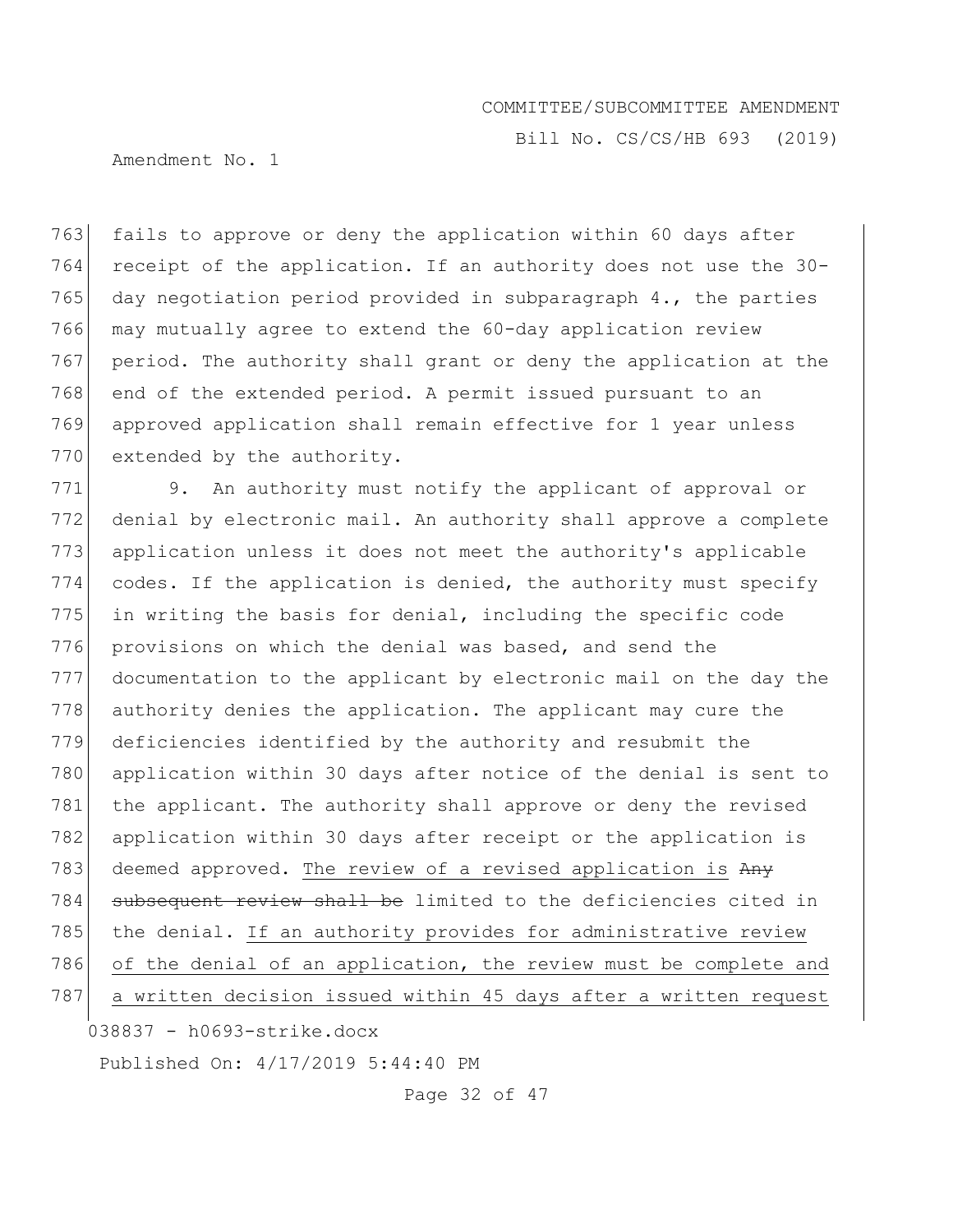Bill No. CS/CS/HB 693 (2019)

Amendment No. 1

788 for review is made. A denial must identify the specific code 789 provisions on which the denial is based. If the administrative 790 review is not complete within 45 days, the city or county waives 791 any claim regarding failure to exhaust administrative remedies 792 in any judicial review of the denial of an application.

793 10. An applicant seeking to collocate small wireless 794 facilities within the jurisdiction of a single authority may, at 795 the applicant's discretion, file a consolidated application and 796 receive a single permit for the collocation of up to 30 small 797 wireless facilities. If the application includes multiple small 798 | wireless facilities, an authority may separately address small 799 wireless facility collocations for which incomplete information 800 has been received or which are denied.

 $801$  11. An authority may deny an application to collocate  $a$ 802 proposed collocation of a small wireless facility or place a 803 utility pole used to support a small wireless facility in the 804 public rights-of-way if the proposed small wireless facility or 805 utility pole used to support a small wireless facility 806 collocation:

807 a. Materially interferes with the safe operation of 808 traffic control equipment.

809 b. Materially interferes with sight lines or clear zones 810 for transportation, pedestrians, or public safety purposes.

038837 - h0693-strike.docx

Published On: 4/17/2019 5:44:40 PM

Page 33 of 47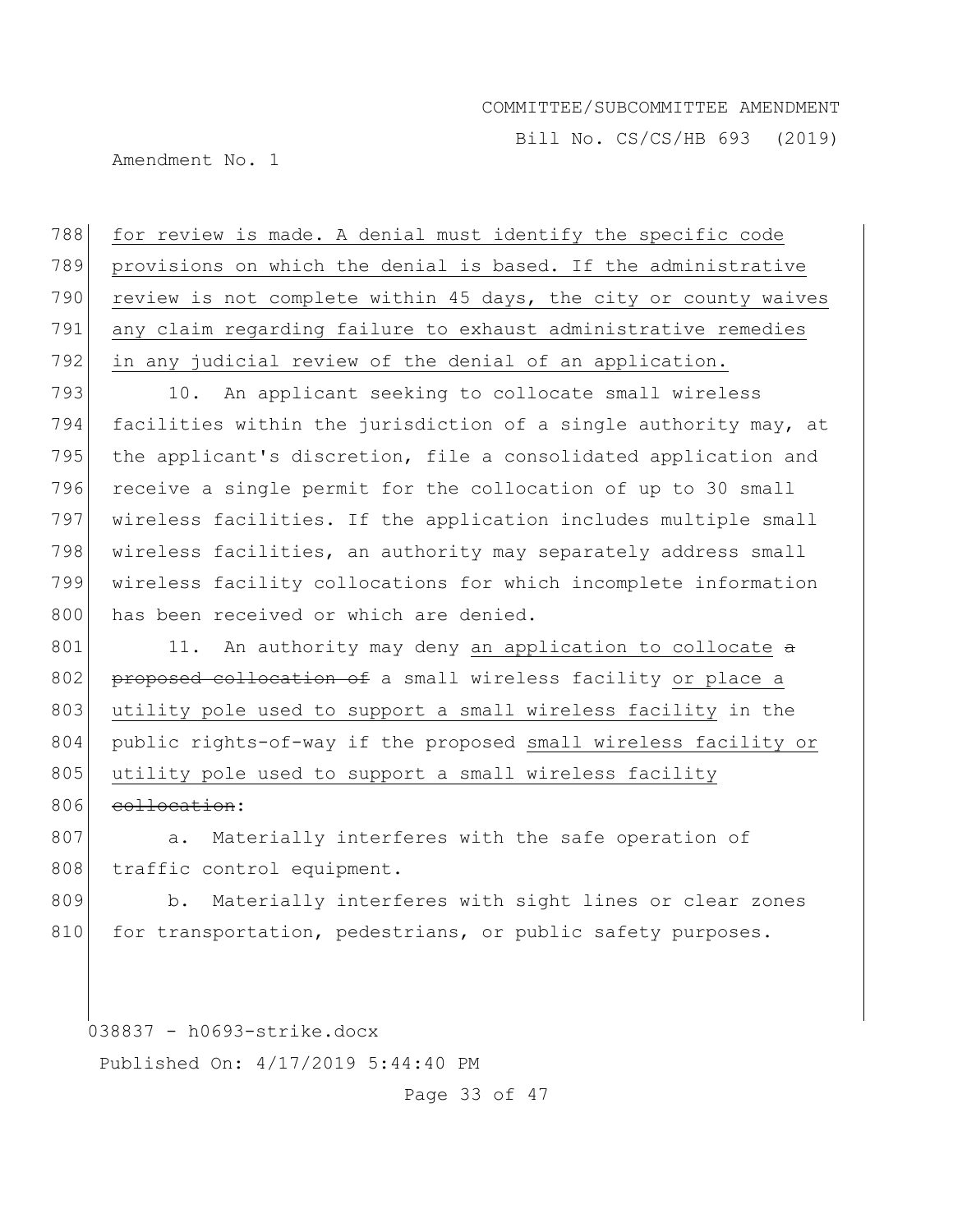Bill No. CS/CS/HB 693 (2019)

Amendment No. 1

| 811 | Materially interferes with compliance with the<br>$\mathsf{C}$ . |  |  |
|-----|------------------------------------------------------------------|--|--|
| 812 | Americans with Disabilities Act or similar federal or state      |  |  |
| 813 | standards regarding pedestrian access or movement.               |  |  |
| 814 | Materially fails to comply with the 2017 2010 edition<br>d.      |  |  |
| 815 | of the Florida Department of Transportation Utility              |  |  |
| 816 | Accommodation Manual.                                            |  |  |
| 817 | Fails to comply with applicable codes.<br>$e$ .                  |  |  |
| 818 | f.<br>Fails to comply with objective design standards            |  |  |
| 819 | authorized under paragraph (r).                                  |  |  |
| 820 | 12. An authority may adopt by ordinance provisions for           |  |  |
| 821 | insurance coverage, indemnification, performance bonds, security |  |  |
| 822 | funds, force majeure, abandonment, authority liability, or       |  |  |
| 823 | authority warranties. Such provisions must be reasonable and     |  |  |
| 824 | nondiscriminatory. An authority may require a construction bond  |  |  |
| 825 | to secure restoration of the postconstruction rights-of-way to   |  |  |
| 826 | the preconstruction condition. However, such bond must be time-  |  |  |
| 827 | limited to not more than 18 months after the construction to     |  |  |
| 828 | which the bond applies is completed. For any financial           |  |  |
| 829 | obligation required by an authority allowed under this section,  |  |  |
| 830 | the authority shall accept a letter of credit or similar         |  |  |
| 831 | financial instrument issued by any financial institution that is |  |  |
| 832 | authorized to do business within the United States, provided     |  |  |
| 833 | that a claim against the financial instrument may be made by     |  |  |
| 834 | electronic means, including by facsimile. A provider of          |  |  |
| 835 | communications services may add an authority to any existing     |  |  |
|     | 038837 - h0693-strike.docx                                       |  |  |
|     | Published On: 4/17/2019 5:44:40 PM                               |  |  |

Page 34 of 47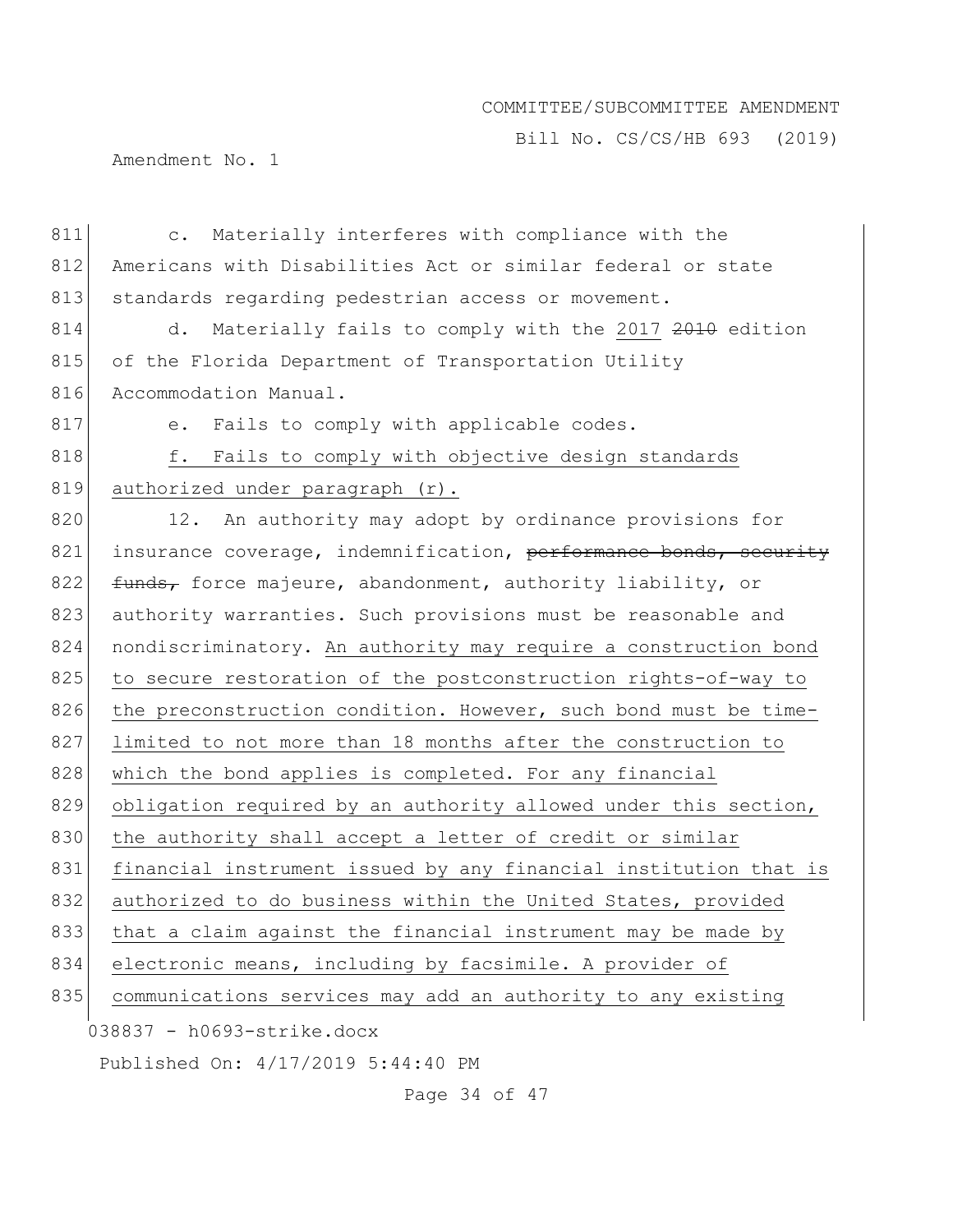Bill No. CS/CS/HB 693 (2019)

Amendment No. 1

836 bond, insurance policy, or other relevant financial instrument, 837 and the authority must accept such proof of coverage without any 838 conditions other than consent to venue for purposes of any 839 litigation to which the authority is a party. An authority may 840 not require a communications services provider to indemnify it 841 for liabilities not caused by the provider, including 842 liabilities arising from the authority's negligence, gross 843 negligence, or willful conduct.

844 13. Collocation of a small wireless facility on an 845 authority utility pole does not provide the basis for the 846 imposition of an ad valorem tax on the authority utility pole.

847 14. An authority may reserve space on authority utility 848 poles for future public safety uses. However, a reservation of 849 space may not preclude collocation of a small wireless facility. 850 If replacement of the authority utility pole is necessary to 851 accommodate the collocation of the small wireless facility and 852 the future public safety use, the pole replacement is subject to 853 make-ready provisions and the replaced pole shall accommodate 854 the future public safety use.

855 15. A structure granted a permit and installed pursuant to 856 this subsection shall comply with chapter 333 and federal 857 regulations pertaining to airport airspace protections.

858 (e) An authority may not require any permit or other 859 approval or require fees, or other charges, costs, or other 860 exactions for:

038837 - h0693-strike.docx

Published On: 4/17/2019 5:44:40 PM

Page 35 of 47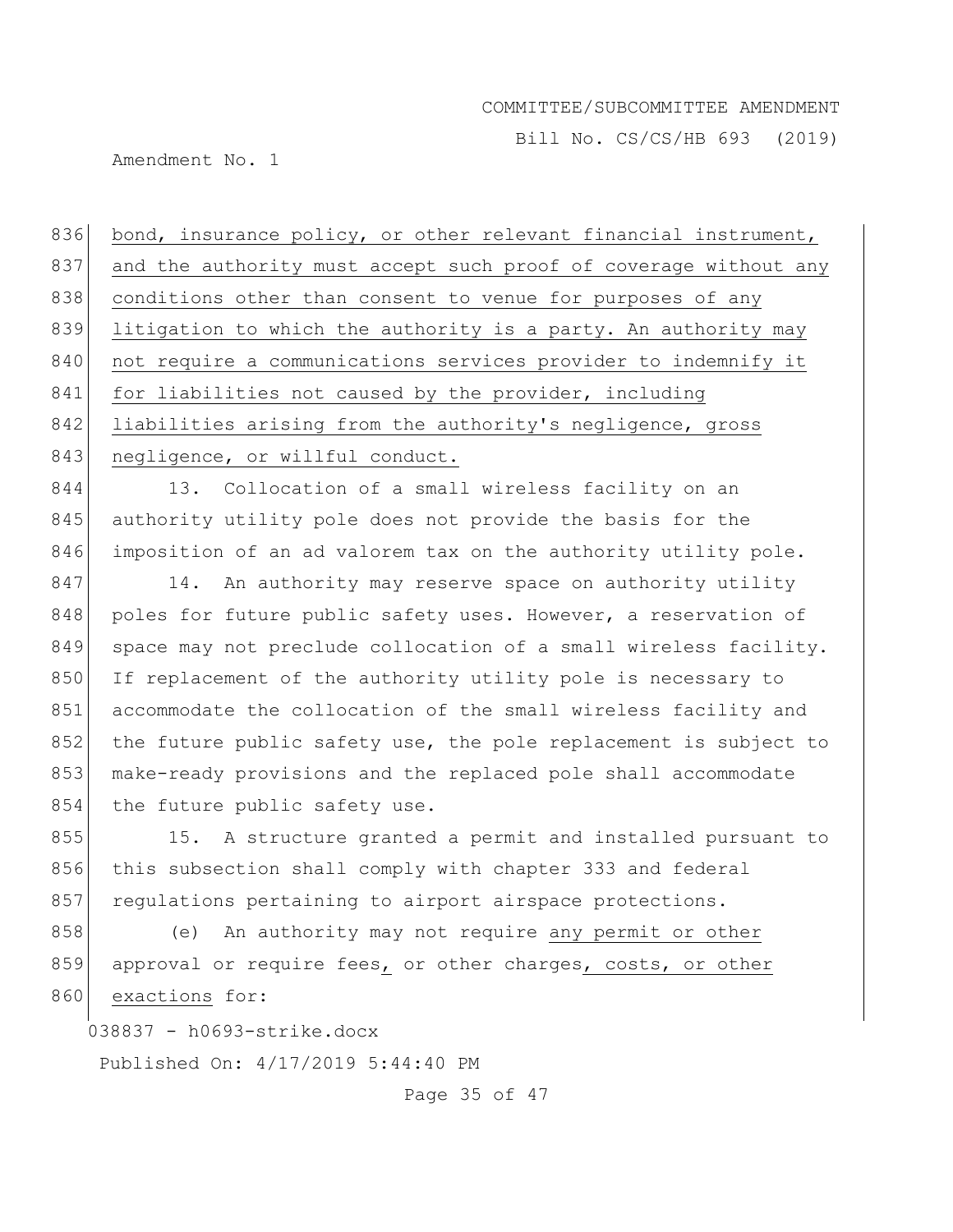Bill No. CS/CS/HB 693 (2019)

Amendment No. 1

| 861 | 1. Routine maintenance, the performance of service               |
|-----|------------------------------------------------------------------|
| 862 | restoration work on existing facilities, or repair work,         |
| 863 | including, but not limited to, emergency repairs of existing     |
| 864 | facilities or extensions of such facilities for providing        |
| 865 | communications services to customers;                            |
| 866 | Replacement of existing wireless facilities with<br>2.           |
| 867 | wireless facilities that are substantially similar or of the     |
| 868 | same or smaller size; or                                         |
| 869 | Installation, placement, maintenance, or replacement of<br>3.    |
| 870 | micro wireless facilities that are suspended on cables strung    |
| 871 | between existing utility poles in compliance with applicable     |
| 872 | codes by or for a communications services provider authorized to |
| 873 | occupy the rights-of-way and who is remitting taxes under        |
| 874 | chapter 202. An authority may require an initial letter from or  |
| 875 | on behalf of such provider, which is effective upon filing,      |
| 876 | attesting that the micro wireless facility dimensions comply     |
| 877 | with the limits of this subsection. The authority may not        |
| 878 | require any additional filing or other information as long as    |
| 879 | the provider is deploying the same, a substantially similar, or  |
| 880 | a smaller size micro wireless facility equipment.                |
| 881 |                                                                  |
| 882 | Notwithstanding this paragraph, an authority may require a       |
| 883 | right-of-way permit for work that involves excavation, closure   |
| 884 | of a sidewalk, or closure of a vehicular lane or parking lane,   |
| 885 | unless the provider is performing service restoration on an      |
|     | 038837 - h0693-strike.docx                                       |
|     | Published On: 4/17/2019 5:44:40 PM                               |

Page 36 of 47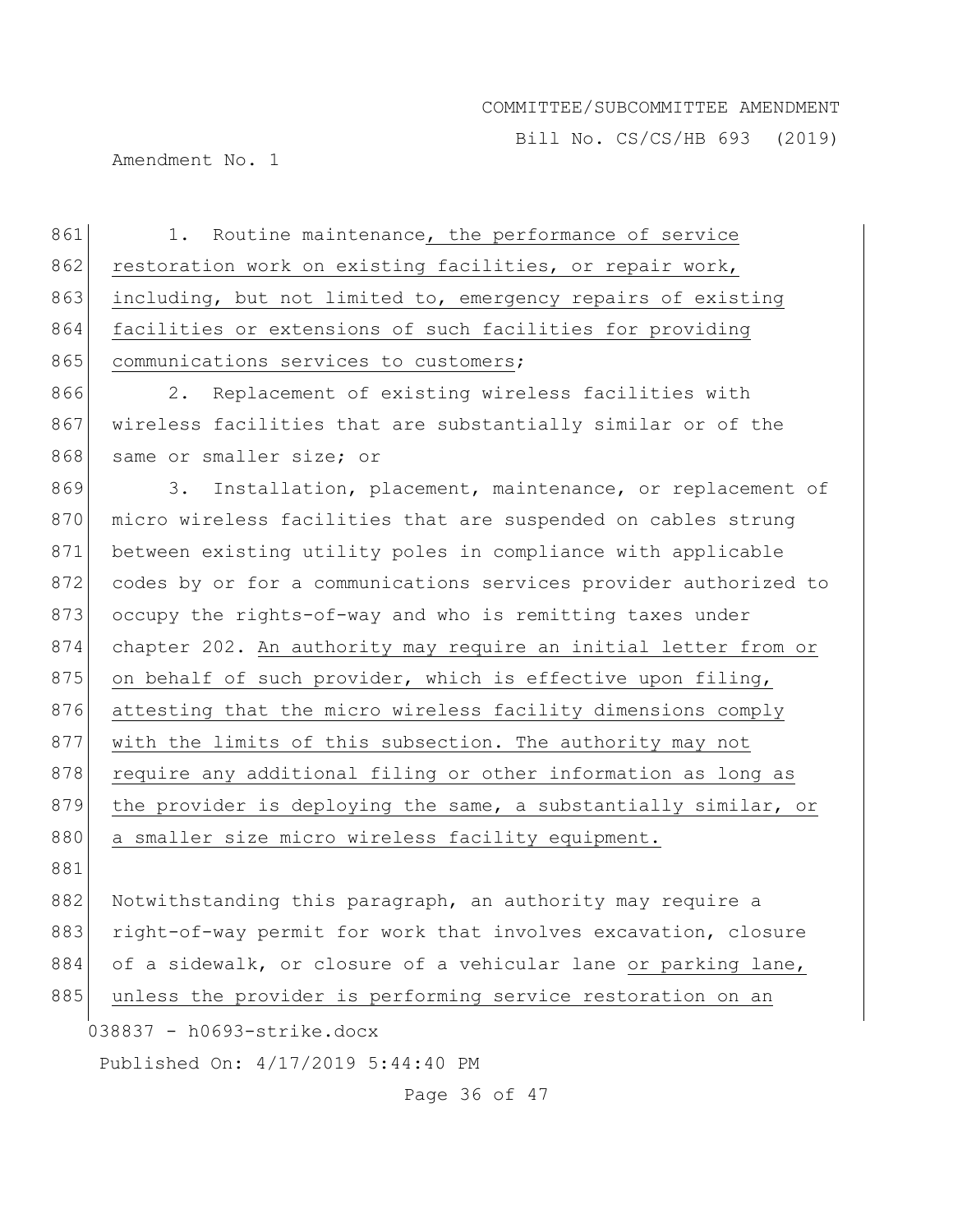Bill No. CS/CS/HB 693 (2019)

Amendment No. 1

886 existing facility and the work is done in compliance with the 887 2017 edition of the Florida Department of Transportation Utility 888 Accommodation Manual. An authority may require notice of such 889 work within 30 days after restoration and may require an after-890 the-fact permit for work which would otherwise have required a 891 permit. 892 (f) Collocation of small wireless facilities on authority 893 utility poles is subject to the following requirements: 894 1. An authority may not enter into an exclusive 895 arrangement with any person for the right to attach equipment to 896 authority utility poles. 897 2. The rates and fees for collocations on authority 898 utility poles must be nondiscriminatory, regardless of the 899 services provided by the collocating person. 900 3. The rate to collocate small wireless facilities on an 901 authority utility pole may not exceed \$150 per pole annually. 902 4. Agreements between authorities and wireless providers 903 that are in effect on July 1, 2017, and that relate to the 904 collocation of small wireless facilities in the right-of-way, 905 including the collocation of small wireless facilities on 906 authority utility poles, remain in effect, subject to applicable 907 termination provisions. The wireless provider may accept the 908 rates, fees, and terms established under this subsection for 909 small wireless facilities and utility poles that are the subject

038837 - h0693-strike.docx

Published On: 4/17/2019 5:44:40 PM

Page 37 of 47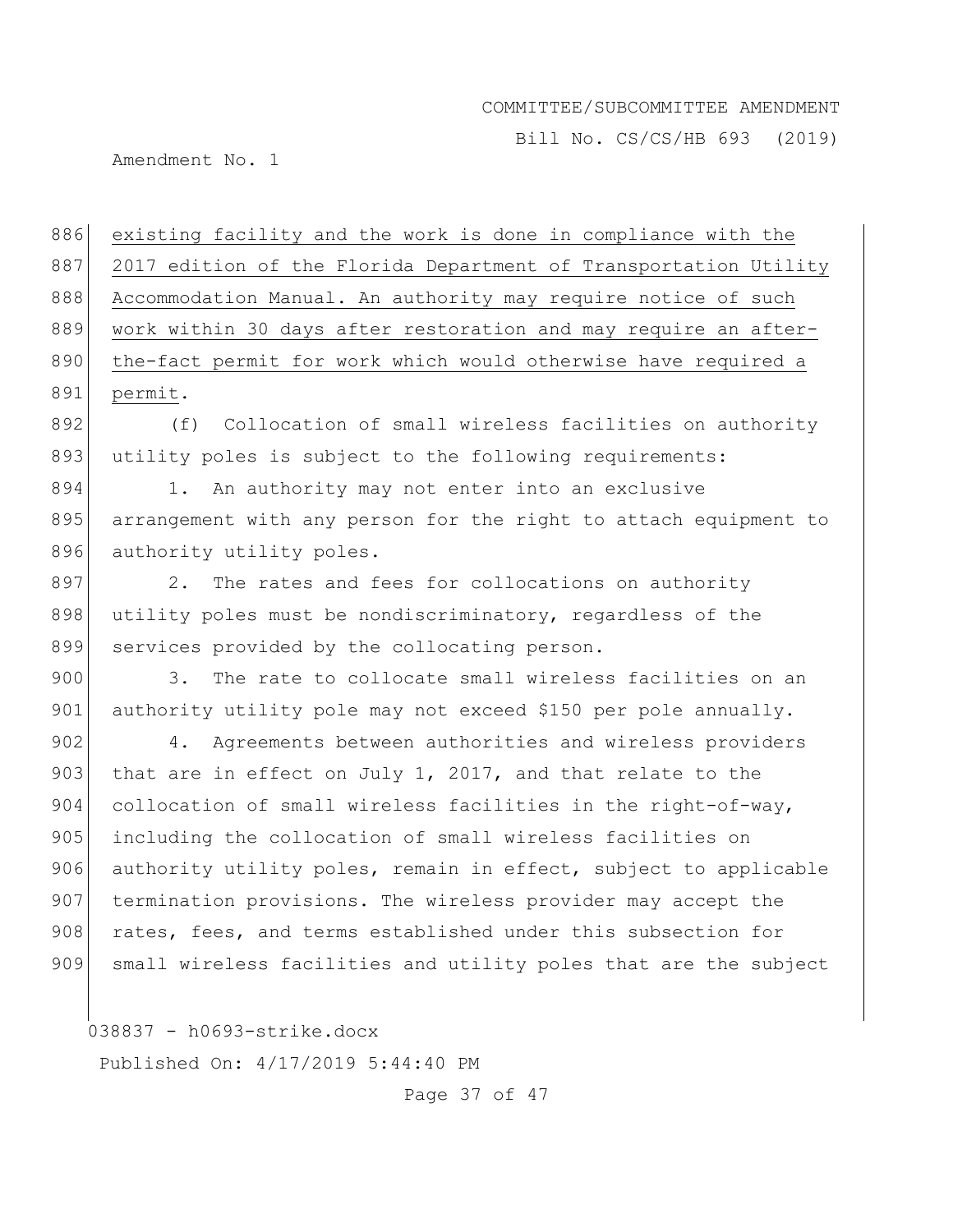Bill No. CS/CS/HB 693 (2019)

Amendment No. 1

910 of an application submitted after the rates, fees, and terms 911 become effective.

912 5. A person owning or controlling an authority utility 913 pole shall offer rates, fees, and other terms that comply with 914 this subsection. By the later of January 1, 2018, or 3 months 915 after receiving a request to collocate its first small wireless 916 facility on a utility pole owned or controlled by an authority, 917 the person owning or controlling the authority utility pole 918 shall make available, through ordinance or otherwise, rates, 919 fees, and terms for the collocation of small wireless facilities 920 on the authority utility pole which comply with this subsection.

921 a. The rates, fees, and terms must be nondiscriminatory 922 and competitively neutral and must comply with this subsection.

923 b. For an authority utility pole that supports an aerial 924 facility used to provide communications services or electric 925 service, the parties shall comply with the process for make-926 ready work under 47 U.S.C. s. 224 and implementing regulations. 927 The good faith estimate of the person owning or controlling the 928 pole for any make-ready work necessary to enable the pole to 929 support the requested collocation must include pole replacement 930 if necessary.

931 c. For an authority utility pole that does not support an 932 aerial facility used to provide communications services or 933 electric service, the authority shall provide a good faith 934 estimate for any make-ready work necessary to enable the pole to

038837 - h0693-strike.docx

Published On: 4/17/2019 5:44:40 PM

Page 38 of 47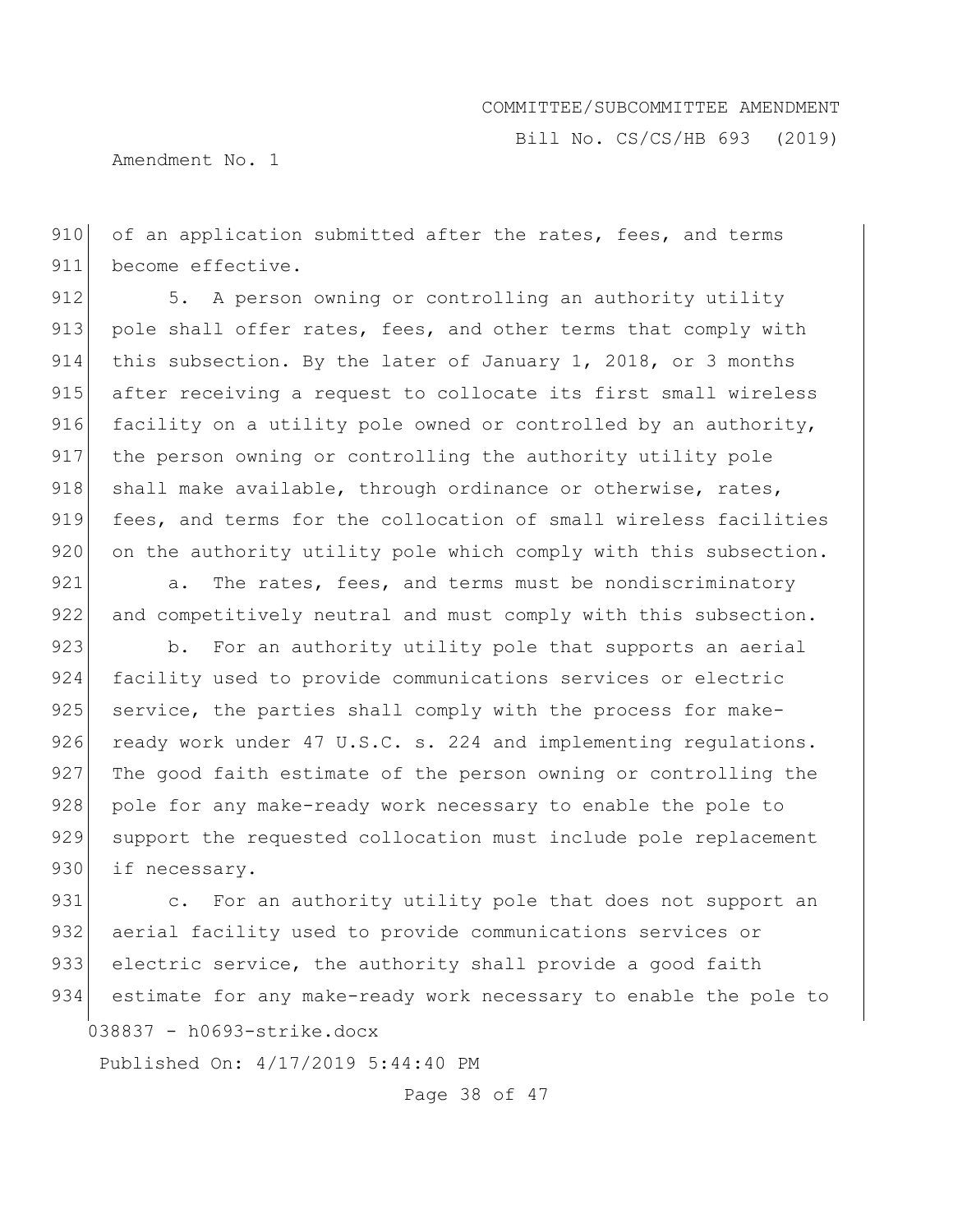Bill No. CS/CS/HB 693 (2019)

Amendment No. 1

935 support the requested collocation, including necessary pole 936 replacement, within 60 days after receipt of a complete 937 application. Make-ready work, including any pole replacement, 938 must be completed within 60 days after written acceptance of the 939 good faith estimate by the applicant. Alternatively, an 940 authority may require the applicant seeking to collocate a small 941 wireless facility to provide a make-ready estimate at the 942 applicant's expense for the work necessary to support the small 943 wireless facility, including pole replacement, and perform the 944 make-ready work. If pole replacement is required, the scope of 945 the make-ready estimate is limited to the design, fabrication, 946 and installation of a utility pole that is substantially similar 947 in color and composition. The authority may not condition or 948 restrict the manner in which the applicant obtains, develops, or 949 provides the estimate or conducts the make-ready work subject to 950 usual construction restoration standards for work in the right-951 of-way. The replaced or altered utility pole shall remain the 952 property of the authority.

953 d. An authority may not require more make-ready work than 954 is required to meet applicable codes or industry standards. Fees 955 for make-ready work may not include costs related to preexisting 956 damage or prior noncompliance. Fees for make-ready work, 957 including any pole replacement, may not exceed actual costs or 958 the amount charged to communications services providers other

038837 - h0693-strike.docx

Published On: 4/17/2019 5:44:40 PM

Page 39 of 47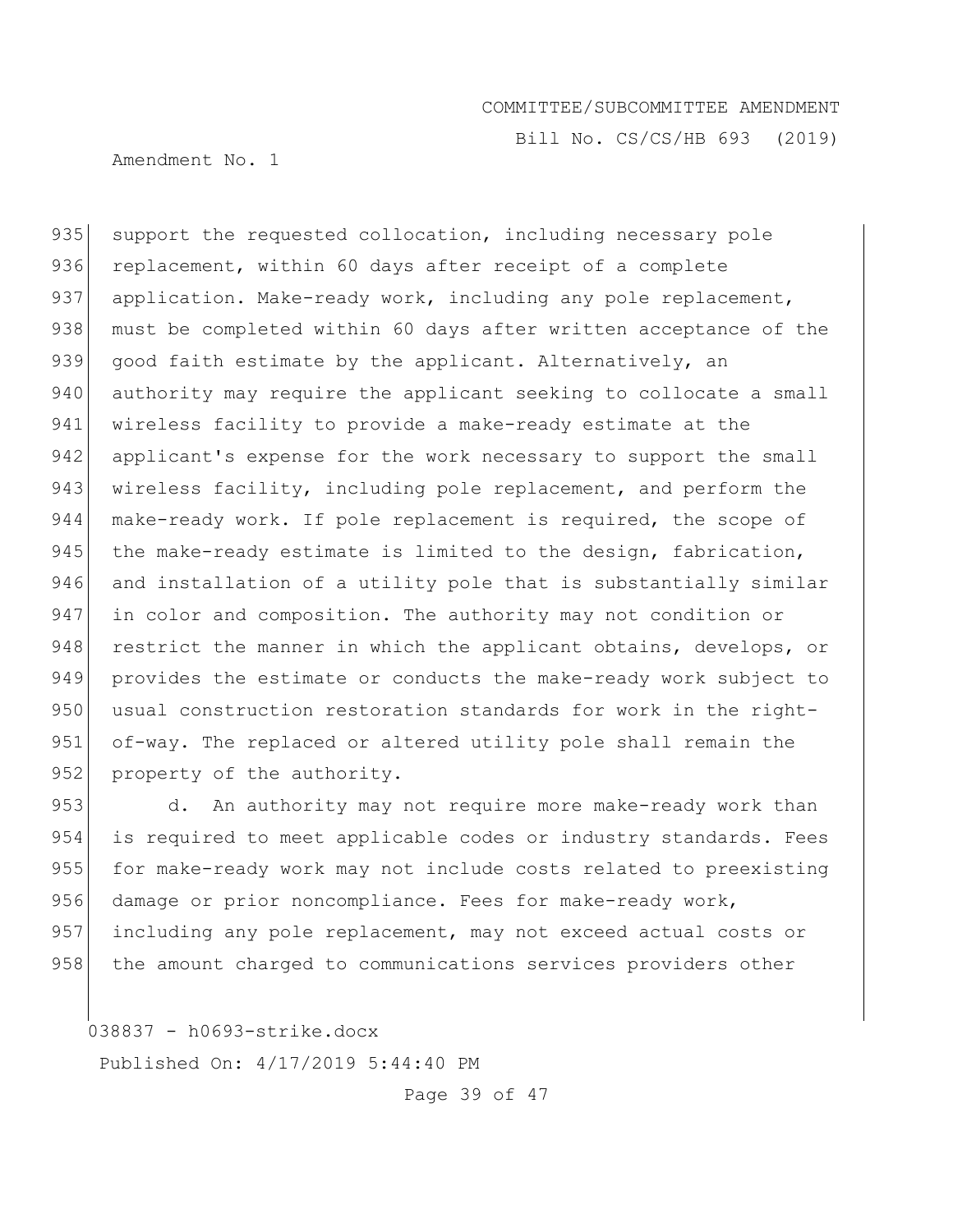Amendment No. 1

Bill No. CS/CS/HB 693 (2019)

959 than wireless services providers for similar work and may not 960 include any consultant fee or expense.

961 (g) For any applications filed before the effective date 962 of ordinances implementing this subsection, an authority may 963 apply current ordinances relating to placement of communications 964 facilities in the right-of-way related to registration, 965 permitting, insurance coverage, indemnification, performance 966 bonds, security funds, force majeure, abandonment, authority 967 liability, or authority warranties. Permit application 968 requirements and small wireless facility placement requirements, 969 including utility pole height limits, that conflict with this 970 subsection must shall be waived by the authority. An authority 971 may not institute, either expressly or de facto, a moratorium, 972 zoning-in-progress, or other mechanism that would prohibit or 973 delay the filing, receiving, or processing of registrations, 974 applications, or issuing of permits or other approvals for the 975 collocation of small wireless facilities or the installation, 976 modification, or replacement of utility poles used to support 977 the collocation of small wireless facilities.

978 (i)1. In an area where an authority has required all 979 public utility lines in the rights-of-way to be placed 980 underground, a wireless provider must comply with written, 981 objective, reasonable, and nondiscriminatory requirements that 982 prohibit new utility poles used to support small wireless

## 983 facilities if:

038837 - h0693-strike.docx

Published On: 4/17/2019 5:44:40 PM

Page 40 of 47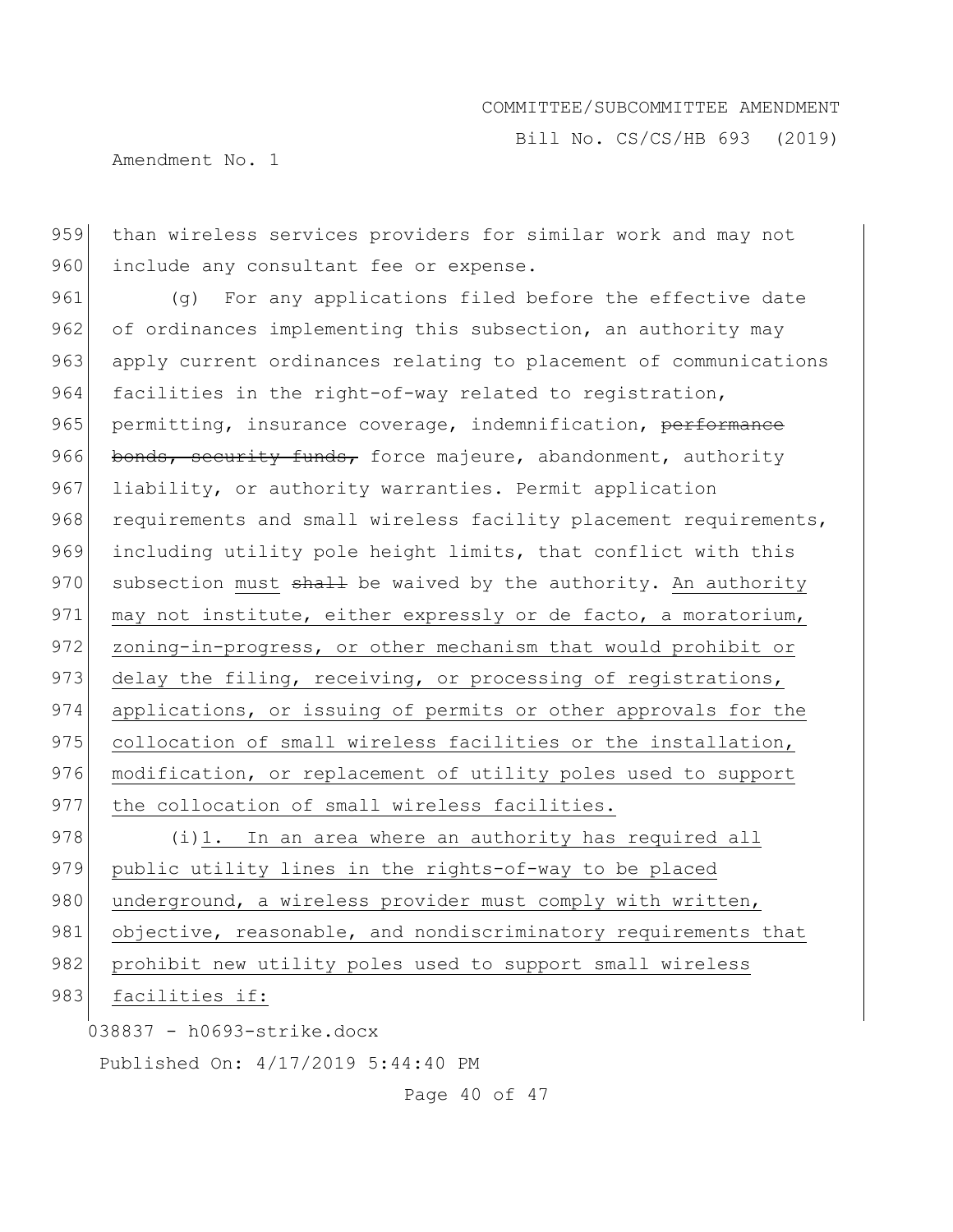Bill No. CS/CS/HB 693 (2019)

Amendment No. 1

| 984  | The authority, at least 90 days prior to the submission<br>a.    |
|------|------------------------------------------------------------------|
| 985  | of an application, has required all public utility lines to be   |
| 986  | placed underground;                                              |
| 987  | b. Structures that the authority allows to remain above          |
| 988  | ground are reasonably available to wireless providers for the    |
| 989  | collocation of small wireless facilities and may be replaced by  |
| 990  | a wireless provider to accommodate the collocation of small      |
| 991  | wireless facilities; and                                         |
| 992  | c. A wireless provider may install a new utility pole in         |
| 993  | the designated area in the right-of-way that otherwise complies  |
| 994  | with this subsection and it is not reasonably able to provide    |
| 995  | wireless service by collocating on a remaining utility pole or   |
| 996  | other structure in the right-of-way.                             |
| 997  | 2. For small wireless facilities installed before an             |
| 998  | authority adopts requirements that public utility lines be       |
| 999  | placed underground, an authority adopting such requirements      |
| 1000 | must:                                                            |
| 1001 | Allow a wireless provider to maintain the small<br>a.            |
| 1002 | wireless facilities in place subject to any applicable pole      |
| 1003 | attachment agreement with the pole owner ; or                    |
| 1004 | b. Allow the wireless provider to replace the associated         |
| 1005 | pole within 50 feet of the prior location in accordance with     |
| 1006 | paragraph (r). A wireless provider shall, in relation to a small |
| 1007 | wireless facility, utility pole, or wireless support structure   |
| 1008 | in the public rights-of-way, comply with nondiscriminatory       |
|      | $038837 - h0693 - strike.docx$                                   |
|      | Published On: 4/17/2019 5:44:40 PM                               |

Page 41 of 47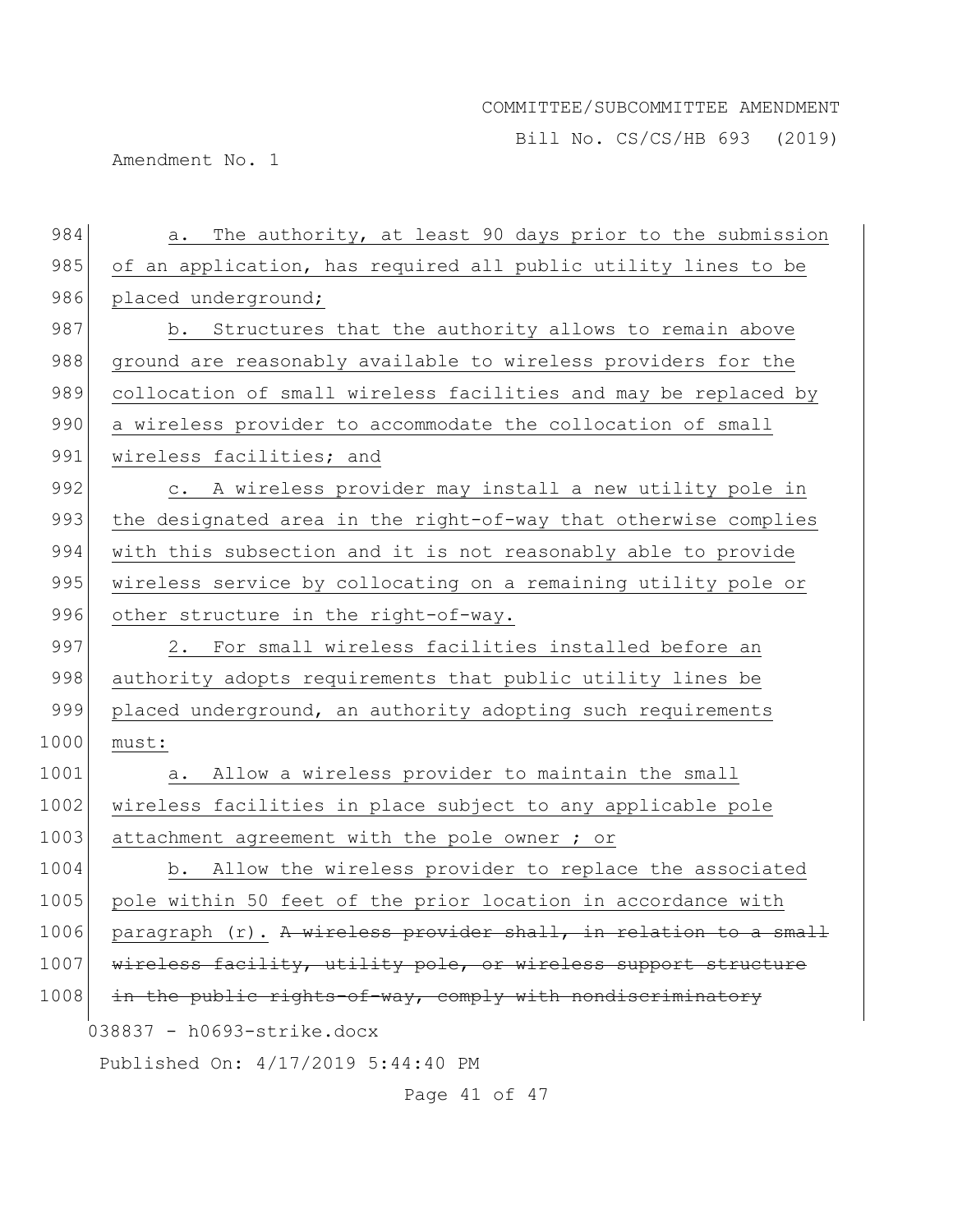Bill No. CS/CS/HB 693 (2019)

Amendment No. 1

| 1009 | undergrounding requirements of an authority that prohibit above- |
|------|------------------------------------------------------------------|
| 1010 | ground structures in public rights-of-way. Any such requirements |
| 1011 | may be waived by the authority.                                  |
| 1012 | An authority may require wireless providers to comply<br>(r)     |
| 1013 | with objective design standards adopted by ordinance. The        |
| 1014 | ordinance may only require:                                      |
| 1015 | A new utility pole that replaces an existing utility<br>1.       |
| 1016 | pole to be of substantially similar design, material, and color; |
| 1017 | Reasonable spacing requirements concerning the location<br>2.    |
| 1018 | of a ground-mounted component of a small wireless facility which |
| 1019 | does not exceed 15 feet from the associated support structure;   |
| 1020 | $\circ$ r                                                        |
| 1021 | 3. A small wireless facility to meet reasonable location         |
| 1022 | context, color, camouflage, and concealment requirements,        |
| 1023 | subject to the limitations in this subsection; and               |
| 1024 | 4. A new utility pole used to support a small wireless           |
| 1025 | facility to meet reasonable location context, color, and         |
| 1026 | material of the predominant utility pole type at the proposed    |
| 1027 | location of the new utility pole.                                |
| 1028 |                                                                  |
| 1029 | Such design standards under this paragraph may be waived by the  |
| 1030 | authority upon a showing that the design standards are not       |
| 1031 | reasonably compatible for the particular location of a small     |
| 1032 | wireless facility or utility pole or are technically infeasible  |
| 1033 | or that the design standards impose an excessive expense. The    |
|      | 038837 - h0693-strike.docx                                       |
|      | Published On: 4/17/2019 5:44:40 PM                               |

Page 42 of 47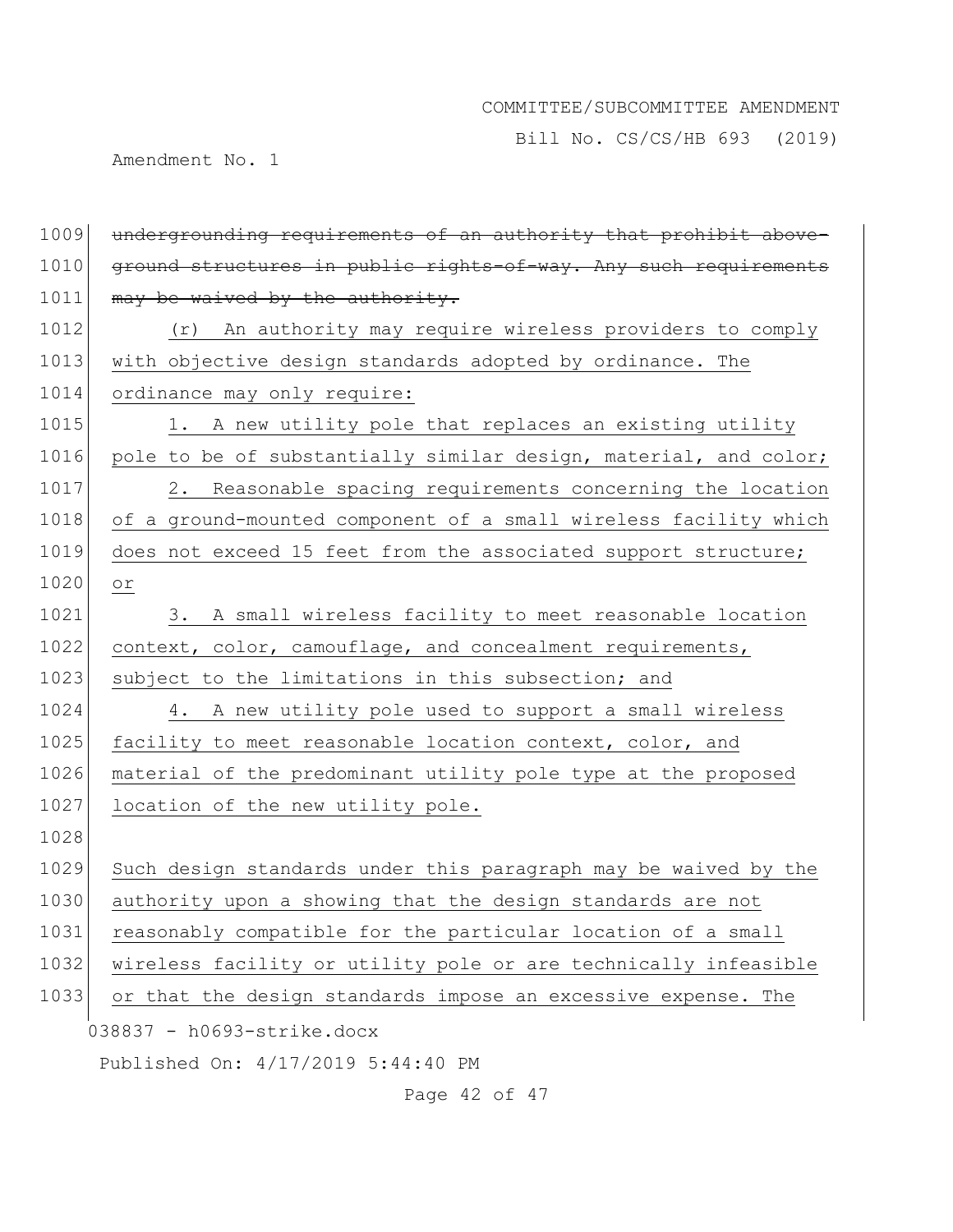Bill No. CS/CS/HB 693 (2019)

Amendment No. 1

| 1034 | waiver must be granted or denied within 45 days after the date   |
|------|------------------------------------------------------------------|
| 1035 | of the request.                                                  |
| 1036 | (8) (a) Any person aggrieved by a violation of this section      |
| 1037 | may bring a civil action in a United States District Court or in |
| 1038 | any other court of competent jurisdiction.                       |
| 1039 | (b)<br>The court may:                                            |
| 1040 | Grant temporary or permanent injunctions on terms as it<br>1.    |
| 1041 | may deem reasonable to prevent or restrain violations of this    |
| 1042 | section; and                                                     |
| 1043 | Direct the recovery of full costs, including awarding<br>2.      |
| 1044 | reasonable attorney fees, to the party who prevails.             |
| 1045 | (9) All work in the authority's rights-of-way under this         |
| 1046 | section must comply with the 2017 edition of the Florida         |
| 1047 | Department of Transportation Utility Accommodation Manual.       |
| 1048 | Section 3. Nothing in this act shall be construed to delay       |
| 1049 | the issuance of permits for other utility work, including, but   |
| 1050 | not limited to, permits related to electricity or gas work in    |
| 1051 | the rights-of-way.                                               |
| 1052 | Section 4. This act shall take effect July 1, 2019.              |
| 1053 |                                                                  |
| 1054 |                                                                  |
| 1055 | TITLE AMENDMENT                                                  |
| 1056 | Remove everything before the enacting clause and insert:         |
| 1057 | A bill to be entitled                                            |
|      |                                                                  |
|      | 038837 - h0693-strike.docx                                       |
|      | Published On: 4/17/2019 5:44:40 PM                               |
|      | Page 43 of 47                                                    |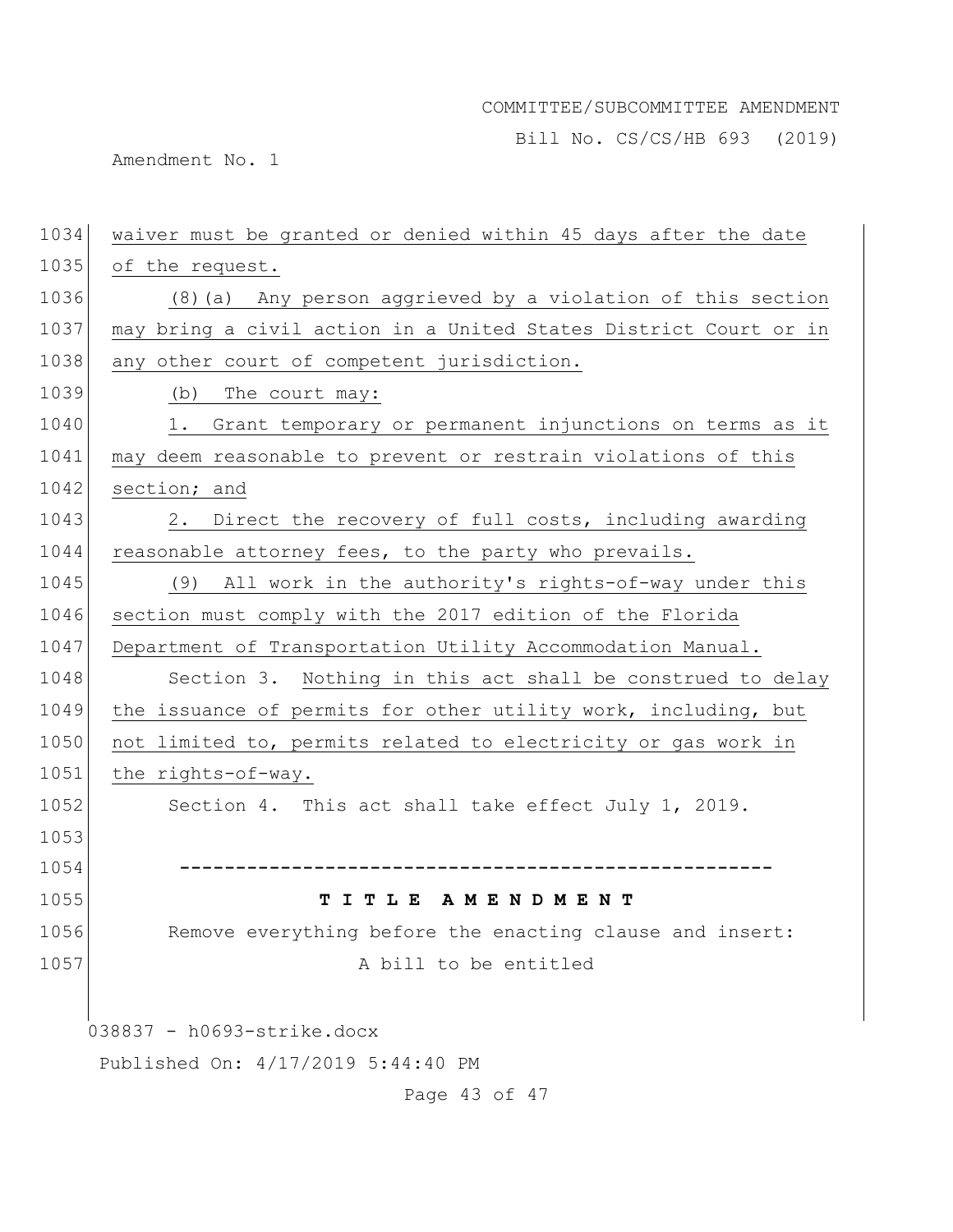Bill No. CS/CS/HB 693 (2019)

Amendment No. 1

| 1058 | An act relating to communications services; amending   |
|------|--------------------------------------------------------|
| 1059 | s. 202.20, F.S.; conforming a cross-reference;         |
| 1060 | amending s. 337.401, F.S.; revising legislative        |
| 1061 | intent; specifying limitations and prohibitions on     |
| 1062 | municipalities and counties relating to registrations  |
| 1063 | and renewals of communications service providers;      |
| 1064 | authorizing municipalities and counties to require     |
| 1065 | certain information as part of a registration;         |
| 1066 | prohibiting municipalities and counties from requiring |
| 1067 | a payment of fees, costs, or charges for provider      |
| 1068 | registration or renewal; prohibiting municipalities    |
| 1069 | and counties from adopting or enforcing certain        |
| 1070 | ordinances, regulations, or requirements; specifying   |
| 1071 | limitations on municipal and county authority to       |
| 1072 | regulate and manage municipal and county roads or      |
| 1073 | rights-of-way; prohibiting certain municipalities and  |
| 1074 | counties from electing to impose permit fees;          |
| 1075 | providing retroactive applicability; authorizing       |
| 1076 | certain municipalities and counties to continue to     |
| 1077 | require and collect such fees; deleting obsolete       |
| 1078 | provisions; specifying activities for which permit     |
| 1079 | fees may not be imposed; deleting certain provisions   |
| 1080 | relating to municipality, charter county, and          |
| 1081 | noncharter county elections to impose, or not to       |
| 1082 | impose, permit fees; requiring that enforcement of     |
|      | 038837 - h0693-strike.docx                             |

Published On: 4/17/2019 5:44:40 PM

Page 44 of 47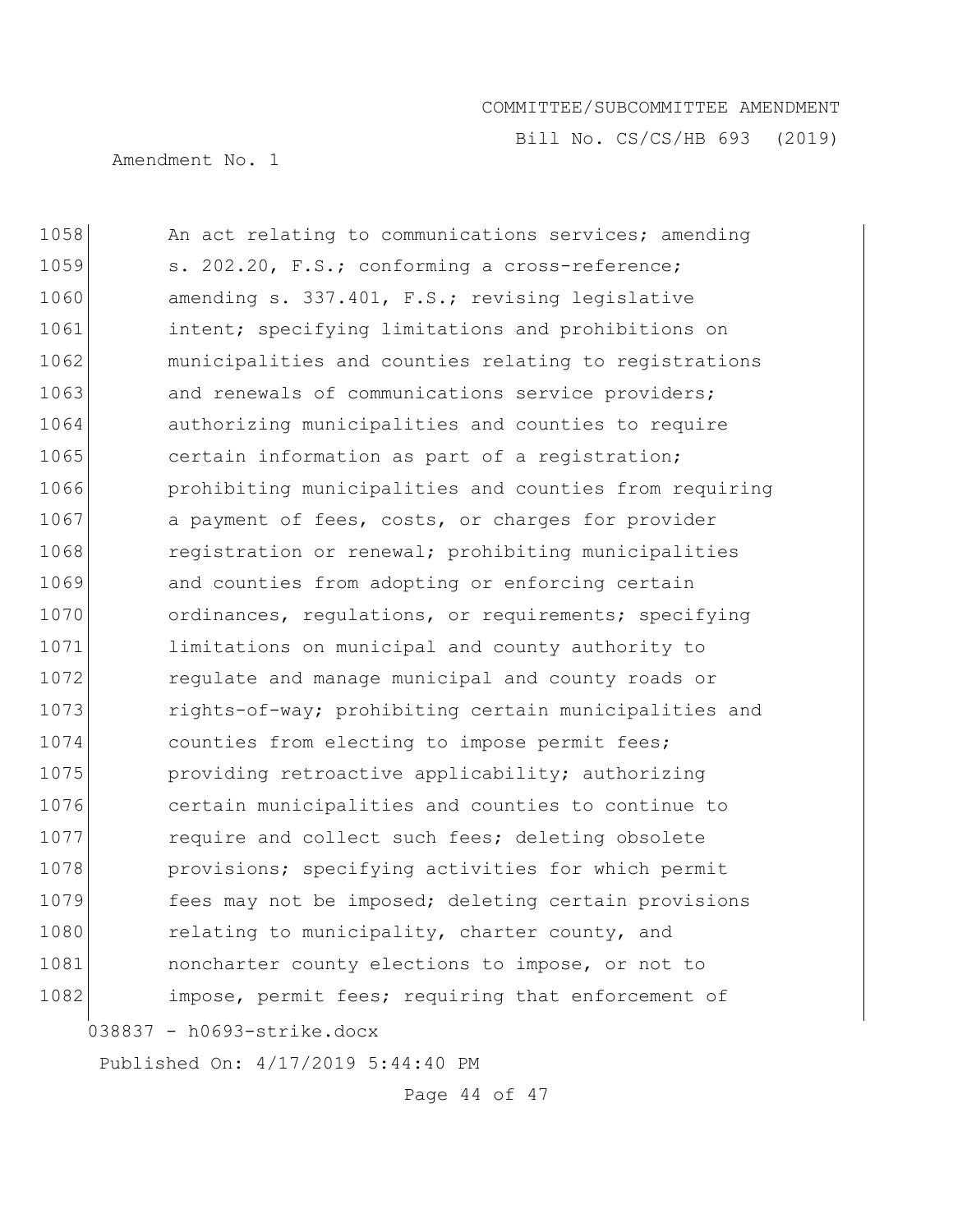Bill No. CS/CS/HB 693 (2019)

Amendment No. 1

038837 - h0693-strike.docx 1083 certain ordinances must be suspended until certain 1084 conditions are met; revising legislative intent 1085 relating to the imposition of certain fees, costs, and 1086 exactions on providers; specifying a condition for 1087 certain in-kind compensation; revising items over 1088 which municipalities and counties may not exercise 1089 regulatory control; authorizing municipalities and 1090 counties to require a right-of-way permit for certain 1091 **purposes;** providing requirements for processing 1092 certain permit applications; prohibiting 1093 municipalities and counties from certain actions 1094 relating to certain aerial or underground 1095 communications facilities; specifying limitations and 1096 **requirements** for certain municipal and county rules 1097 and regulations; revising definitions for the Advanced 1098 Wireless Infrastructure Deployment Act; prohibiting 1099 certain actions by an authority relating to certain 1100 utility poles; prohibiting authorities from requiring 1101 **permit applicants to provide certain information,** 1102 except under certain circumstances; adding prohibited 1103 acts by authorities relating to small wireless 1104 facilities, application requirements, public 1105 **notification and public meetings, and the placement of** 1106 certain facilities; revising applicability of 1107 authority rules and regulations governing the

Published On: 4/17/2019 5:44:40 PM

Page 45 of 47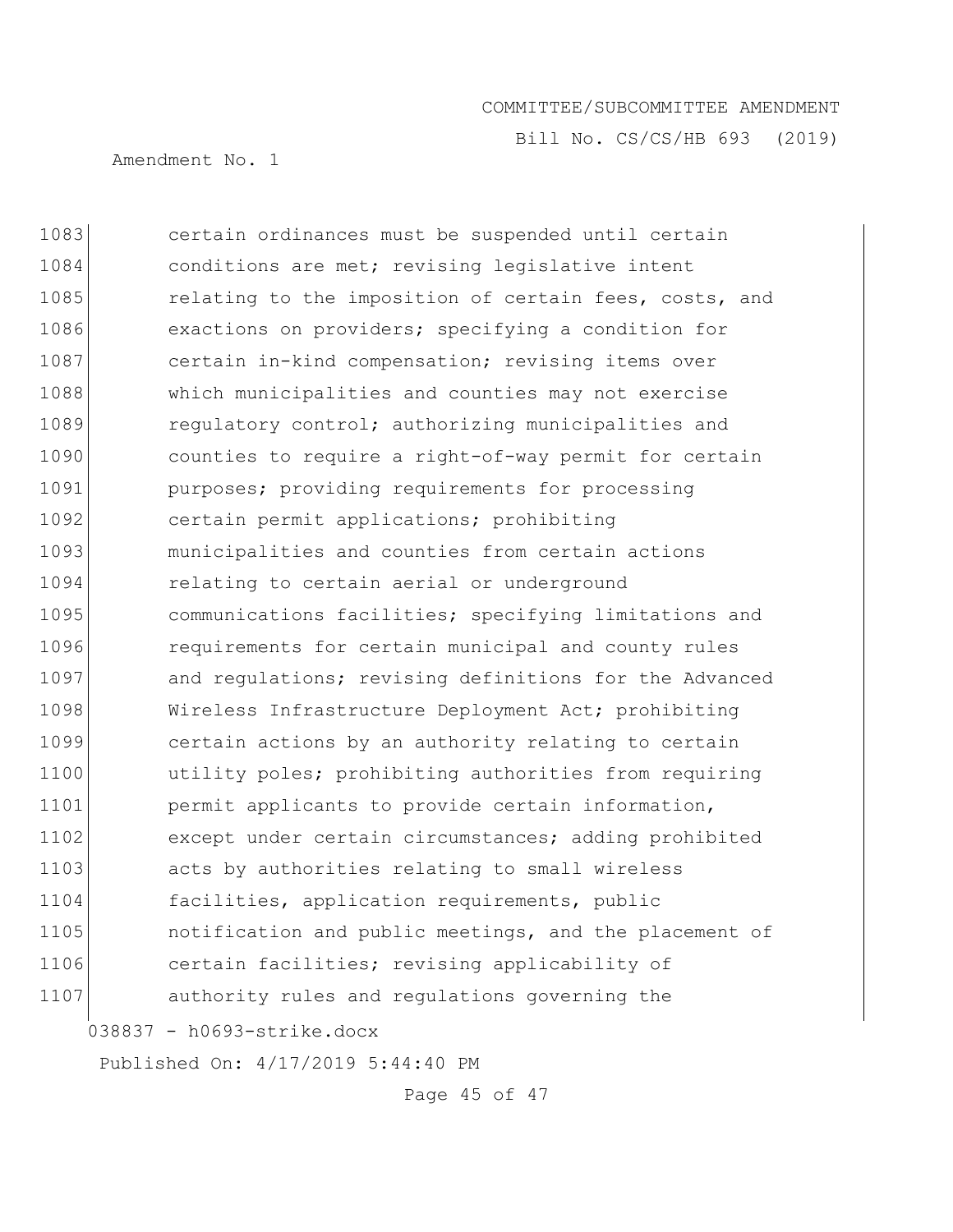Bill No. CS/CS/HB 693 (2019)

Amendment No. 1

038837 - h0693-strike.docx 1108 placement of utility poles in the public rights-of-1109 way; providing construction relating to judicial 1110 review of certain application denials; specifying 1111 grounds for an authority's denial of a proposed 1112 collocation of a small wireless facility or placement 1113 of a utility pole in the public rights-of-way; 1114 deleting an authority's authorization to adopt 1115 **Solution** ordinances for performance bonds and security funds; 1116 authorizing an authority to require a construction 1117 bond, subject to certain conditions; requiring 1118 **authorities to accept certain financial instruments** 1119 for certain financial obligations; authorizing 1120 **providers** to add authorities to certain financial 1121 instruments; prohibiting an authority from requiring a 1122 provider to indemnify an authority for certain 1123 liabilities; prohibiting an authority from requiring a 1124 permit, approval, fees, charges, costs, or exactions 1125 for certain activities; authorizing and limiting 1126 filings an authority may require relating to micro 1127 wireless facility equipment; providing an exception to 1128 a certain right-of-way permit for certain service 1129 restoration work; providing conditions under which a 1130 wireless provider must comply with certain 1131 **requirements of an authority that prohibit new utility** 1132 poles used to support small wireless facilities in

Published On: 4/17/2019 5:44:40 PM

Page 46 of 47